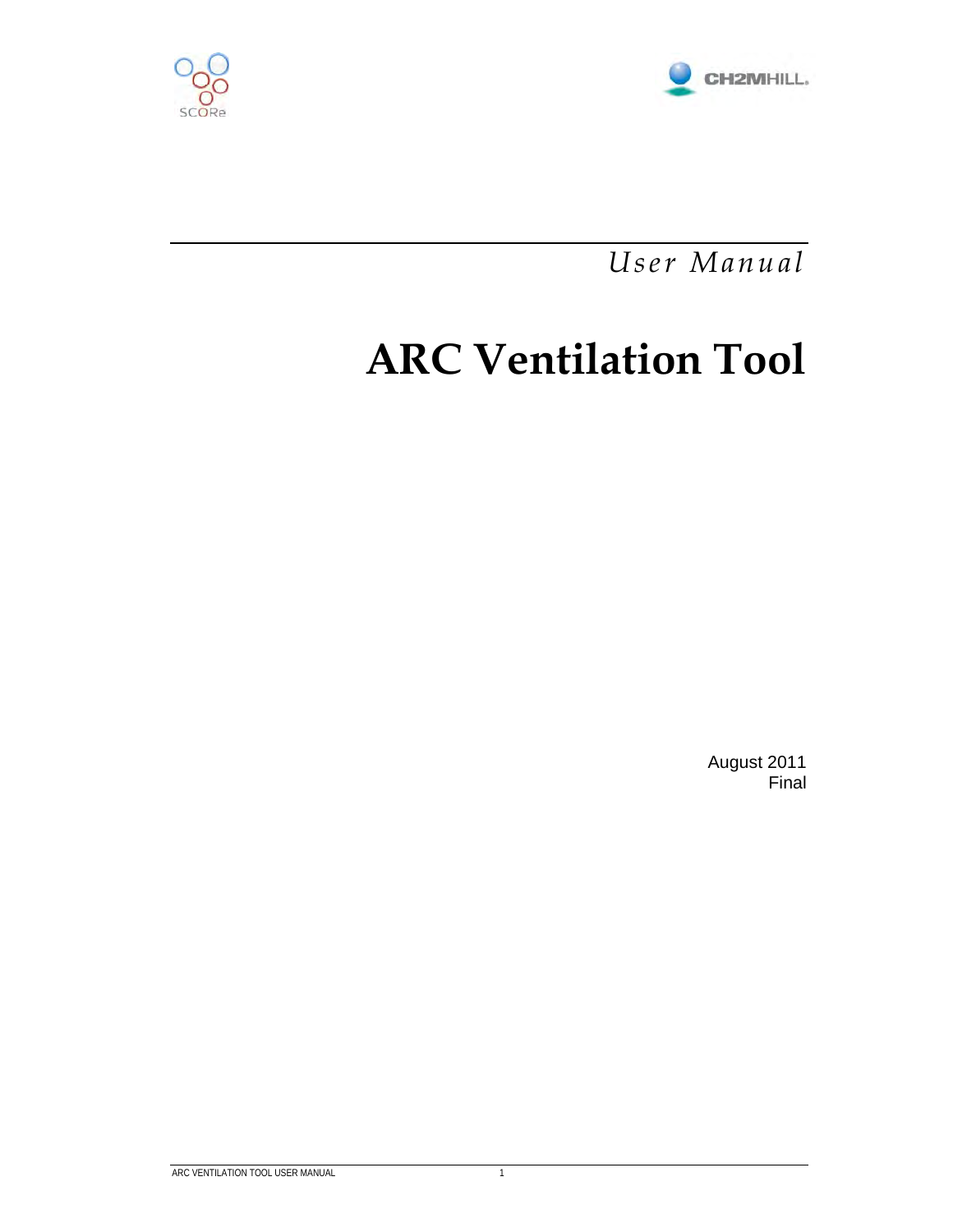



## **Table of Contents**

| 1. |      |        |  |
|----|------|--------|--|
| 2. |      |        |  |
|    | 2.1  |        |  |
|    | 2.2  |        |  |
| 3. |      |        |  |
| 4. |      |        |  |
|    | 4.1. |        |  |
|    | 4.2. |        |  |
|    | 4.3. |        |  |
|    |      |        |  |
|    |      | 4.3.2. |  |
|    |      |        |  |
|    | 4.4. |        |  |
|    |      | 4.4.1  |  |
|    |      |        |  |
|    | 4.5. |        |  |
|    | 4.6. |        |  |
| 5. |      |        |  |
|    | 5.1. |        |  |
|    | 5.2. |        |  |
|    |      | 5.2.1  |  |
|    |      | 5.2.2. |  |
|    |      | 5.2.3. |  |
|    |      | 5.2.4. |  |
|    |      | 5.2.5. |  |
|    |      | 5.2.6. |  |
|    |      | 5.2.7. |  |
|    |      | 5.2.8. |  |
|    |      | 5.2.9. |  |
|    | 5.3. |        |  |
| 6. |      |        |  |

#### **LIST OF FIGURES**

| Figure 4-1 | Ventilation sheet - input and output cells, and cells with comments3 |  |
|------------|----------------------------------------------------------------------|--|
| Figure 4-2 |                                                                      |  |
| Figure 4-3 |                                                                      |  |
| Figure 4-4 |                                                                      |  |
| Figure 4-5 |                                                                      |  |
| Figure 4-6 |                                                                      |  |
| Figure 5-1 |                                                                      |  |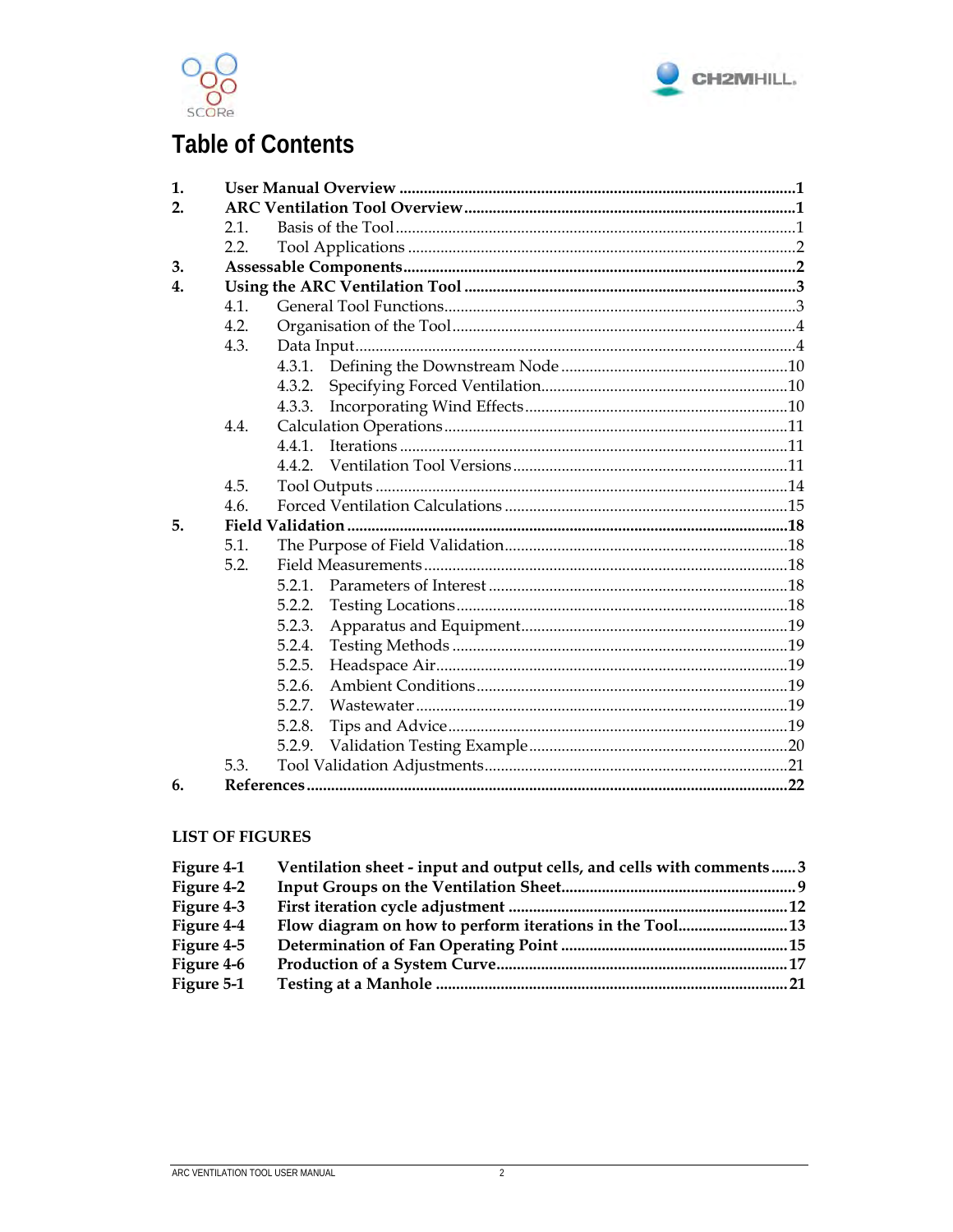



#### **LIST OF TABLES**

| Table 4-1 |  |
|-----------|--|
|           |  |
| Table 4-3 |  |

#### **APPENDICES**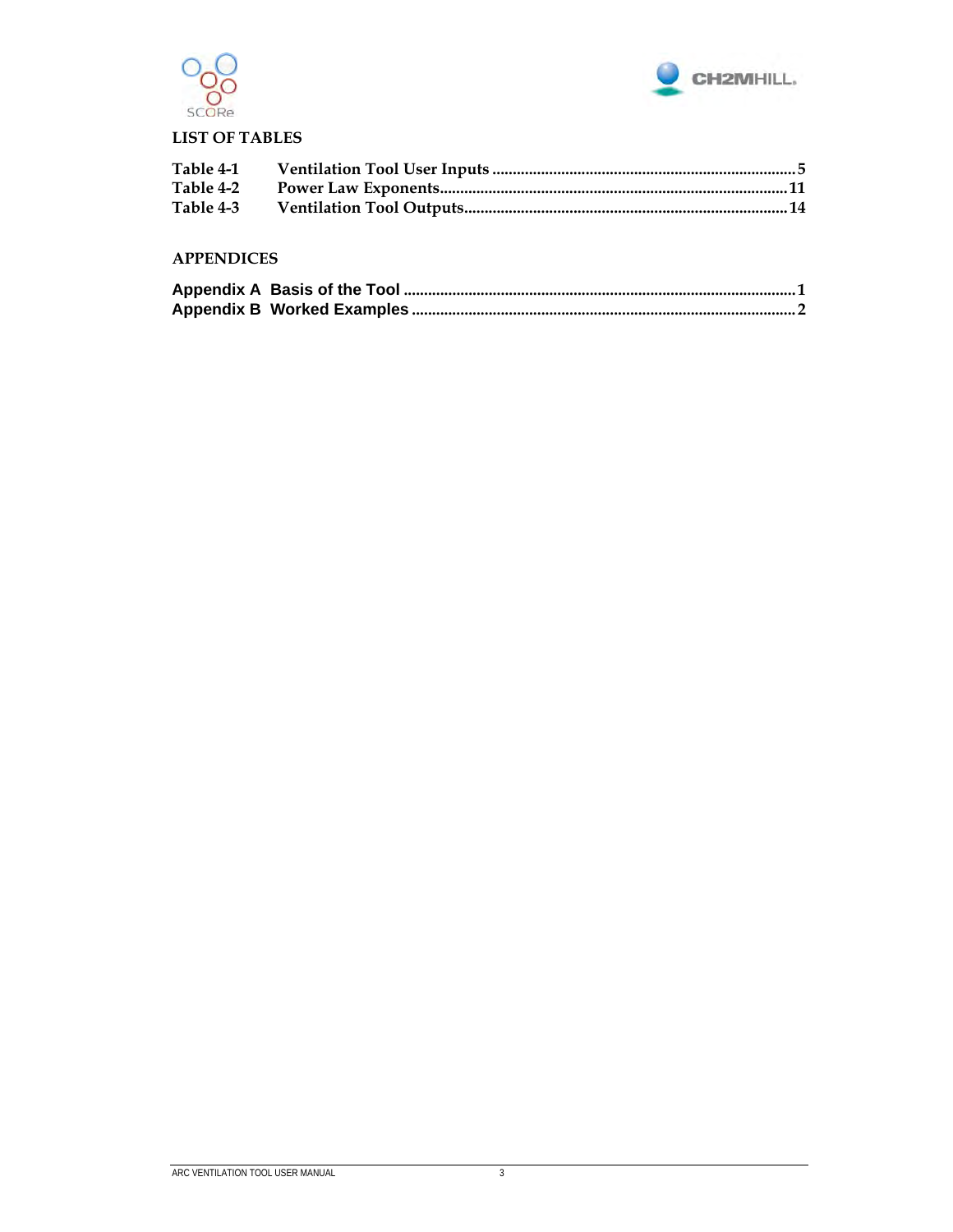



## **1. User Manual Overview**

The purpose of this User Manual is to introduce the ARC Ventilation Tool and provide instructions on how to use it to perform calculations.

Tool set-up, execution and the generation of results are relatively straight-forward tasks, making the Tool useable for anyone with basic computer skills. It is however recommended that where a user is not familiar with sewer modelling/analyses, modelling should be overseen by someone who is experienced. This is important for all areas of Tool usage, from the beginning in generating data input values, through to interpreting results and onto "fine-tuning" the Tool inputs to facilitate "scenariospecific" analyses.

To complement the information contained within, worked examples illustrating the use of the Tool are provided in **Appendix B**.

## **2. ARC Ventilation Tool Overview**

The ARC Ventilation Tool is a computer-based tool that has been developed to assist in estimating the effect of selected natural ventilation mechanisms and/or forced ventilation in gravity sewers under user-specified conditions. The Tool takes the form of a collection of formulae and reference data contained within a Microsoft Excel workbook file. Physical pipe details, ambient conditions and wastewater information for a sewer domain of interest is entered by the user and the Tool calculates the pressure and air flow distribution at each node within a serial network of gravity sewer components. The Tool outputs can then be used to identify and manage odour and corrosion issues in sewers.

The Tool is provided as two different versions – a *Manual* version and an *Automated* version. The former requires the user to drive the iterative calculations to convergence by entering the input ventilation rate for each iteration step – a total of 5 inputs. The user also specifies the direction of gassing (in or out) at nodes where it does or may occur. The Automated version of the Tool solves the iterations automatically, after the user supplies one initial input value, as well as predicting the gassing direction. These versions of the Tool are described further in **Section 4.4.2**.

### **2.1. Basis of the Tool**

The Tool uses the principles of fluid mechanics and conservation of momentum to calculate headspace ventilation and static pressure in a sewer. The following mechanisms are accounted for in the Tool:

- Drag at the air/water interface
- Friction at the dry pipe walls
- Buoyancy effect due to a difference in density between ambient air and the sewer headspace
- Decreased pressure at sewer openings (such as stack/chimney vents) due to wind
- Mechanical ventilation from/into the sewer

The equations that define the above mechanisms are presented in **Appendix A**.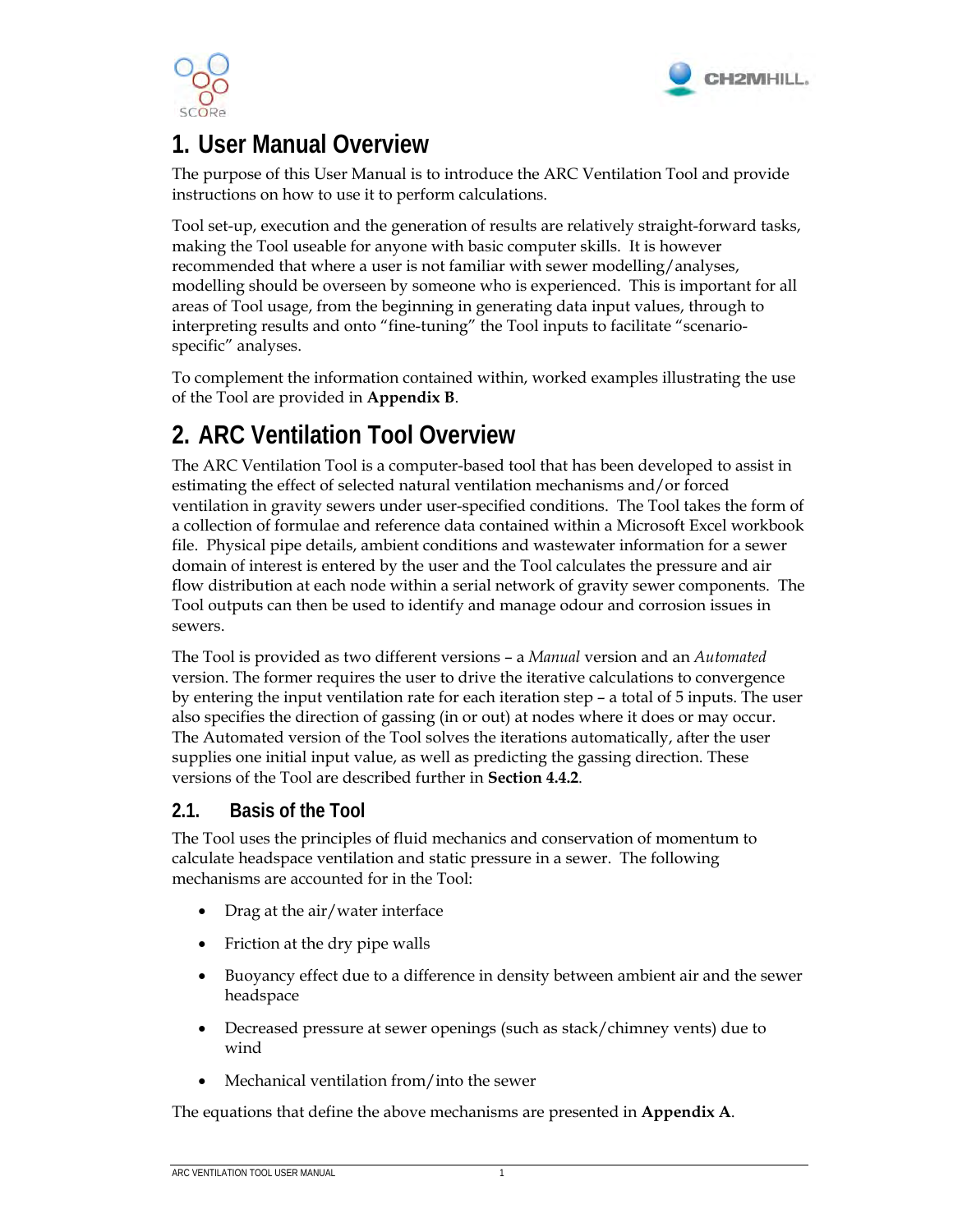



As part of the calculation "backbone", the ARC Ventilation Tool additionally performs hydraulic calculations to determine the depth of the wastewater flow, the cross-sectional area of the wastewater flow, and the wastewater velocity. These are calculated using user-supplied information including pipe material characteristics, diameter, slope and wastewater flow rate.

### **2.2. Tool Applications**

The Tool is a serial network model, meaning it can be applied to a network of pipes connected end-to-end. Sewer branches must be handled individually. Once set up and, if possible, field validated, the Tool can provide the following quantitative information for a given set of wastewater flow, ambient air state and fan-induced conditions:

- Sewer headspace air flow within each reach of the network
- Static pressure at each node (manhole) within the network
- Out-gassing or in-gassing flow rates at each opening to the network

This information has many uses including:

- Input data to sulphide fate models for the purpose of assessing odour and corrosion "hot-spots"
- Estimating the size and location of forced ventilation equipment
- Estimating out-gas flow rates
- Assessing ventilation rates within a sewer
- Sizing air jumpers and other sewer ventilation structures
- Sizing gas-phase odour control systems

## **3. Assessable Components**

In its current form, the Tool is able to model ventilation in gravity-flow sewers and air jumpers. Surcharged pipes, such as siphons and rising mains cannot be modelled per se since they do not have an air phase. Rather they would represent a model domain boundary. Reaches between such bottle-necks would be modelled as separate domains, that is, each continuous headspace would be assessed in a separate modelling file. In the case of siphons with air jumpers, the sewer upstream and downstream of the siphon would form a continuous domain with the air jumper included in the domain.

Drop structures are not currently supported with respect to air/liquid drag. However, the buoyancy effect of drop structures is supported. Therefore, it is recommended that drop structures be handled in one of two ways:

- 1) Include the physical drop structure in the Tool at the node where the drop occurs. The Tool will account for buoyancy but ignore the drag effect of the drop. This case would represent the lower bound on the ventilation effect of a drop structure.
- 2) Include a "pseudo" gravity pipe with a steep slope (say  $0.03 \text{ m/m}$ ) and vary the length to achieve a drag effect equivalent to a drop structure. This method could be used if pressure data are available for the drop structure i.e. measurements taken at the top and bottom of the drop structure. The length of the "pseudo" pipe would be varied to achieve the observed top-to-bottom pressure difference across the drop structure.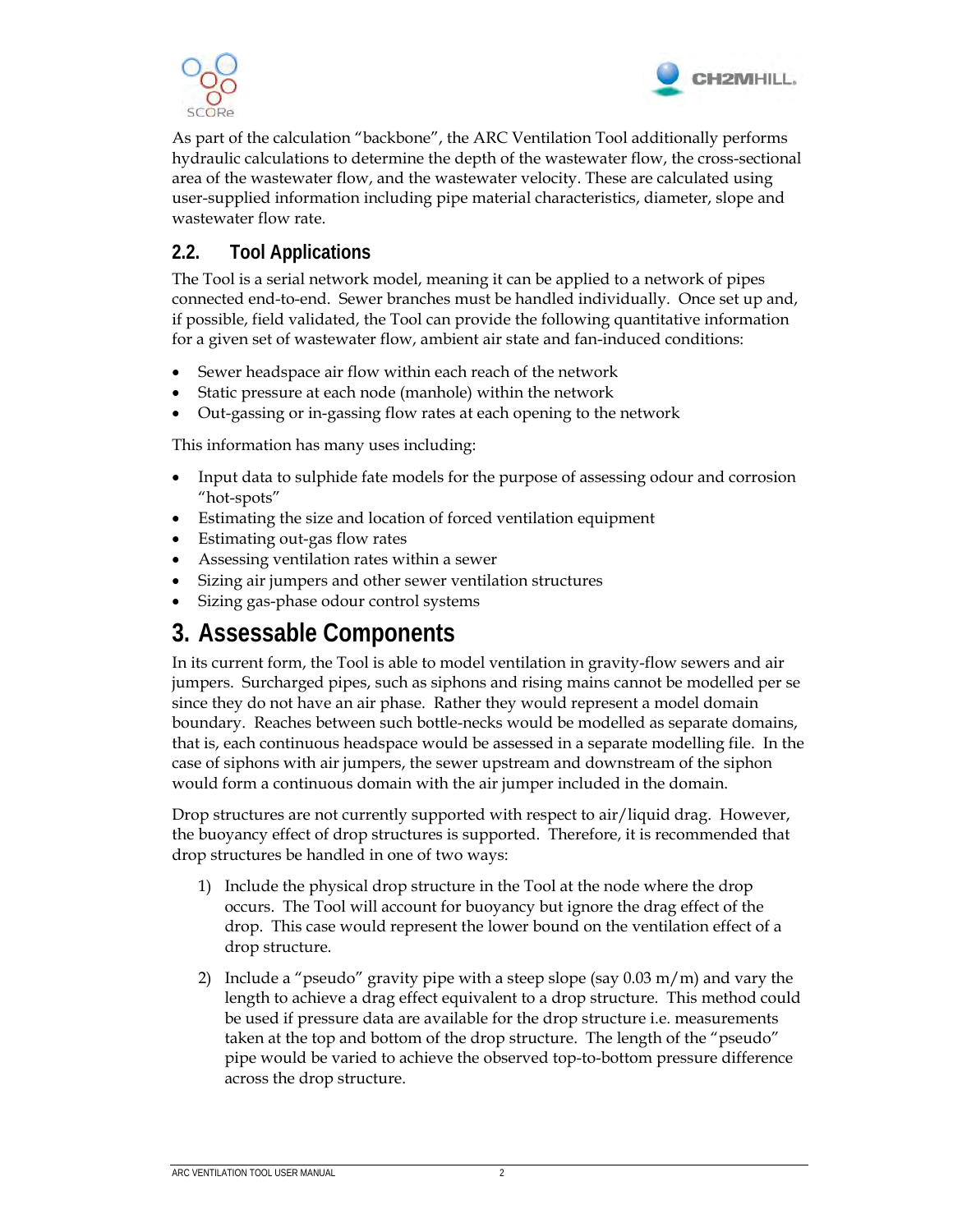



A detailed description of all parameters required for Tool setup, i.e. physical and wastewater characterisation data, is provided in **Section 4.3**.

## **4. Using the ARC Ventilation Tool**

The purpose of this section is to provide an overview of how to input data and operate the Tool.

## **4.1. General Tool Functions**

As a Microsoft Excel workbook, the Tool functions as per any other workbook. The name of the Tool file can be re-named to identify calculations of specific sewers or scenarios. When the Tool file is open, data is entered directly into input cells (light blue), with calculations updated immediately. Work may be saved throughout a session by clicking the "Save" button in the top toolbar. At the end of a session, the user clicks the "Save" button and closes the file.

Cells are colour-coded according to their significance for users. Light blue highlighting indicates input cells that users enter data into to define a sewer/scenario. These are generally the only cells that can be changed by a user. Orange/peach highlighting indicates outputs i.e. pressures and air flow rates.

Throughout the *Ventilation* sheet, some cells contain comments, denoted by red tabs, which help prompt what kind of input is required for the cell or column below it.

**Figure 4-1** shows the colour-coded input and output cells of the *Ventilation* sheet as an example. Cells with red tabs indicating comments, along with a comment box, can also be seen.

| <b>B</b>             | ы<br>$17 - 11 = 7$            |                       |                         |                          |                                      |                                  |                                             | SCORe Sewer Ventilation Tool (Auto) ver 02.xlsm - Microsoft Excel                                               |                                                                     |                            |                      |                                 |                                                    |                                        |                                                   |                                     |                                    |                           |
|----------------------|-------------------------------|-----------------------|-------------------------|--------------------------|--------------------------------------|----------------------------------|---------------------------------------------|-----------------------------------------------------------------------------------------------------------------|---------------------------------------------------------------------|----------------------------|----------------------|---------------------------------|----------------------------------------------------|----------------------------------------|---------------------------------------------------|-------------------------------------|------------------------------------|---------------------------|
|                      | Home<br>Insert                |                       | Page Layout             | Formulas                 | Data                                 | Review                           | View                                        | Developer                                                                                                       | Get Started                                                         |                            |                      |                                 |                                                    |                                        |                                                   |                                     |                                    | $\circledcirc$            |
|                      | <b>H38</b>                    | $-0.1$                | $f_x$                   |                          |                                      |                                  |                                             |                                                                                                                 |                                                                     |                            |                      |                                 |                                                    |                                        |                                                   |                                     |                                    |                           |
| $\Delta$             | R                             | C.                    | D                       | F.                       | E.                                   | G                                | H                                           |                                                                                                                 | $\mathcal{A}$                                                       | $\kappa$                   | $\mathbb{R}$         | 14                              | $\Omega$<br>W.                                     | P.                                     | $\Omega$                                          | R.                                  | S.                                 | T                         |
|                      | Input                         |                       |                         |                          |                                      |                                  |                                             |                                                                                                                 |                                                                     |                            |                      |                                 |                                                    | <b>Results</b>                         |                                                   |                                     |                                    |                           |
| $2^{\circ}$          |                               |                       |                         |                          | Ambient Headspace                    |                                  |                                             | Determing the Fan Operating Point with a System Curve<br>Step 1: Fill in user input values in light-blue cells. |                                                                     |                            |                      |                                 |                                                    |                                        |                                                   |                                     |                                    |                           |
| $\overline{3}$       |                               |                       | Ambient Temp (deg C)    | 14.00                    | 20.00                                |                                  |                                             | Step 2: Enter an air discharge rate into Cell J8 only. Click Auto solve.                                        |                                                                     |                            |                      |                                 |                                                    |                                        |                                                   |                                     |                                    |                           |
|                      |                               |                       | Ambient RH (%)          | 60.00                    | 99.00                                |                                  |                                             | Step 3: Repeat with sequentially larger fan pressure values.                                                    |                                                                     |                            |                      |                                 |                                                    |                                        |                                                   |                                     |                                    |                           |
| 5                    |                               |                       | Ambient Pressure (Pa)   | 101000                   |                                      |                                  |                                             | Step 4: Record results for each repeat to develop system curve.                                                 |                                                                     |                            |                      |                                 |                                                    |                                        |                                                   |                                     |                                    |                           |
| 6                    |                               |                       |                         |                          |                                      |                                  |                                             | Step 5: Plot system curve over fan curve to determine operating point.                                          |                                                                     |                            |                      |                                 |                                                    |                                        |                                                   |                                     |                                    |                           |
| $\overline{7}$       |                               |                       | Fan Pressure (Pa)       | $\Omega$                 |                                      |                                  |                                             |                                                                                                                 |                                                                     |                            |                      |                                 |                                                    |                                        |                                                   |                                     | Fan Pressure (Pa)                  | $\overline{0}$            |
|                      |                               |                       |                         |                          |                                      |                                  | <b>Iterations</b> Auto solve                |                                                                                                                 |                                                                     |                            |                      | $\Delta$                        |                                                    |                                        |                                                   |                                     |                                    |                           |
| 8                    |                               |                       |                         | Fan Node Downstream Node |                                      |                                  |                                             |                                                                                                                 |                                                                     | $\overline{2}$             | 3                    |                                 | 5                                                  |                                        |                                                   |                                     | Fan Flow Rate (L/s)                | $-220.8$                  |
| $\overline{9}$<br>10 | Ambient 10 m Wind Speed (m/s) |                       |                         | $\Omega$                 |                                      |                                  |                                             | Air Discharge (L/s)<br>Air balance (L/s)                                                                        | $-220.9$<br>$\mathbf{0}$                                            | $-220.7$<br>$\Omega$       | $-220.8$<br>$\Omega$ | $-220.8$<br>$\Omega$            | $-220.8$<br>$\Omega$                               |                                        |                                                   |                                     |                                    |                           |
| 11                   |                               |                       | Ambient Stability Class | $\mathbb{C}$             |                                      |                                  |                                             | Click "Auto solve" button above to solve iterations automatically                                               |                                                                     |                            |                      |                                 |                                                    |                                        |                                                   |                                     |                                    |                           |
| 12 <sup>°</sup>      |                               |                       |                         |                          |                                      |                                  |                                             |                                                                                                                 |                                                                     |                            |                      |                                 |                                                    |                                        |                                                   |                                     |                                    |                           |
|                      |                               |                       |                         |                          |                                      |                                  |                                             |                                                                                                                 | For example, pick hole or vent pipe<br>opening cross-sectional area |                            |                      |                                 |                                                    |                                        |                                                   |                                     |                                    |                           |
|                      |                               |                       |                         |                          |                                      |                                  | W                                           |                                                                                                                 |                                                                     |                            |                      |                                 |                                                    | Node                                   |                                                   |                                     |                                    |                           |
| 13                   | Reach Name                    | Pipe<br>Length<br>(m) | Pipe<br>Diameter<br>(m) | Pipe Slope<br>(m/m)      | Mannings<br>Roughness<br>Coefficient | Dry Absolute<br>Roughness<br>(m) | Node<br>Discharge<br>Area (m <sup>2</sup> ) | Discharge<br>Coeffnt.<br>(1/Kminor) <sup>0.5</sup>                                                              | Node<br>Discharge<br>Elevation<br>(m)                               | Ground<br>Elevation<br>(m) | Pipe Rise<br>(m)     | Pipe Invert<br>Elevation<br>(m) | Entering<br>Wastewater<br>Flow (m <sup>3</sup> /s) | Absolute<br>Static<br>Pressure<br>(Pa) | <b>Node</b><br>Discharge<br>Driving<br>Force (Pa) | Headspace<br>Air Flow<br>Rate (L/s) | Headspace<br>Air Velocity<br>(m/s) | Outgas Flow<br>Rate (L/s) |
| 14<br>15             | Downstream Node               |                       |                         |                          |                                      |                                  | 7.1E-02                                     | 0.65                                                                                                            | 21.6                                                                | 21.6                       |                      | 10.8                            |                                                    | 101201                                 | 14                                                |                                     |                                    | $-220.77$                 |
| 16<br>17             | 1st pipe<br>2nd pipe          | 108<br>177            | 1.473<br>1.63           | 0.00157<br>0.00164       | 0.013<br>0.013                       | 0.001<br>0.001                   | 1.96E-01<br>$1.0F - 04$                     | 0.77                                                                                                            | 22.6<br>22.6                                                        | 228<br>22.6                | 0.2<br>0.3           | 18.3<br>18.1                    | 0.487<br>0.08                                      | 101100<br>101102                       | $-1$<br>$\mathbf{0}$                              | 223.0<br>222.9                      | 0.1721<br>0 1364                   | 222.98<br>$-0.07$         |
| 18                   | 3rd pipe                      | 243                   | 1.473                   | 0.00140                  | 0.013                                | 0.001                            | $1.0F - 04$                                 |                                                                                                                 | 22.5                                                                | 22.5                       | 0.3                  | 17.8                            | $\mathbf{0}$                                       | 101106                                 | $\overline{1}$                                    | 222.8                               | 0.1811                             | $-0.14$                   |
| 19                   | 4th pipe                      | 133                   | 1,473                   | 0.00158                  | 0.013                                | 0.001                            | $1.0E - 04$                                 |                                                                                                                 | 22.4                                                                | 22.4                       | 0.2                  | 17.5                            | n                                                  | 101111                                 | $\overline{2}$                                    | 222.6                               | 0.1781                             | $-0.17$                   |
| 20                   | 5th ploe                      | 171                   | 1.473                   | 0.00137                  | 0.013                                | 0.001                            | $1.0E - 04$                                 |                                                                                                                 | 22.3                                                                | 22.3                       | 0.2                  | 17.3                            | n.                                                 | 101113                                 | $\overline{2}$                                    | 222.4                               | 0.1814                             | $-0.19$                   |
| 21                   | 6th pipe                      | 158                   | 1.549                   | 0.00138                  | 0.013                                | 0.001                            | $1.0F - 04$                                 |                                                                                                                 | 22.2                                                                | 22.2                       | 0.2                  | 17.0                            | $\theta$                                           | 101117                                 | $\overline{3}$                                    | 222.2                               | 0.1579                             | $-0.21$                   |
| 22<br>23             | 7th pipe<br>8th pipe          | 148<br>214            | 1,549<br>1.549          | 0.00176<br>0.00154       | 0.013<br>0.013                       | 0.001<br>0.001                   | $1.0F - 0.4$<br>1.0E-04                     |                                                                                                                 | 221<br>220                                                          | 22.1<br>22.0               | 0.3<br>0.3           | 16.8<br>16.6                    | $\overline{a}$<br>0                                | 101120<br>101123                       | $\overline{3}$<br>$\overline{3}$                  | 222.0<br>221.8                      | 0.1535<br>0.1557                   | $-0.21$<br>$-0.23$        |
| 24                   | 9th pipe                      | 91                    | 1.549                   | 0.00275                  | 0.013                                | 0.001                            | 1.0E-04                                     |                                                                                                                 | 21.9                                                                | 21.9                       | 0.3                  | 16.2                            | $\Omega$                                           | 101128                                 | $\mathbf{3}$                                      | 221.5                               | 0.1467                             | $-0.23$                   |
| 25                   | 10th pipe                     | 3441                  | 1.63                    | 0.00149                  | 0.013                                | 0.001                            | $1.0E - 04$                                 |                                                                                                                 | 21.8                                                                | 21.8                       | 5.1                  | 16.0                            | 0.03                                               | 101131                                 | $\ddot{a}$                                        | 221.3                               | 0.1382                             | $-0.27$                   |
| 26<br>27             | 11th pipe                     | 30                    | 1.549                   | 0.00150                  | 0.013                                | 0.001                            | 1.0E-04                                     |                                                                                                                 | 21.6                                                                | 21.6                       | 0.04                 | 10.9                            | $\Omega$                                           | 101200                                 | 14                                                | 220.8                               | 0.1574                             | $-0.49$                   |

**Figure 4-1 Ventilation sheet - input and output cells, and cells with comments**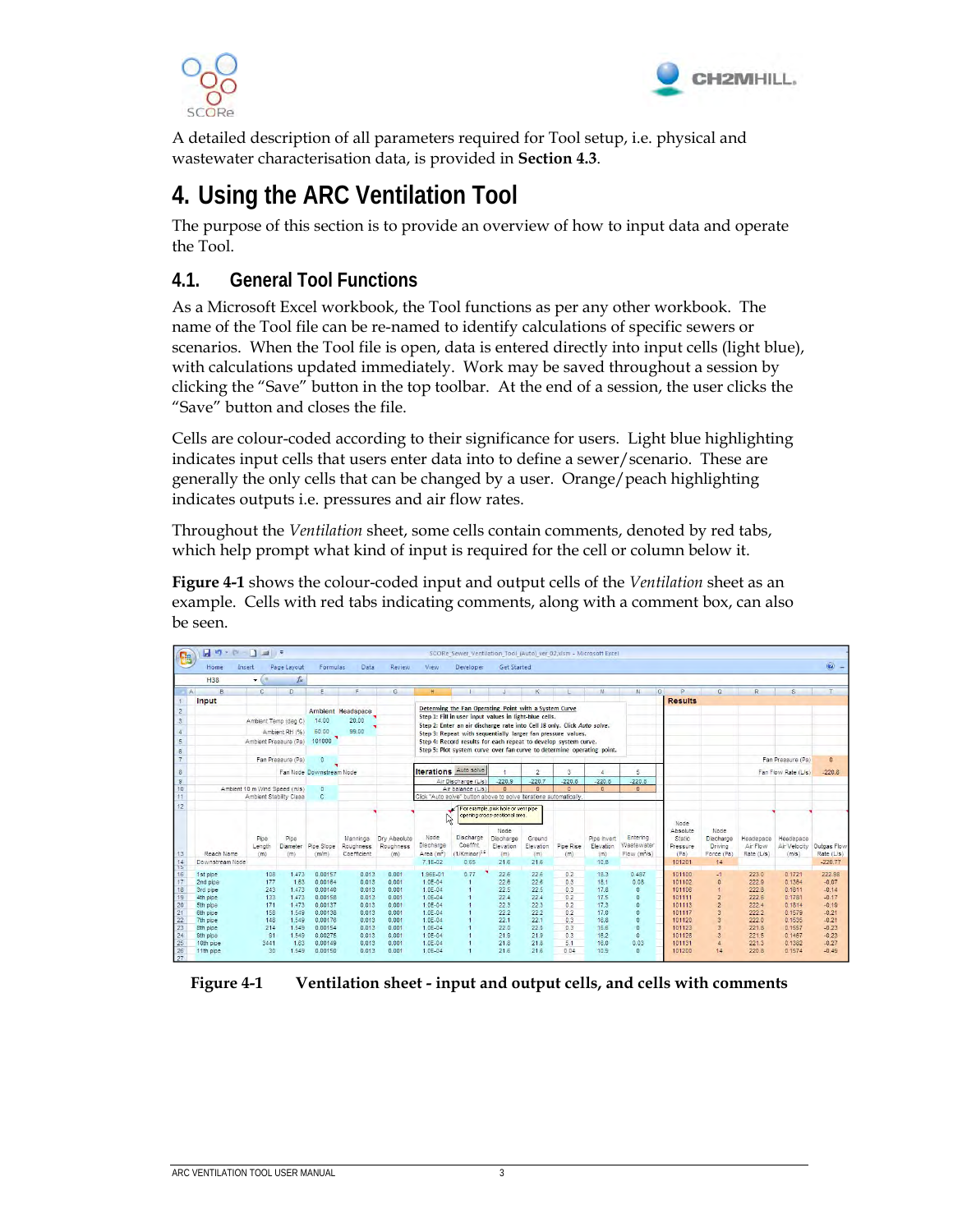



## **4.2. Organisation of the Tool**

The Tool is composed of three spreadsheets, with tabs labelled (in order of appearance in the Tool):

- Ventilation
- Air
- Depth

The *Ventilation* sheet is where all inputs specific to a sewer under assessment are entered. It is also on this sheet that the computation of ventilation and pressure occurs.

The *Air* sheet contains tables of physical properties and constants related to air. These are used by the Ventilation sheet and users would not normally change them.

The *Depth* sheet contains a routine used for solving the Manning's Equation for water depth. Again, users would not normally make changes to this sheet.

#### **4.3. Data Input**

After opening the Tool workbook, the user should go to the *Ventilation* sheet. The cells that the user can alter to define a sewer/scenario are highlighted in light blue. These user-defined parameters are generally split into groups. The first group consists of ambient and sewer air conditions, fan specifications, and wind conditions. The second collection of variables comprises sewer characteristics, including diameter, invert elevation, and wastewater flow. **Table 4-1** lists the user-defined parameters, along with the sheet location, units, and notes of each. **Figure 4-2** shows the *Ventilation* sheet with the input groups outlined.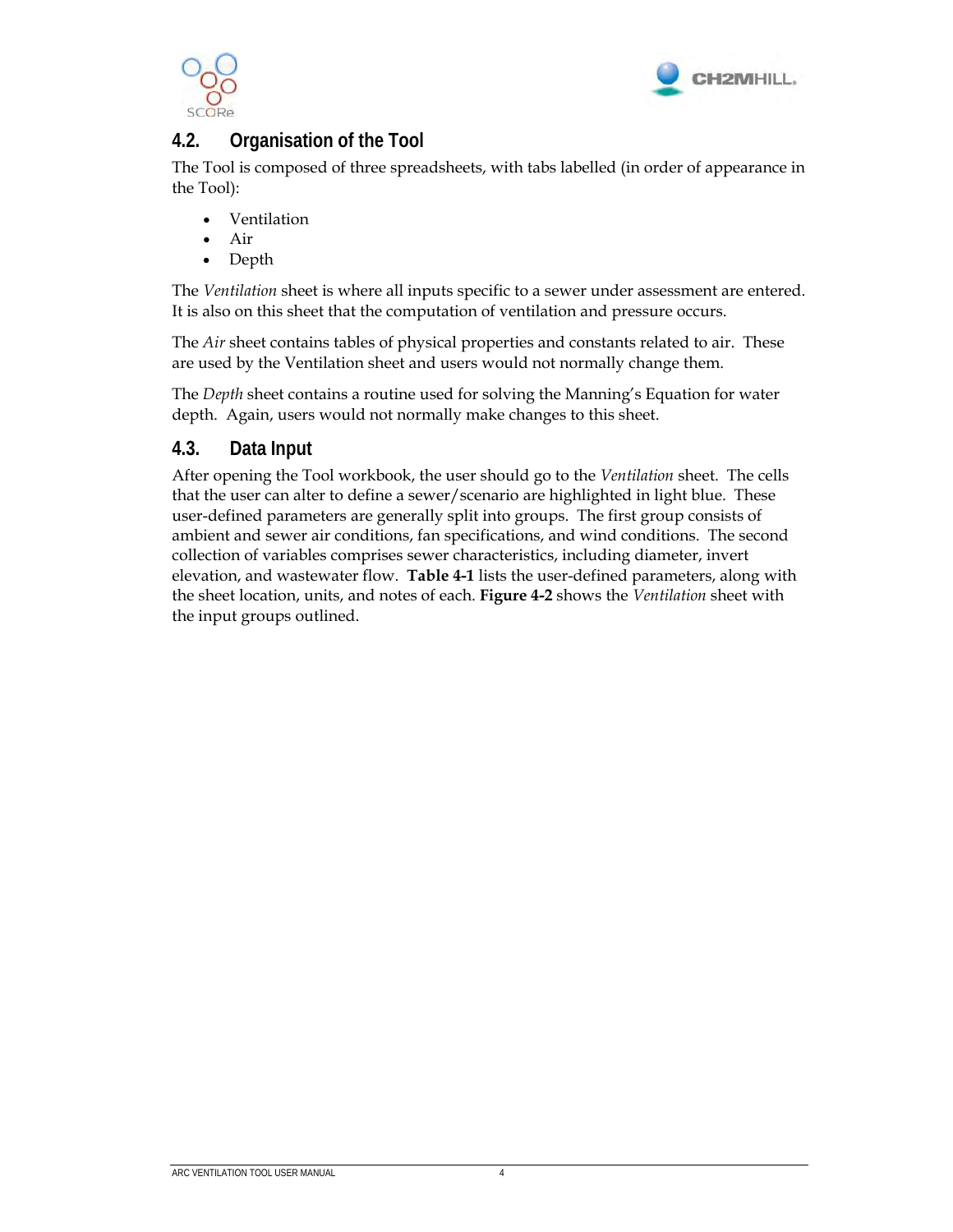



| Table 4-1                                    | <b>Ventilation Tool User Inputs</b>             |                          |                                                                                                                                                                                                                                                   |
|----------------------------------------------|-------------------------------------------------|--------------------------|---------------------------------------------------------------------------------------------------------------------------------------------------------------------------------------------------------------------------------------------------|
| Variable                                     | Ventilation<br><b>Sheet Location</b><br>(Cells) | Units                    | <b>Notes</b>                                                                                                                                                                                                                                      |
| <b>Air Conditions</b>                        |                                                 |                          |                                                                                                                                                                                                                                                   |
| Ambient pressure<br>(barometric<br>pressure) | F <sub>3</sub>                                  | Pascals, Pa              | Ground-level atmospheric pressure (absolute).                                                                                                                                                                                                     |
| Ambient<br>temperature                       | F4                                              | degrees Celsius, °C      | Ground-level atmospheric (ambient) temperature.                                                                                                                                                                                                   |
| Headspace air<br>temperature                 | G <sub>4</sub>                                  | degrees Celsius, °C      | Sewer headspace air temperature. If unknown, assume the same<br>as wastewater temperature for natural ventilation. If unknown<br>and the sewer features forced ventilation, assume the same as<br>ground-level atmospheric (ambient) temperature. |
| Ambient relative<br>humidity                 | F <sub>5</sub>                                  | percent, %               | Ground-level (ambient) relative humidity.                                                                                                                                                                                                         |
| Headspace relative<br>humidity               | G <sub>5</sub>                                  | percent, %               | Sewer headspace air relative humidity. If unknown, assume 99%<br>for natural ventilation. If unknown and the sewer features forced<br>ventilation, assume the same as ground-level (ambient) relative<br>humidity.                                |
| Fan                                          |                                                 |                          |                                                                                                                                                                                                                                                   |
| Fan pressure                                 | F7                                              | Pascals, Pa              | Fan pressure (selected from fan performance curve). See Section<br>4.3.2 for details on entering this parameter.                                                                                                                                  |
| Fan node                                     | F <sub>8</sub>                                  | $\overline{\phantom{0}}$ | The name of the node of the sewer pipe where the fan/fan<br>extraction point is located. See Section 4.3.2 for details on entering                                                                                                                |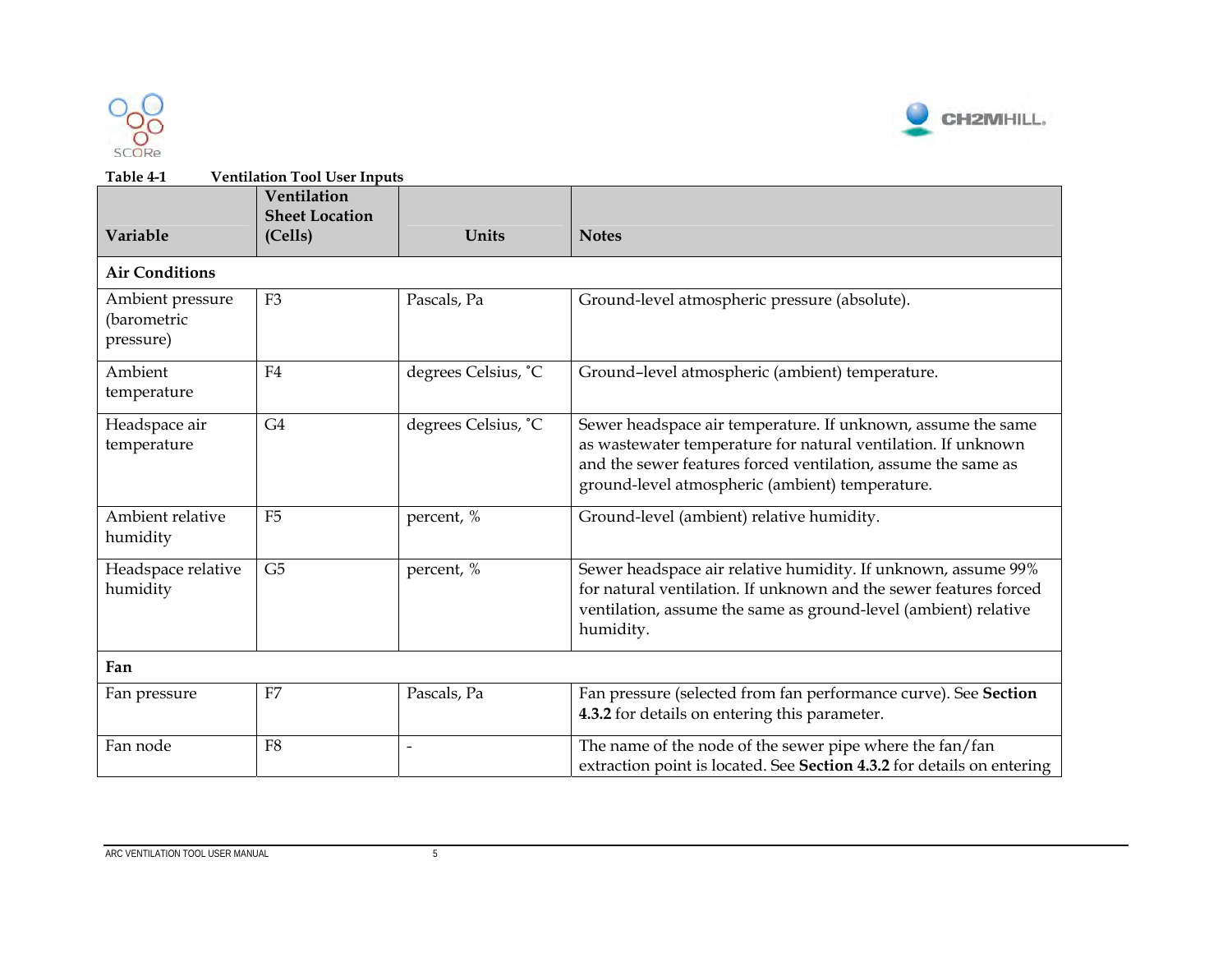



| Variable                              | Ventilation<br><b>Sheet Location</b><br>(Cells) | Units                     | <b>Notes</b>                                                                                                                                                                                                                                                                                                                                                        |
|---------------------------------------|-------------------------------------------------|---------------------------|---------------------------------------------------------------------------------------------------------------------------------------------------------------------------------------------------------------------------------------------------------------------------------------------------------------------------------------------------------------------|
|                                       |                                                 |                           | this parameter.                                                                                                                                                                                                                                                                                                                                                     |
| <b>Wind Conditions</b>                |                                                 |                           |                                                                                                                                                                                                                                                                                                                                                                     |
| 10 m wind speed                       | F10                                             | metres per second,<br>m/s | Wind speed measured 10 m above ground level. See Section 4.3.3<br>for details on entering this parameter.                                                                                                                                                                                                                                                           |
| Ambient stability<br>class            | F <sub>11</sub>                                 |                           | Stability class is an indicator of atmospheric turbulence,<br>commonly categorised into 6 classes - A, B, C, D, E, and F. The<br>classes are defined according to wind speed and solar radiation<br>for day time, and wind speed and cloud cover for night time. The<br>Air spreadsheet displays the combinations of conditions for each<br>class in Cells D19:I25. |
| <b>Sewer Characteristics</b>          |                                                 |                           |                                                                                                                                                                                                                                                                                                                                                                     |
| Reach name                            | B16 to end                                      | $\overline{\phantom{a}}$  | The user-defined name of a pipe reach. This may be a text string<br>or purely numerical, but a value must be entered for each pipe<br>reach. When a node is named, the node's position is at the<br>upstream end of the reach.                                                                                                                                      |
| Pipe length                           | C <sub>16</sub> to end                          | metres, m                 | Length of reach.                                                                                                                                                                                                                                                                                                                                                    |
| Pipe diameter                         | D <sub>16</sub> to end                          | metres, m                 | Diameter of sewer pipe.                                                                                                                                                                                                                                                                                                                                             |
| Pipe slope                            | E16 to end                                      | metres per metre,<br>m/m  | Slope of the sewer pipe.                                                                                                                                                                                                                                                                                                                                            |
| Manning's<br>roughness<br>coefficient | F16 to end                                      | $s/m^{1/3}$               | The Manning's roughness coefficient $(n)$ is used in gravity-flow<br>sewer depth-of-flow calculations and depends on material of<br>construction. Any standard fluid mechanics text (e.g. Massey                                                                                                                                                                    |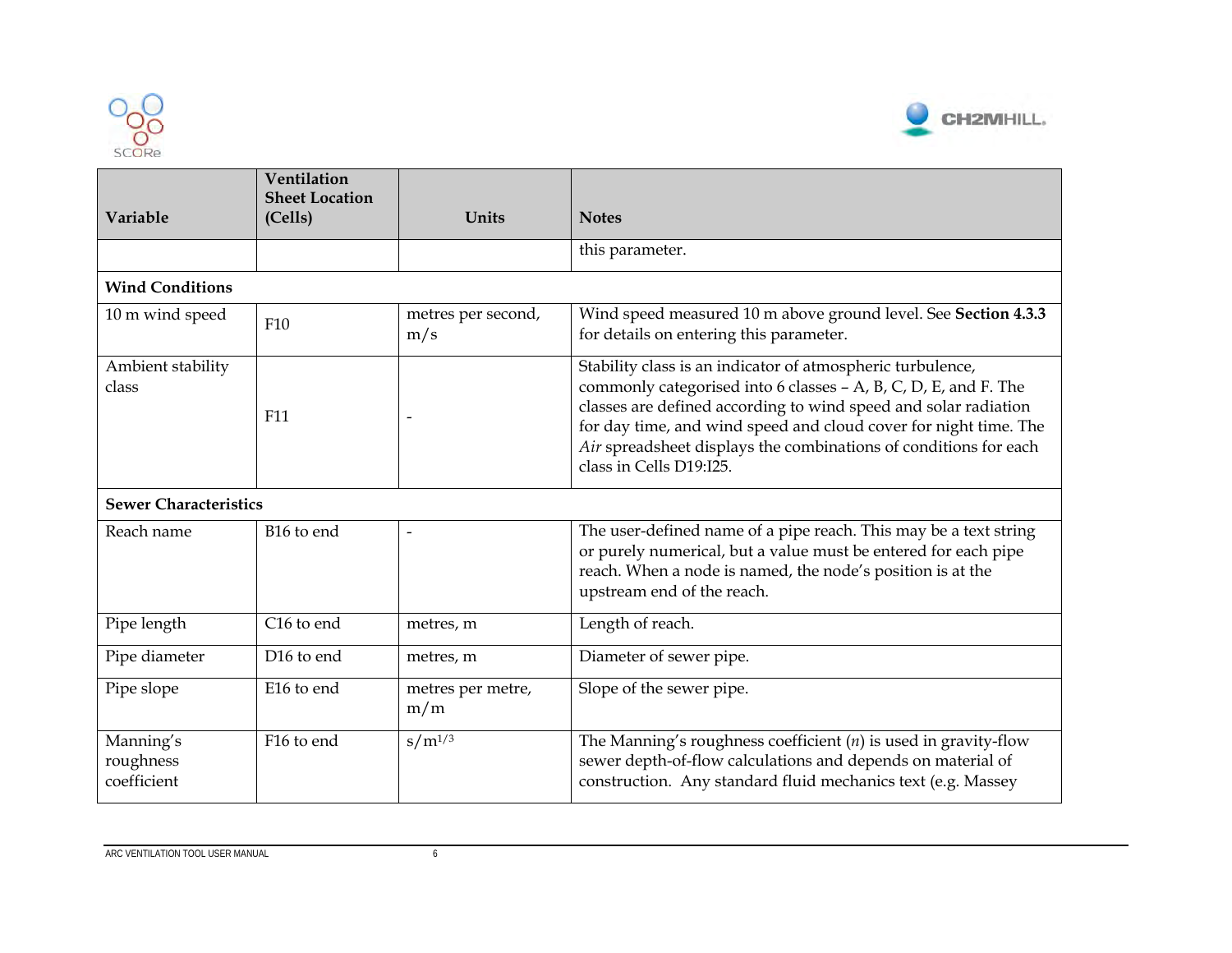



| Variable                  | Ventilation<br><b>Sheet Location</b><br>(Cells) | Units                         | <b>Notes</b>                                                                                                                                                                                                                                                                                                                                                                                                                                                                                                                                                                       |
|---------------------------|-------------------------------------------------|-------------------------------|------------------------------------------------------------------------------------------------------------------------------------------------------------------------------------------------------------------------------------------------------------------------------------------------------------------------------------------------------------------------------------------------------------------------------------------------------------------------------------------------------------------------------------------------------------------------------------|
|                           |                                                 |                               | 1998) will list more information on typical n values to be used.<br>For concrete sewers, a typical value of n is 0.014.                                                                                                                                                                                                                                                                                                                                                                                                                                                            |
| Dry absolute<br>roughness | G16 to end                                      | metres, m                     | The dry absolute roughness of the pipe material. Typical values<br>for concrete are in the range of $3 \times 10^{-4}$ to $3 \times 10^{-3}$ m. Refer to a<br>standard fluid mechanics text (e.g. Massey 1998) for values for<br>other materials and conditions (e.g. degree of corrosion, etc.).                                                                                                                                                                                                                                                                                  |
| Node discharge<br>area    | H <sub>16</sub> to end                          | square metres, m <sup>2</sup> | The area of an opening in the pipe that allows air to enter or leave<br>the sewer. For example, pick holes or vent stacks. Row 14<br>corresponds to the downstream node of the network. Row 16<br>corresponds to the upstream node. Either of these may be open to<br>the atmosphere, in which case the node discharge area will be the<br>cross-sectional area of the sewer headspace, which is calculated in<br>Cell AJ14 or AJ16, respectively. Reference AJ to H where<br>appropriate. Where there is no discharge, use a value of 0.0001 or<br>less but not zero.             |
| Discharge<br>coefficient  | I16 to end                                      | dimensionless                 | The discharge coefficient for air across an orifice or fitting.<br>Depending on the type of structure through which the air is<br>discharging, it may be more convenient to use either a minor loss<br>coefficient, K, or an orifice discharge coefficient. For pick holes or<br>other sharp edged orifices, input the discharge coefficient. For a<br>goose neck or vent stack, sum the minor loss coefficients and<br>convert to a discharge coefficient using the formula in cell I13. If<br>the node is sealed or the discharge coefficient is not known, use a<br>value of 1. |
| Node discharge            | I16 to end                                      | metres, m                     | The elevation of a discharge point e.g. a vent pipe or stack. Note:                                                                                                                                                                                                                                                                                                                                                                                                                                                                                                                |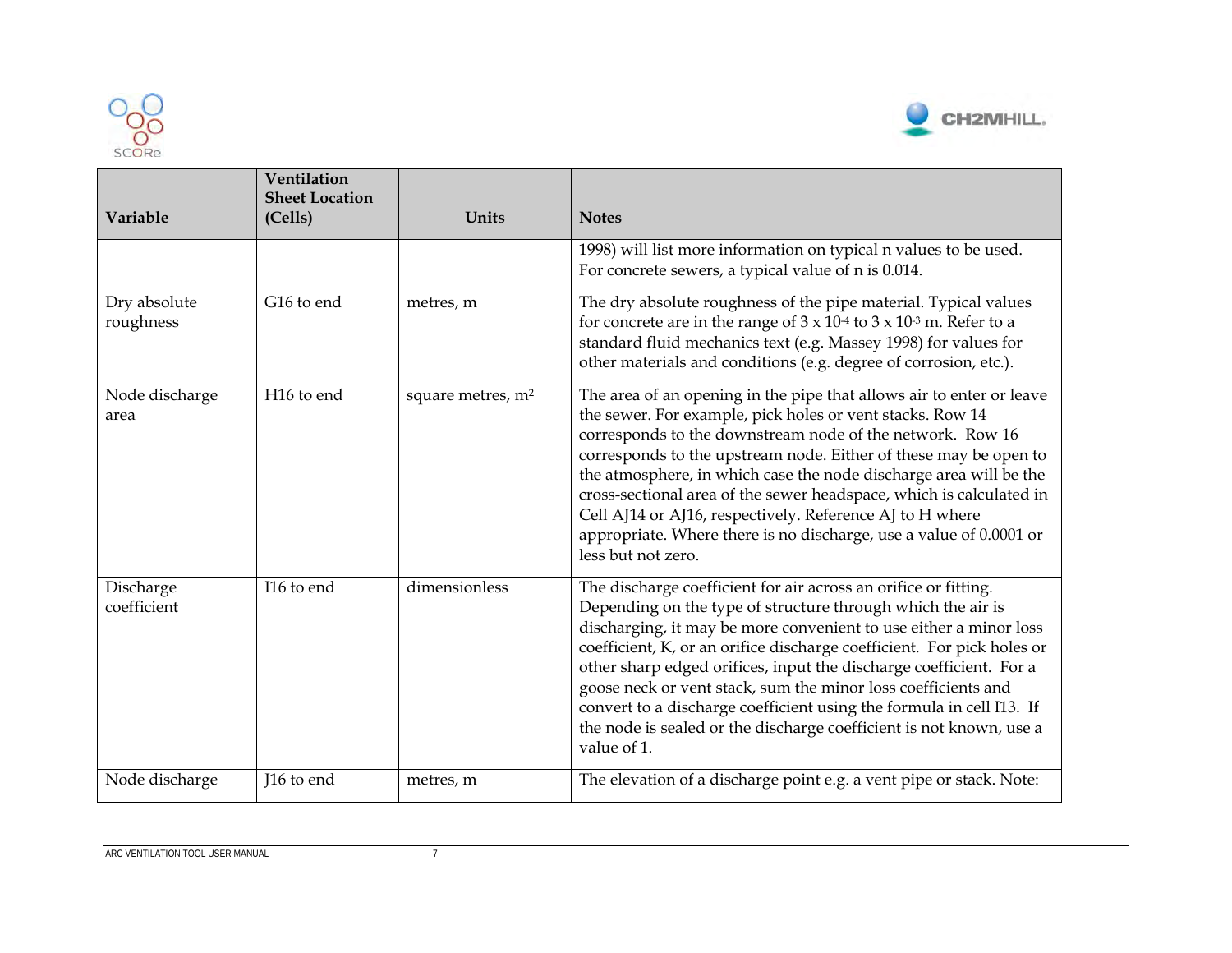



| <b>Variable</b>             | <b>Ventilation</b><br><b>Sheet Location</b><br>(Cells) | Units                               | <b>Notes</b>                                                                                                                                                                                                   |
|-----------------------------|--------------------------------------------------------|-------------------------------------|----------------------------------------------------------------------------------------------------------------------------------------------------------------------------------------------------------------|
| elevation                   |                                                        |                                     | This is the elevation relative to sea level, not the height above<br>ground level.                                                                                                                             |
| Ground elevation            | K <sub>16</sub> to end                                 | metres, m                           | Ground elevation above sea level for the upstream end of reach.                                                                                                                                                |
| Pipe rise                   | L <sub>16</sub> to end                                 | metres, m                           | This parameter is calculated from the pipe slope and is provided<br>as a convenience for the user to calculate pipe invert elevation if<br>the pipe slope is known and at least one invert elevation is known. |
| Pipe invert<br>elevation    | M <sub>16</sub> to end                                 | metres, m                           | Pipe invert elevation above the datum (sea level) for the upstream<br>end of a reach.                                                                                                                          |
| Entering<br>wastewater flow | N <sub>16</sub> to end                                 | cubic metres per<br>second, $m^3/s$ | Flow of wastewater entering at each node. Normally wastewater<br>enters at the upstream node, but side stream flows can enter at<br>other nodes (e.g. rising main discharge).                                  |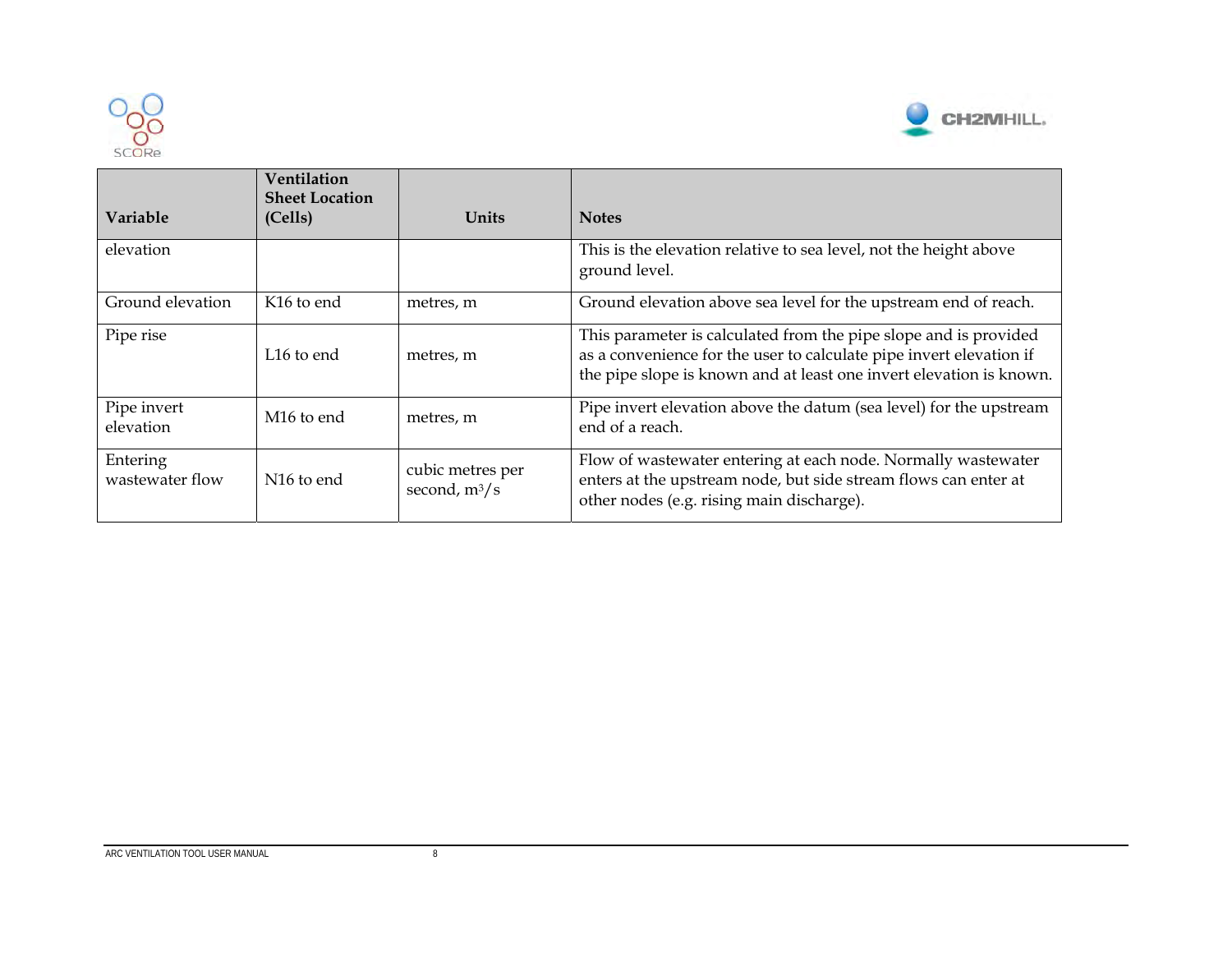

г



|                 |                 | Home<br>Insert                | Page Layout   |                                | Formulas<br>Data         | Review                   | View         | Developer                | Get Started                                                                                                                     |              |                |             |                |                |
|-----------------|-----------------|-------------------------------|---------------|--------------------------------|--------------------------|--------------------------|--------------|--------------------------|---------------------------------------------------------------------------------------------------------------------------------|--------------|----------------|-------------|----------------|----------------|
|                 |                 | <b>J38</b><br>$\pm$ (         | ×             | fx                             |                          |                          |              |                          |                                                                                                                                 |              |                |             |                |                |
|                 |                 | $\overline{A}$<br>B           | $\mathcal{C}$ | D                              | E                        | F                        | G.           | H                        |                                                                                                                                 | $\mathbf{J}$ | K              | L           | M              | N.             |
|                 |                 | Input                         |               |                                |                          |                          |              |                          |                                                                                                                                 |              |                |             |                |                |
|                 | $\sqrt{2}$      |                               |               |                                |                          | <b>Ambient Headspace</b> |              |                          | Determing the Fan Operating Point with a System Curve                                                                           |              |                |             |                |                |
|                 | $\overline{3}$  |                               |               | Ambient Temp (deg C)           | 14.00                    | 20.00                    |              |                          | Step 1: Fill in user input values in light-blue cells.                                                                          |              |                |             |                |                |
| Air conditions  |                 |                               |               | Ambient RH (%)                 | 60.00                    | 99.00                    |              |                          | Step 2: Enter an air discharge rate into Cell J8 only. Click Auto solve.                                                        |              |                |             |                |                |
|                 | 5               |                               |               | Ambient Pressure (Pa)          | 101000                   |                          |              |                          | Step 3: Repeat with sequentially larger fan pressure values.<br>Step 4: Record results for each repeat to develop system curve. |              |                |             |                |                |
|                 | 6               |                               |               |                                |                          |                          |              |                          | Step 5: Plot system curve over fan curve to determine operating point.                                                          |              |                |             |                |                |
| Fan             | $\overline{7}$  |                               |               | Fan Pressure (Pa)              | $\mathbf{0}$             |                          |              |                          |                                                                                                                                 |              |                |             |                |                |
| specifications  |                 |                               |               |                                |                          |                          |              |                          |                                                                                                                                 |              |                |             |                |                |
|                 | $\bf 8$         |                               |               |                                | Fan Node Downstream Node |                          |              | <b>Iterations</b>        | Auto solve                                                                                                                      |              | $\overline{2}$ | 3           | $\overline{4}$ | 5              |
|                 | 9               |                               |               |                                |                          |                          | 0.76696499   |                          | Air Discharge (L/s)                                                                                                             | $-220.9$     | $-220.7$       | $-220.8$    | $-220.8$       | $-220.8$       |
| Wind            | 10              | Ambient 10 m Wind Speed (m/s) |               |                                | $\mathbf 0$              |                          | 17           |                          | Air balance (L/s)                                                                                                               | $\Omega$     | $\mathbf{0}$   | $\Omega$    | $\mathbf{0}$   | $\mathbf{0}$   |
|                 | 11              |                               |               | <b>Ambient Stability Class</b> | $\mathsf{C}$             |                          |              |                          | Click "Auto solve" button above to solve iterations automatically                                                               |              |                |             |                |                |
| conditions      | 12              |                               |               |                                |                          |                          |              |                          |                                                                                                                                 |              |                |             |                |                |
|                 |                 |                               |               |                                |                          |                          |              |                          |                                                                                                                                 |              |                |             |                |                |
|                 |                 |                               |               |                                |                          |                          |              |                          |                                                                                                                                 | Node         |                |             |                |                |
|                 |                 |                               | Pipe          | Pipe                           |                          | Mannings                 | Dry Absolute | Node                     | Discharge                                                                                                                       | Discharge    | Ground         |             | Pipe Invert    | Entering       |
|                 |                 |                               | Length        | Diameter                       | Pipe Slope               | Roughness                | Roughness    | Discharge                | Coeffnt.                                                                                                                        | Elevation    | Elevation      | Pipe Rise   | Elevation      | Wastewater     |
|                 | 13              | Reach Name                    | (m)           | (m)                            | (m/m)                    | Coefficient              | (m)          | Area $(m2)$              | $(1/Kminor)^{0.5}$                                                                                                              | (m)          | (m)            | (m)         | (m)            | Flow $(m^3/s)$ |
|                 | $\frac{14}{15}$ | Downstream Node               |               |                                |                          |                          |              | 7.1E-02                  | 0.65                                                                                                                            | 21.6         | 21.6           |             | 10.8           |                |
|                 | 16              | WIN021-WIN020                 | 108           | 1.473                          | 0.00157                  | 0.013                    | 0.001        | 1.96E-01                 | 0.77                                                                                                                            | 22.6         | 22.6           | 0.2         | 18.3           | 0.487          |
| Sewer           | 17 <sub>1</sub> | WIN020-WIN019                 | 177           | 1.63                           | 0.00164                  | 0.013                    | 0.001        | $1.0E - 04$              | $\vert$                                                                                                                         | 22.6         | 22.6           | 0.3         | 18.1           | 0.08           |
| characteristics | 18              | WIN019-WIN018                 | 243           | 1473                           | 0.00140                  | 0.013                    | 0.001        | $1.0E - 04$              | $\overline{1}$                                                                                                                  | 22.5         | 22.5           | 0.3         | 17.8           | $\mathbf{0}$   |
|                 | 19              | WIN018-WIN017                 | 133           | 1.473                          | 0.00158                  | 0.013                    | 0.001        | $1.0E - 04$              | $\overline{1}$                                                                                                                  | 22.4         | 22.4           | 0.2         | 17.5           | $\mathbf{0}$   |
|                 | 20              | WIN017-WIN016                 | 171           | 1.473                          | 0.00137                  | 0.013                    | 0.001        | 1.0E-04                  | $\overline{1}$                                                                                                                  | 22.3         | 22.3           | 0.2         | 17.3           | $\mathbf{0}$   |
|                 | 21              | WIN016-WIN015                 | 158           | 1.549                          | 0.00138                  | 0.013                    | 0.001        | $1.0E - 04$              | $\overline{1}$                                                                                                                  | 22.2         | 22.2           | 0.2         | 17.0           | $\overline{0}$ |
|                 | $\frac{22}{23}$ | WIN015-WIN014                 | 148           | 1.549                          | 0.00176                  | 0.013                    | 0.001        | $1.0E - 04$              | $\overline{1}$                                                                                                                  | 22.1         | 22.1           | 0.3         | 16.8           | $\mathbf{0}$   |
|                 |                 | WIN014-WIN013                 | 214           | 1.549                          | 0.00154                  | 0.013                    | 0.001        | $1.0E - 04$              |                                                                                                                                 | 22.0         | 22.0           | 0.3         | 16.6           | $\overline{0}$ |
|                 | 24              | WIN013-WIN012                 | 91            | 1.549                          | 0.00275                  | 0.013                    | 0.001        | 1.0E-04                  | $\overline{1}$                                                                                                                  | 21.9         | 21.9           | 0.3         | 16.2           | $\mathbf{0}$   |
|                 | 25              | WIN012-WIN011<br>MH11-Siphon  | 3441<br>30    | 1.63<br>1.549                  | 0.00149<br>0.00150       | 0.013<br>0.013           | 0.001        | $1.0E - 04$<br>$1.0E-04$ | $\overline{1}$                                                                                                                  | 21.8<br>21.6 | 21.8           | 5.1<br>0.04 | 16.0<br>10.9   | 0.03           |
|                 | 26              |                               |               |                                |                          |                          | 0.001        |                          |                                                                                                                                 |              | 21.6           |             |                | $\mathbf{0}$   |

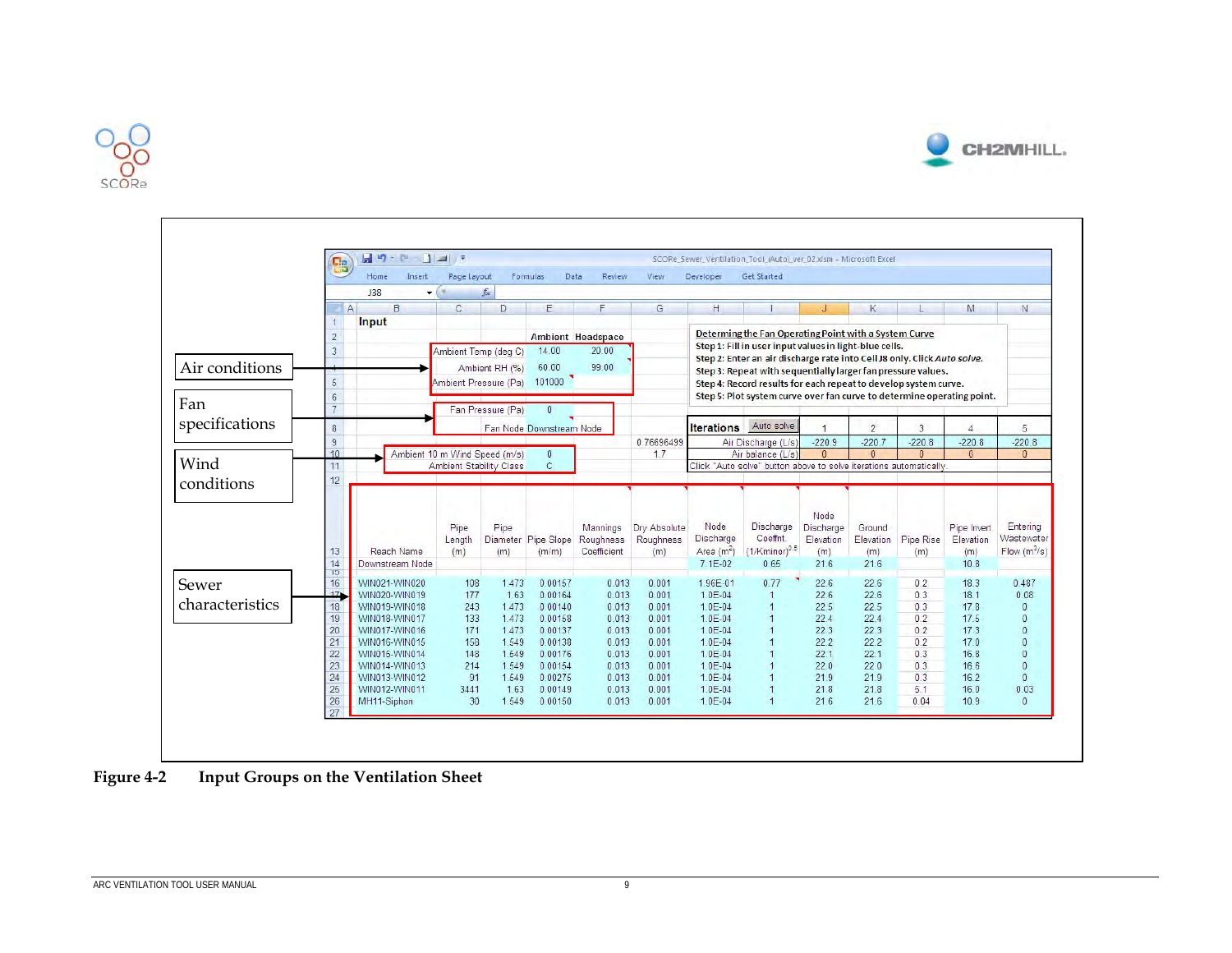



#### **4.3.1. Defining the Downstream Node**

Row 14 corresponds to the downstream-most node in the network. This row includes values related to the last node but not the last pipe, as the pipe values are in the same row as the upstream node (i.e. the reach data in the row lowest down the sheet). To clarify with an example, if there are four consecutive reaches named A, B, C and D, then the inputs of Row 14 would apply to the downstream end of reach D. The parameters of the Row 14 cells have the same meaning and take the same inputs described in **Table 4-1** for corresponding columns.

#### **4.3.2. Specifying Forced Ventilation**

As shown in **Table 4-1**, forced ventilation is considered in the Tool by entering the fan pressure and node where the fan is located into Cells F7 and F8 respectively. If there are no fans associated with the sewer, the fan pressure cell is left blank.

Where fans are considered, the Tool assumes that the fan is withdrawing air from the sewer, not blowing air into the sewer. To specify fan pressure, select a point within the expected fan operating range and enter the pressure as a positive value. Multiple pressure values should be modelled to determine a "system curve" for the sewer.

If significant pressure losses are expected due to a long stack, media bed or other system elements, the curve pressure point is reduced by the expected minor losses. For example, if 500 Pa is a value to be considered from a fan performance curve, but appurtenances produce minor losses of 100 Pa, enter 400 Pa into the Tool.

Nodes are defined as the upstream end of a reach. In entering the name of the fan node, if the name does not match a name in Column B from Row 16 downwards, errors will appears in output cells. The easiest way to avoid this is to copy the name of the node from Column B and paste it into Cell F8.

#### **4.3.3. Incorporating Wind Effects**

The effects of wind speed are considered by setting the wind speed in Cell F10. The actual wind speed the Tool uses is that measured 10 metres above ground level, as the 10m wind speed is typically what is recorded at airports and other meteorological stations. These measurements are less affected by local vegetation and terrain features, which reduce the wind speed measured at the surface.

The Tool automatically recalculates the wind speed for each node discharge point based on the height of the point. Where a node discharge point is equal to ground-level, which is typical of many manholes, the wind speed will be zero as per its ground-level boundary condition.

If wind is not believed to have a significant influence on ventilation in the sewer, specifically out-gassing, then the wind speed can be set to  $0 \text{ m/s}$  in the Tool. This selection may also be made to evaluate the resultant ventilation in the absence of wind.

If a wind speed to be used has been measured at a height other than 10 metres, the wind speed can be converted for use in the Tool by using the following wind profile power equation:

$$
U_z = U_r \left(\frac{Z}{Z_r}\right)^p
$$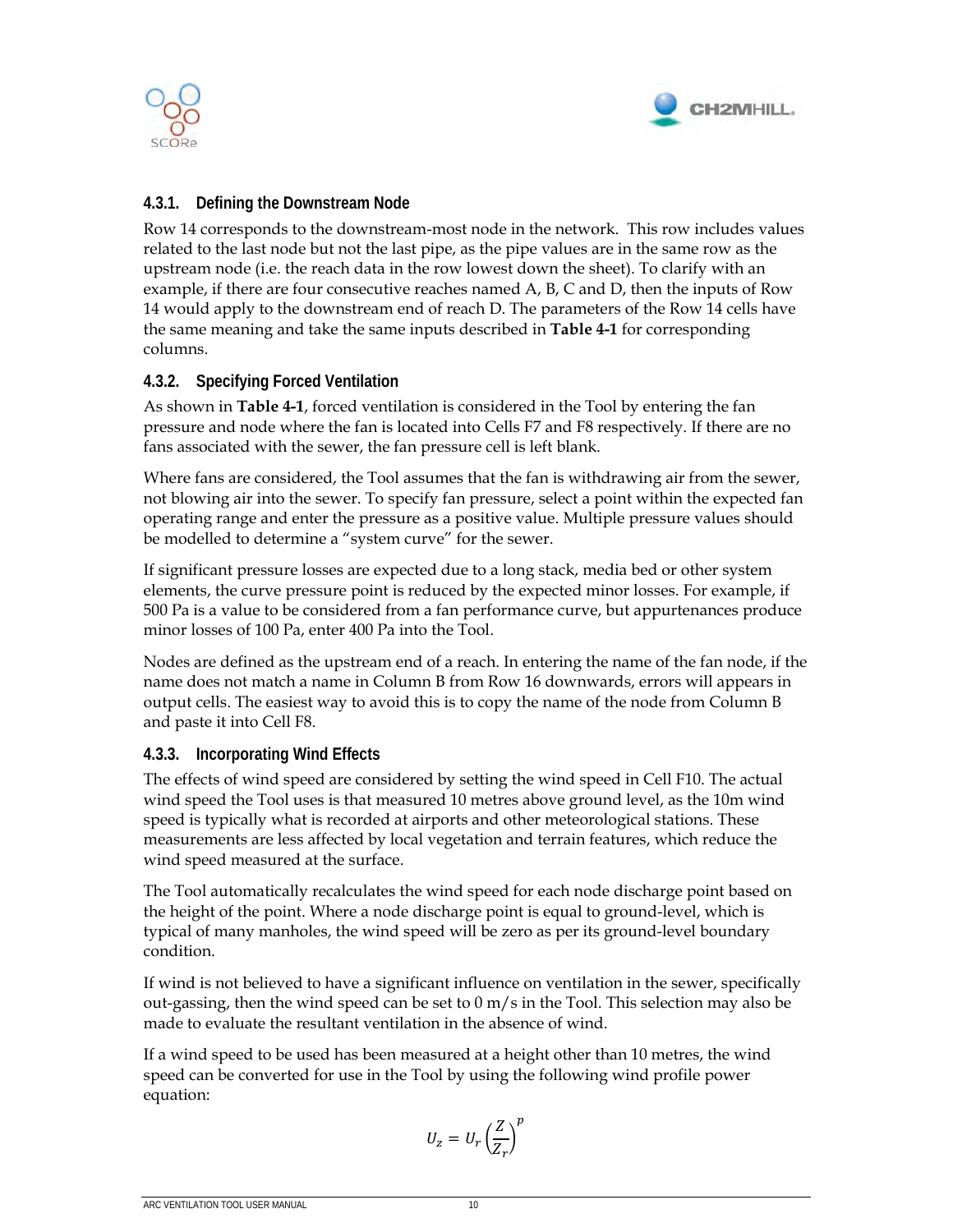



where  $U_z$  = the wind speed at a height *Z*, which is to be used in the Tool

- $U_r$  = the wind speed measured at a height  $Z_r$
- *Z* = the height for which the wind speed is to be calculated (10 m in the case of the Tool)
- $Z_r$  = the height at which the wind speed has been measured

*p* = wind profile exponent

The wind profile exponent varies from 0.15 for daytime, unstable conditions, to 0.30 for night-time, calm conditions in an urban environment. **Table 4-2** shows the exponents that correspond to each stability category, along with a short description of each category.

| Stability | 101121241120<br>Urban |                                  |  |  |  |
|-----------|-----------------------|----------------------------------|--|--|--|
| Category  | Exponent              | <b>Category Conditions</b>       |  |  |  |
| A         | 0.15                  | Very unstable. Daytime only.     |  |  |  |
| в         | 0.15                  | Unstable. Daytime only.          |  |  |  |
| 0.20      |                       | Slightly unstable. Daytime only. |  |  |  |
|           | 0.25                  | Neutral. Day and night.          |  |  |  |
| F         | 0.30                  | Stable. Night-time only.         |  |  |  |
|           | 0.30                  | Very stable. Night-time only.    |  |  |  |

**Table 4-2 Power Law Exponents** 

### **4.4. Calculation Operations**

#### **4.4.1. Iterations**

The primary purpose of the Tool is to provide calculations of sewer headspace ventilation and pressure. However, in order to calculate one of these parameters, the other parameter must be known. In order to calculate ventilation and pressure, where both are unknown, the Tool uses an iteration process where an initial estimate of the ventilation rate through the downstream node is made by the user. Subsequent iteration cycles refine the downstream node ventilation rate estimate, in which the user provides a new flow rate value in the cells in Row 14. For each iteration cycle, a set of calculations are performed to provide the static pressure and ventilation rate at nodes throughout the sewer. The process is repeated until the Tool converges.

Associated with each iteration cycle is an "air balance". Simply put, this is where the Tool checks that the air entering the sewer is equal to the air leaving, based on calculations using the preceding estimate of the downstream node pressure. The final ventilation and pressure results are obtained when the air balance is zero, or approximately zero, signifying that conservation of mass has been satisfied.

There are two versions of the Tool, where the differences centre mainly on how the iterations are solved. These are described in the following section.

#### **4.4.2. Ventilation Tool Versions**

The Tool is provided in two versions – a "*Manual*" version and an "*Automated*" version. The Manual version, as its name suggests, requires the user to enter a new air flow value for each iteration step, while the Automated version requires no more than an initial air flow value,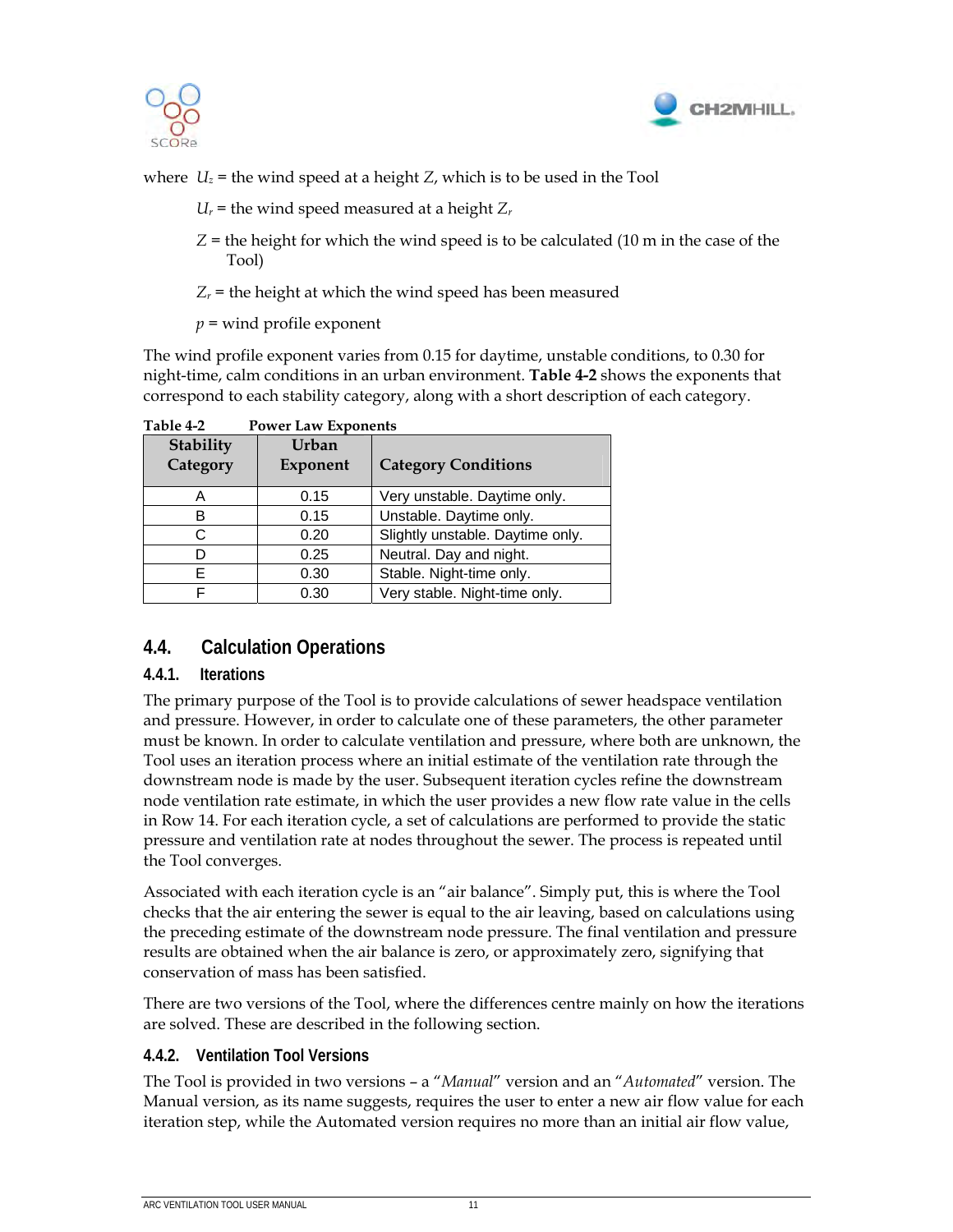



with all iterations completed automatically. A description of these versions and how they are used follows below.

#### **4.4.2.1. Manual Version**

To use the Manual Version, the iterative process is initialised in the section of the spreadsheet under "Stagnant Condition" (i.e. assumption of no air movement), where the user adjusts/enters the first downstream node air flow in Cell BU14 (**Figure 4-3**), highlighted blue, until a value of zero is obtained in Cell BU11. This calculates results for the stagnant condition, which are also the inputs for the first iteration in the cells to the right. The user also specifies the direction of in-gassing or out-gassing for nodes that have openings to the surface. Once adjustments to the node gassing direction and first air flow input are complete, the outputs for the stagnant condition and the first iteration are immediately available.

Following the first air balance, the user scrolls across the sheet to the next iteration cycle. The Tool uses five iteration cycles in all to refine its calculations.



#### **Figure 4-3 First iteration cycle adjustment**

After the value in Cell BUT11 is near zero, the user scrolls across the sheet to the next iteration cycle. The Tool uses five iteration cycles to refine its calculations. The final iteration cell to change is Cell EW14, located in the Fifth Iteration section. The pressure results from the fourth iteration cycle and the ventilation results from the fifth iteration cycle are the final outputs from the Tool. These outputs are relayed to Columns P to T (highlighted orange/peach) at the beginning of the sheet, beside the input columns, for easy referencing.

Summarised instructions for the iteration process of the Tool are as follows:

- 1. Ensure all inputs listed in **Section 4.3** have been entered.
- 2. Scroll to Column BO, labelled "Direction of Discharge" and specify the direction of gassing for each node in the blue highlighted cells.
- 3. Enter a ventilation rate for the downstream node in Cell BU14, under "1st Iteration". Adjust this value until the air balance above in Cell BU11 is zero, or as close to zero as possible.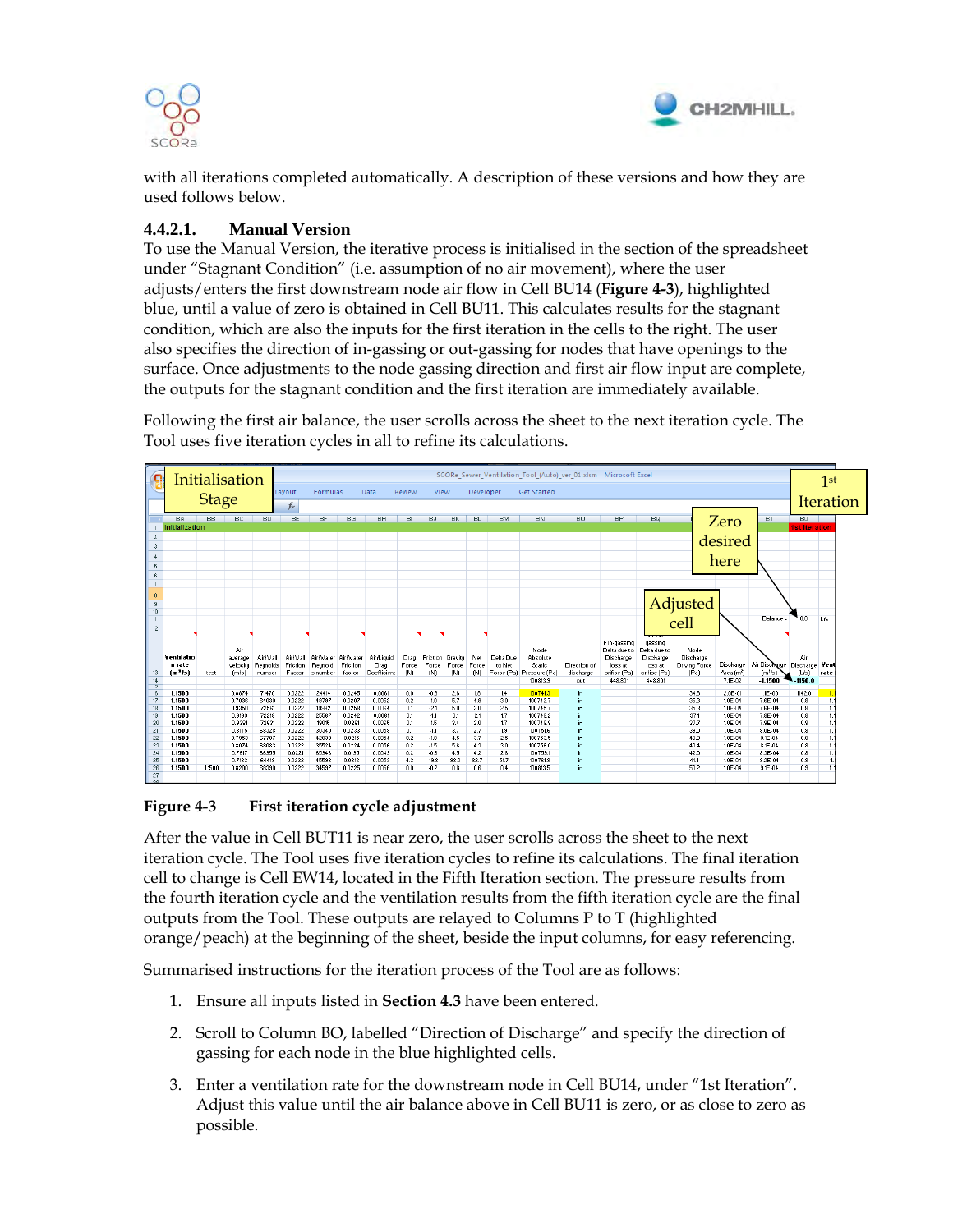



- 4. Scroll right to the next Direction of Discharge column, Column CI, and specify gassing directions.
- 5. Scroll right to the next downstream node ventilation cell, Cell CO14, Located under "2nd Iteration". Similar to Step 2, adjust this value until the air balance above in Cell CN11 is near zero.
- 6. Continue to scroll right, specifying gassing discharge directions and adjusting the downstream node ventilation rate to achieve a zero air balance. Changes in the entered node ventilation rate should decrease with each iteration, indicating convergence.
- 7. The pressure and ventilation outputs are available in Columns P to T for the user to copy and use elsewhere.

Note that for Step 2 (and Steps 4 and 7), all nodes must have a gassing direction of either "in" or "out", regardless of whether gassing would actually occur at the node. If gassing cannot occur for a specific node, the discharge area should be set to a low value in Column H. A gassing direction will still be required for the Direction of Discharge input columns, but the effect on calculations will be negligible.

As a note of caution, the stagnant condition (ventilation rate of zero) is a better initial estimate for a relatively sealed sewer network in which forces manifest as a pressure distribution with minimal flow. For networks with large openings, very slight differences in pressure result in large air flows. Therefore, the user will need to use care in selecting downstream node ventilation rates.

Notes are also provided on the *Ventilation* sheet to prompt the user on making the adjustments. **Figure 4-4** illustrates the steps above in the form of a flow diagram.



Figure 4-4 Flow diagram on how to perform iterations in the *T* tool

The air discharge rate from the downstream node and the air balance from each iteration are summarised at the start of the sheet, above the inputs, for convenience in allowing the user to quickly verify that the difference in these parameters has reduced with successive iterations.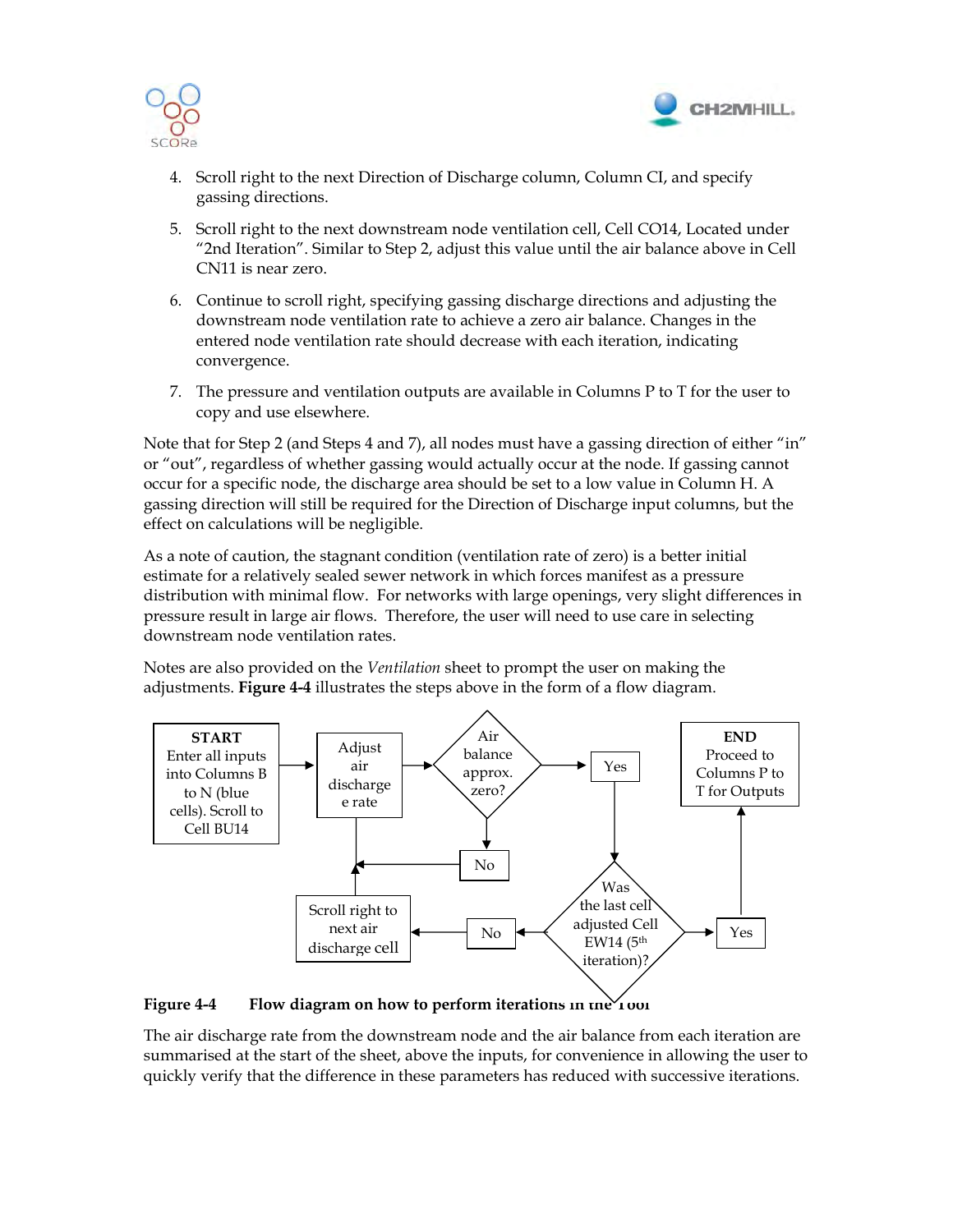



#### **4.4.2.2. Automated Version**

The Automated Version differs from the Manual Version in the following ways:

- Iterations are performed by the Tool, and
- The Tool determines the gassing direction for each node.

Apart from these differences, the Tool functions in the same way as the Manual Version.

Upon opening the Tool, you may be asked if you accept or wish to enable Macros. This question may also appear at the top of the screen below the Excel toolbar. You should make the appropriate selection to enable Macros.

To activate the solving of the iterations, the user enters an air flow for the first iteration in Cell J9 in the *Iterations* block above the inputs. Generally any value apart from zero is acceptable, but the cell cannot be left blank. Clicking the "*Auto solve*" button completes the calculation process and results are available in the *Results* area of the Ventilation sheet.

As there are no user-entered inputs in the calculation areas of the Tool, there is little reason for users to scroll to these areas. Despite this, users are still encouraged to inspect the results of each iteration (e.g. node pressures, airflows, etc) and ensure that sensible values are being produced. As for any model or software application, blind use of the Tool without some level of scrutiny and understanding of its operation could have drastic consequences in the conclusions drawn about ventilation. In this sense, and in keeping with recommendations in **Section 1**, the Manual Version has the benefit of engaging the user to apply their ventilation experience as they scroll between iterations.

### **4.5. Tool Outputs**

The outputs of the Tool are located in the orange/peach highlighted cells (**Figure 4-1**) in the *Ventilation* sheet in Columns P to T. **Table 4-3** describes the outputs.

| Variable                           | Ventilation<br><b>Sheet</b><br>Location<br>(Cells) | Units                        | Description                                                                                              |
|------------------------------------|----------------------------------------------------|------------------------------|----------------------------------------------------------------------------------------------------------|
| Node static<br>pressure            | P <sub>16</sub> to end                             | Pascals, Pa                  | Static pressure at the upstream end of<br>each reach.                                                    |
| Node<br>Discharge<br>Driving Force | Q16 to end                                         | Pascals, Pa                  | The differential pressure between the<br>atmosphere and the manhole (underside<br>of the manhole cover). |
| Headspace air<br>flow              | R <sub>16</sub> to end                             | litres per<br>second, L/s    | Headspace air flow rate. Positive values<br>indicate downstream flow.                                    |
| Headspace air<br>velocity          | S <sub>16</sub> to end                             | metres per<br>second,<br>m/s | Headspace air velocity. Positive values<br>indicate downstream flow.                                     |
| Outgas flow                        | T <sub>16</sub> to end                             | litres per<br>second, L/s    | Outgas flow rate. Positive values indicate<br>in-gassing, negative values indicate out-<br>gassing.      |

**Table 4-3 Ventilation Tool Outputs**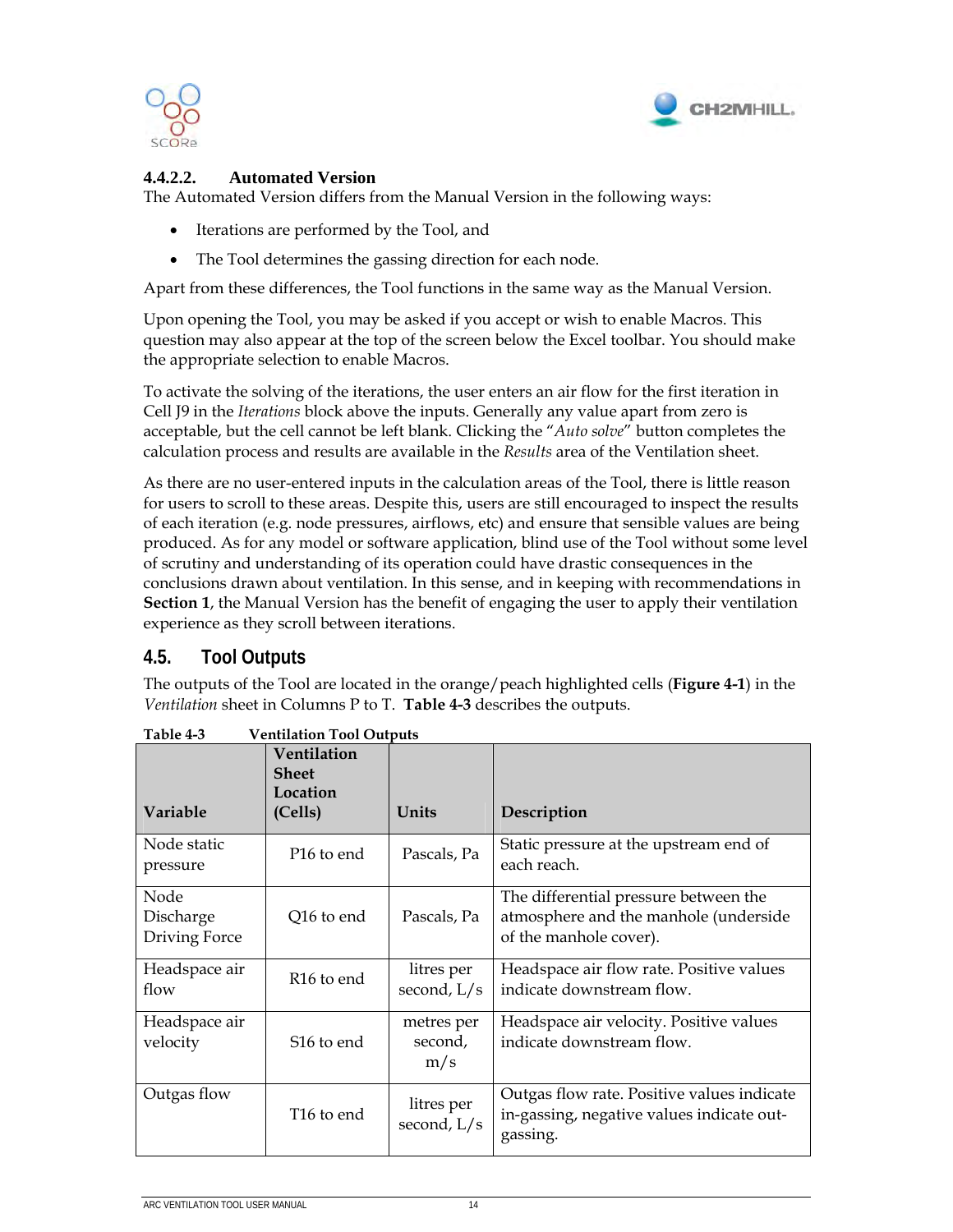

 $\overline{a}$ 



As was the case for the inputs, the values of the parameters at the downstream end of the last reach are displayed in Row 14 (i.e. Cells P14 and T14).

Column T also presents fan conditions in Cells T7 and T8. The fan pressure in Cell T7 is repeated from the input while the fan flow rate in Cell T8 indicates the flow produced by the fan. A negative flow corresponds to air extraction from the sewer while a positive flow indicates air injection.

### **4.6. Forced Ventilation Calculations**

One of the key uses of the Tool is its ability to provide the data for a "system curve" at a point in a sewer network. In the design of sewer ventilation systems, the system curve is a plot of pressure and corresponding air flow response to a fan installed at a particular node in the sewer network. The system curve for a sewer would be influenced by the flowing wastewater, so a given system curve pertains to specific wastewater flow conditions.1 The node where a fan is installed is often dependent on land usage and classification at surface level, such as whether there are residences nearby and the zoning of the area that the node falls inside.

The system curve can be used to find the operating point for a specific fan that may be under consideration for installation in the sewer. The operating point is the intersection of the model-determined system curve and the fan's performance curve. When the Tool is run using the conditions that correspond to the operating point, the resulting pressure/flow distribution is what would be expected from that particular fan.

**Figure 4-5** shows how the system curve (dark red line) and fan performance curve (blue line) are plotted to indicate the operating point.





<sup>1</sup> More information about system curves can be found in manuals and guides produced by the *American Society of Heating, Refrigerating, and Air-Conditioning Engineers* (ASHRAE), or the *American Conference of Governmental Industrial Hygienists*  $(ACCH)$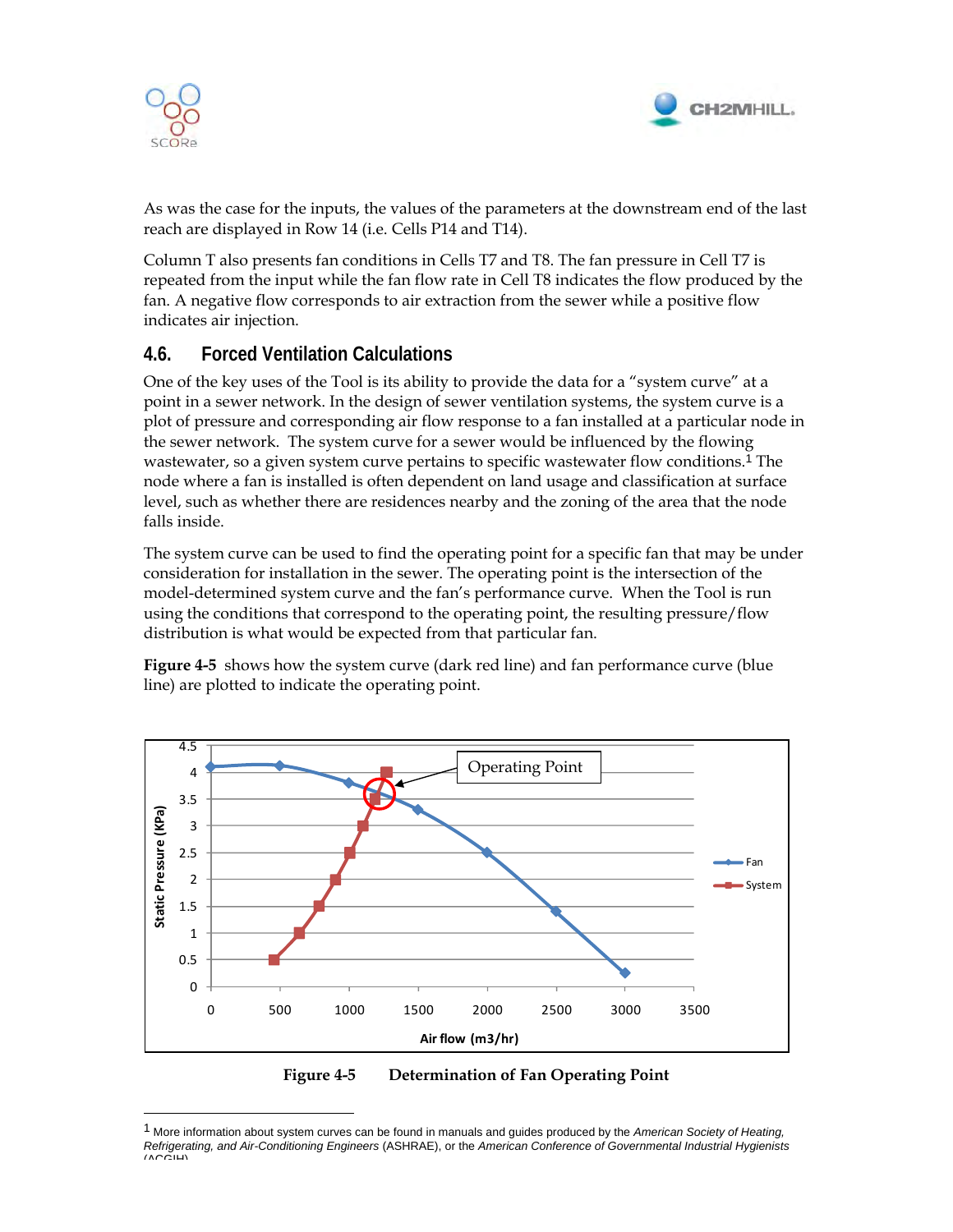



To develop a system curve, the Tool should be run at multiple fan pressure inputs spanning the range of interest. The instructions for determining the operating point with the Tool are described in the *Ventilation* sheet of the Tool, above the inputs, and are also provided as follows.

- Step 1: Fill in user input values into light blue cells.
- Step 2: Enter an initial fan pressure and determine the air flow by:
	- a. Selecting downstream node ventilation rates for each iteration and adjust to balance air flow (Manual Version); or
	- b. Enter a ventilation rate into Cell J9 and click "*Auto solve*" (Automated Version).

Record fan pressure and resulting ventilation rate in a separate spreadsheet.

- Step 3: Repeat with sequentially larger fan pressure values.
- Step 4: Use results to develop a system curve (plot of pressure versus air flow).
- Step 5: Plot system curve over fan curve to determine the operating point.

**Figure 4-6** repeats the steps above for producing a system curve in a graphical format. The second worked example in **Appendix B** further illustrates how the Tool is used to determine the operating point by developing a system curve.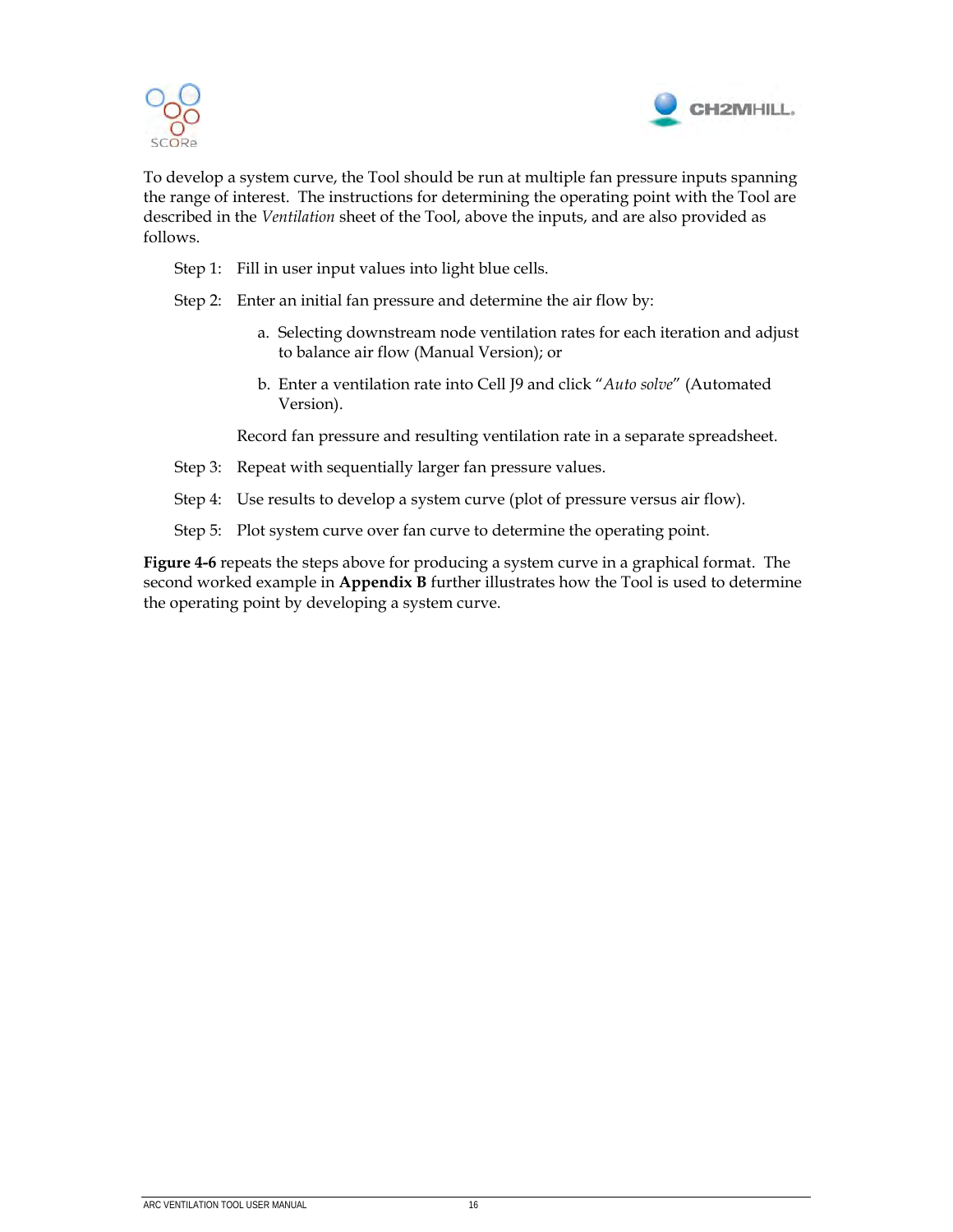





**Figure 4-6 Production of a System Curve**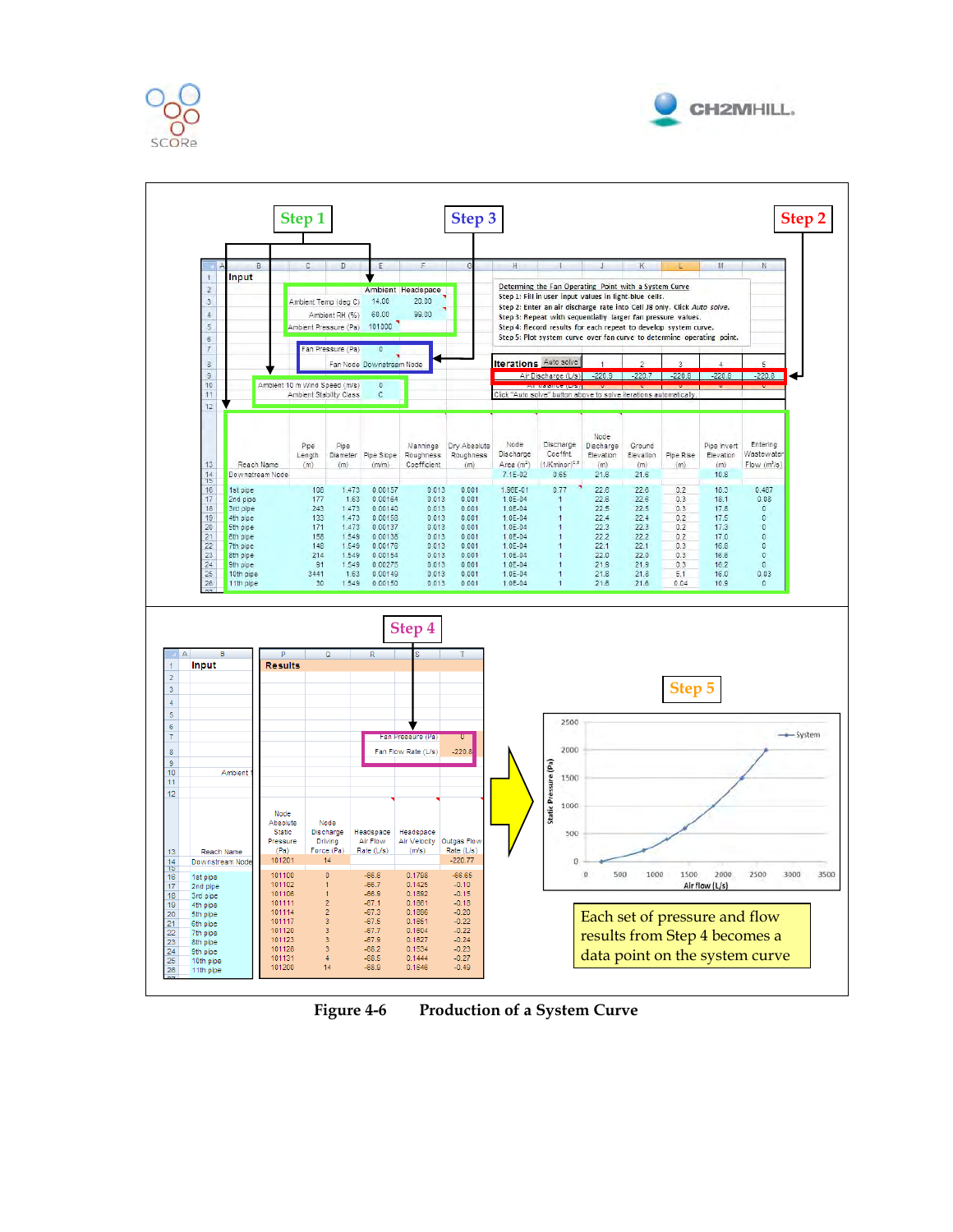



## **5. Field Validation**

## **5.1. The Purpose of Field Validation**

Field validation can be used to confirm the Tool predictions or indicate where adjustments are required in the Tool configuration so that it can most accurately represent the physical domain of interest. By referencing previous data or undertaking new measurements at a few strategic locations, confidence can be gained in the Tool's predictions over the model domain for various simulated scenarios. This process provides an understanding of pressure/flow dynamics within a sewer network without the substantial costs of physically testing the entire system.

A validated pipe model can be a valuable tool for assessing the impact of changes in sewer conditions on system ventilation. Scenarios can be evaluated anytime with the Tool without the need to undertake extensive field testing each time a change occurs, or prior to actually making changes to a component.

The following section provides guidance in conducting field validation.

#### **5.2. Field Measurements**

#### **5.2.1. Parameters of Interest**

The data that should be collected in the field as part of a validation exercise generally consists of the following:

- Headspace Air
	- o differential pressure
	- o temperature
	- o relative humidity
- Ambient Conditions
	- o wind speed (if applicable)
	- o temperature
	- o relative humidity
- Wastewater
	- o flow
	- o temperature

**Section 5.2.9** presents an example of sampling at a manhole for the above parameters.

#### **5.2.2. Testing Locations**

While project goals and available budget usually have some influence on the locations selected, field testing locations should preferably be selected based on a preliminary assessment of the conveyance system ventilation dynamics with the Tool. It is recommended that locations where the greatest discharge pressure driving forces are predicted are tested. The largest driving forces are the easiest to detect above background, and usually of the greatest interest with respect to out-gassing.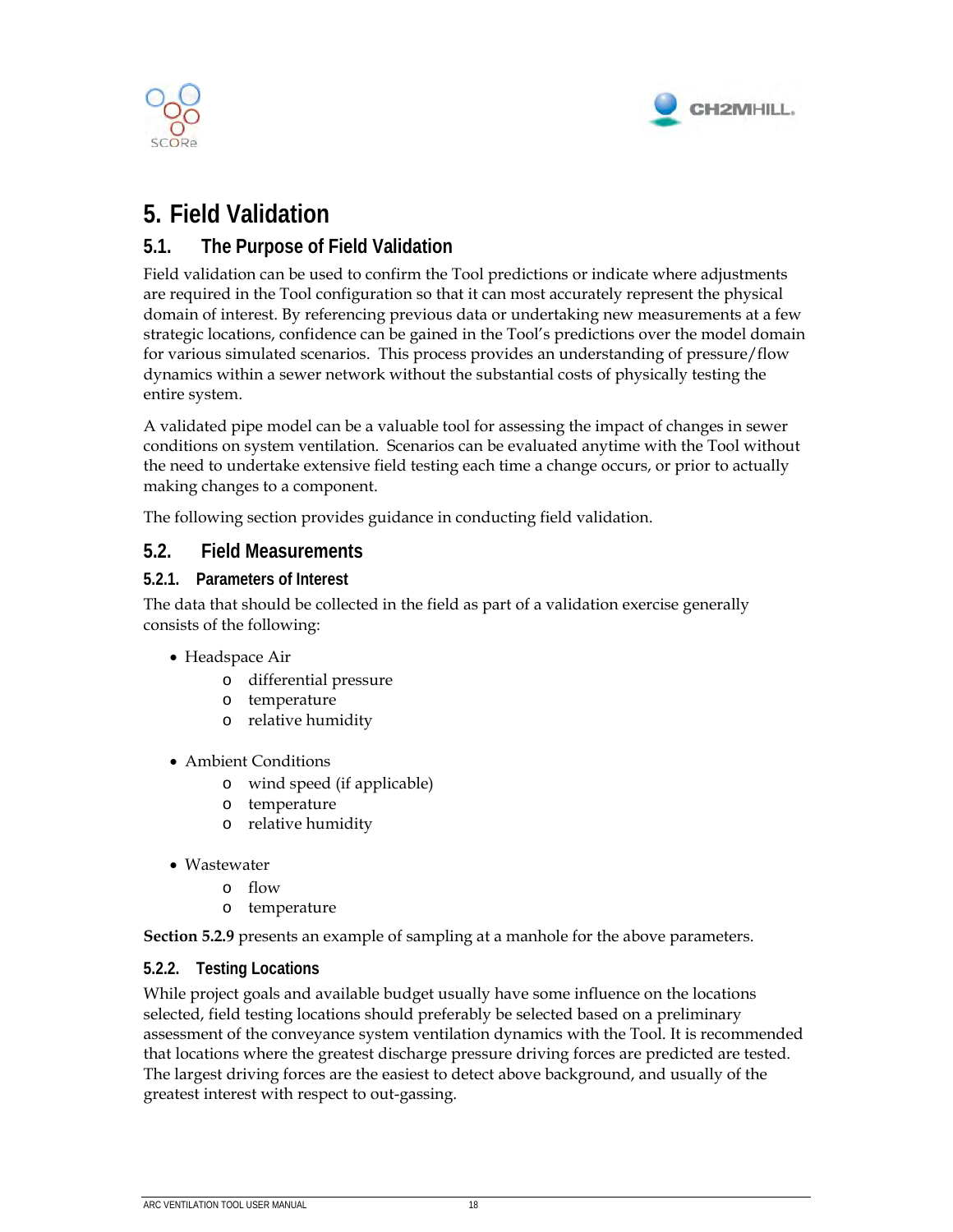



#### **5.2.3. Apparatus and Equipment**

Equipment should be constructed so that it is portable and can be used to test multiple locations with ease. Analytical equipment should also allow portability along with a sufficient response time, accuracy, and logging capability.

#### **5.2.4. Testing Methods**

The testing protocol presented here has been devised so that no entry to the sewer is required by personnel. The testing protocol is divided into the following aspects:

- Headspace air
- Ambient Conditions
- Wastewater

The following sections detail how each of the aspects can be tested, along with some advice on sampling in **Section 5.2.8**. **Section 5.2.9** presents an example of how sampling could be done using the protocol.

#### **5.2.5. Headspace Air**

The key property of interest of the headspace air is the driving force it creates relative to the atmosphere – the differential pressure. This can be measured by inserting a tube through a sealed opening down to the crown level of the pipe. At the surface, the tube is connected to a differential pressure meter with a resolution and range appropriate for characterising the differential pressure. Small diameter tube should be avoided to prevent condensation settling in the tube and distorting measurements. Note that it is important to ensure that the manhole is well sealed, with no gaps around the edges of the cover and all holes and gaps in the cover sealed.

Temperature and relative humidity can be measured by suspending a logging device(s) that measures these in the same manhole as the pressure tube.

#### **5.2.6. Ambient Conditions**

Ambient conditions can be measured using a portable weather station that measures wind speed (direction is not necessary), temperature, and relative humidity. Mount the wind speed meter at the height of the standpipe opening. Set the station to log parameters at short intervals e.g. once per minute.

It is recommended that testing is not conducted on windy days, as wind can be highly variable and is not useful for validation purposes. The measurement of wind speed is still necessary though to verify the conditions present during testing.

#### **5.2.7. Wastewater**

Wastewater flow and, where available, water temperature are required inputs for the Tool. These should be measured (or calculated) for the domain of interest.

#### **5.2.8. Tips and Advice**

Take care not to leave temperature logging instruments exposed to direct sunlight, so as to avoid distorted measurements.

Periodically check instruments to ensure that they are logging reasonable measurements. This will require downloading some instruments to view their log.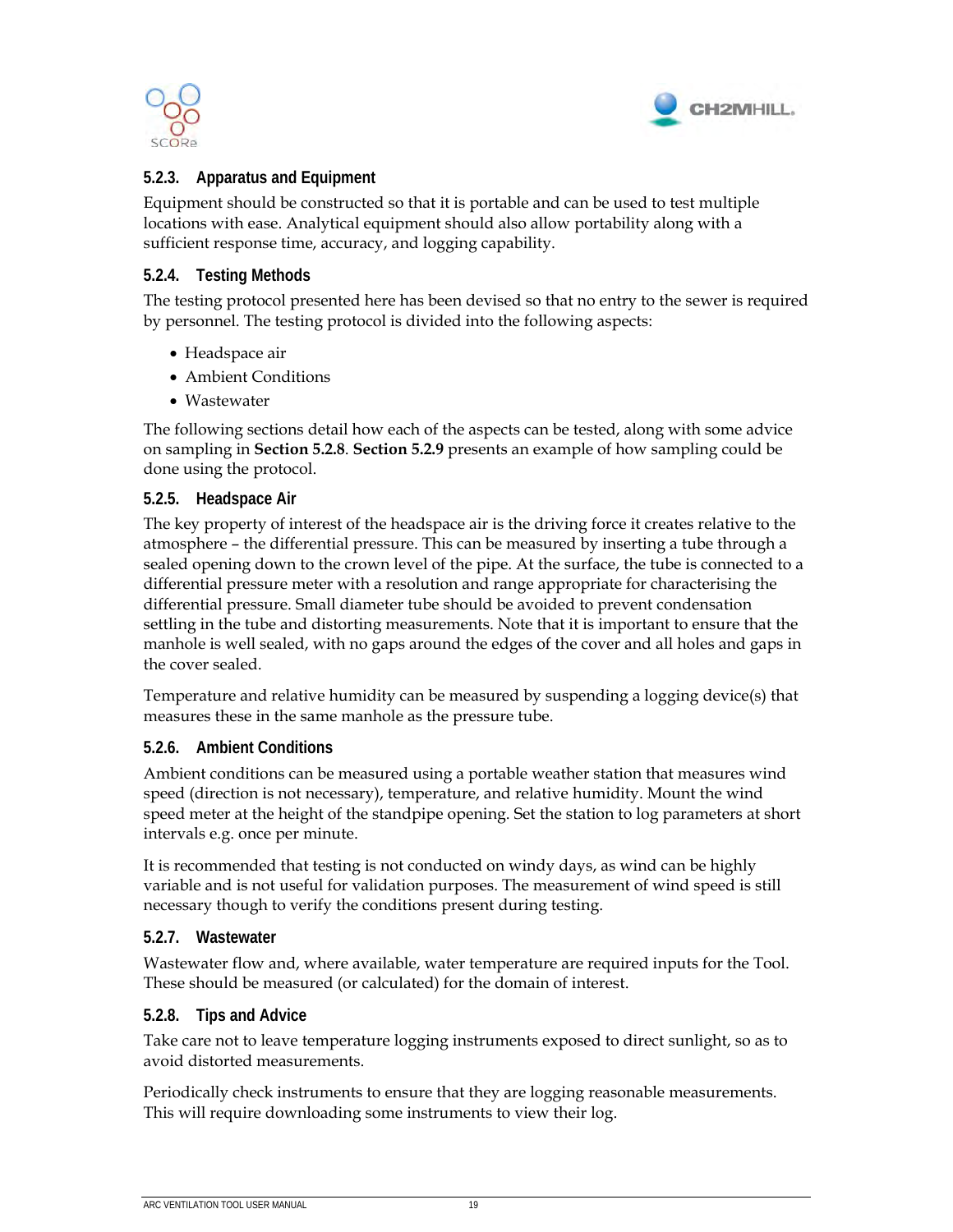



If any changes are made to sampling apparatus or testing conditions, note the details and time that they occurred and inspect measurements of any parameters that may have been affected later.

Record all relevant observations, such as weather, condition of the sewer, etc for later reference.

#### **5.2.9. Validation Testing Example**

An example of validation testing employing the protocol is shown in **Figure 5-1** where only a single manhole is needed to complete all of the testing and no entry to the sewer required.

In the example, a tube used for measure pressure just under the manhole cover has been inserted through a small hole in the cover. The tube is connected to a one port on a differential pressure meter, with the other port open to atmosphere.

A combined temperature/relative humidity logger has been suspended inside the manhole shaft to measure the state of sewer air.

Ambient conditions are logged by a small weather station that logs wind speed, temperature, and relative humidity. Note that if the effect of wind was under assessment, the height of the weather station would have to be measured and the wind speed input for the Tool would have to be re-calculated for a height of 10 metres per the method described in **Section 4.3.3**.

Wastewater flow can be determined from a depth sensor (not shown) positioned at the same manhole, or data logged by the network. Water temperature data can be obtained by measurement with a temperature sensor tethered at the top of the manhole (not shown), measurements by the network, or just assuming it.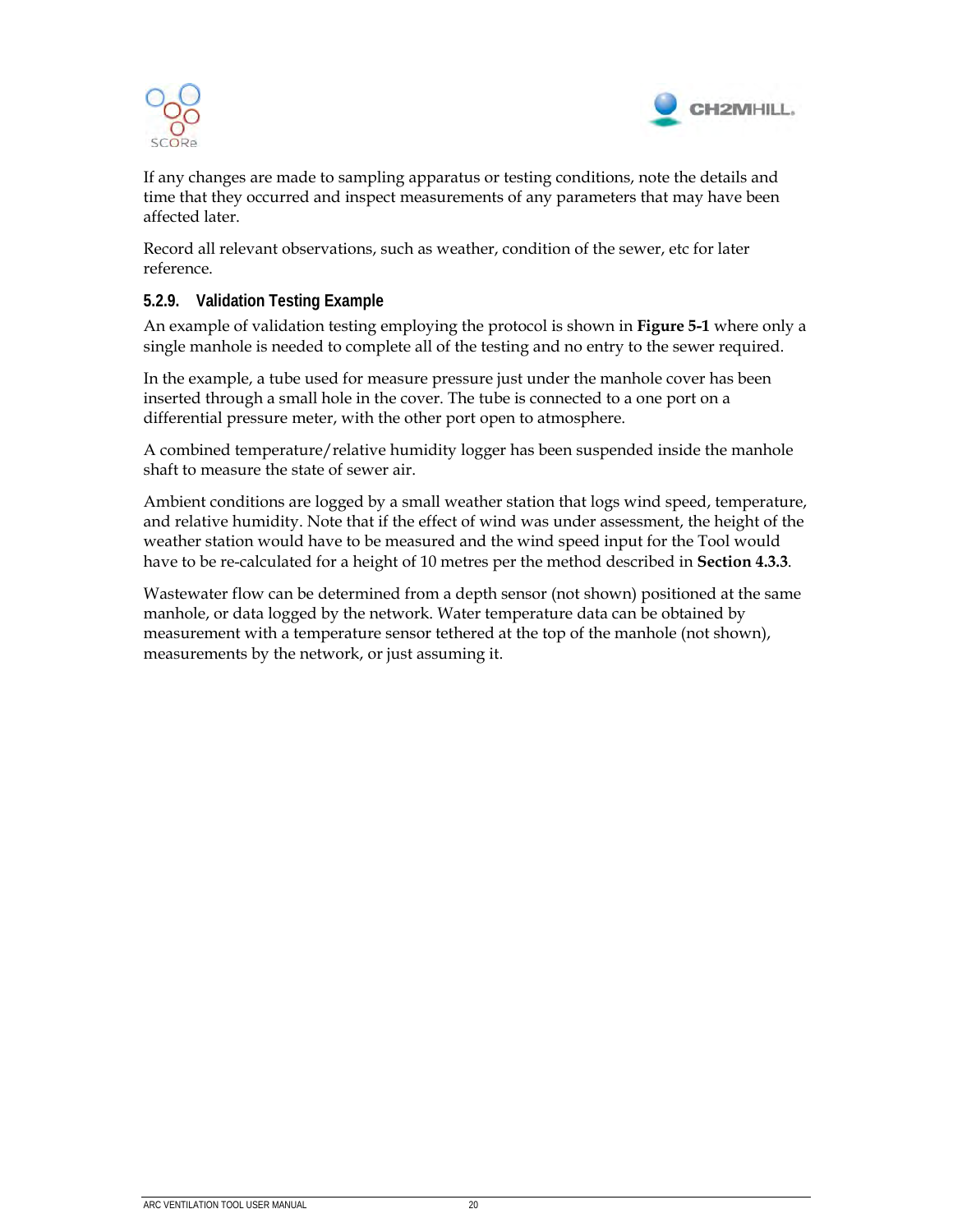





### **Figure 5-1 Testing at a Manhole**

### **5.3. Tool Validation Adjustments**

Should significant discrepancies be found between the Tool predictions and field measurements, the configuration of the sewer in the Tool should be reviewed to determine if any assumptions require adjustment. More than likely, assumptions will have been made about how well-sealed the boundaries are, and so focus should be drawn to these first.

An example of a common situation that may be encountered is accounting for side-sewers for which there is little information about. Since they can act to relieve pressure or deliver air to a sewer under negative pressure just like surface openings, side-sewers can be incorporated into the Tool and configured in the same way. An artificial node may need to be created to incorporate a side-sewer. Once entered, the user can adjust parameters, such as the node discharge area and discharge coefficient, to bring the Tool's predictions into alignment with testing data.

Of course side-sewers are not the only part of the modelling boundary that may require review, for example, nodes with openings to the surface may require similar treatment.

Having made all reasonable adjustments, should the differences between the Tool and test data still be considerable, the user should undertake checks to see if there is a pattern or common element in the differences. These include: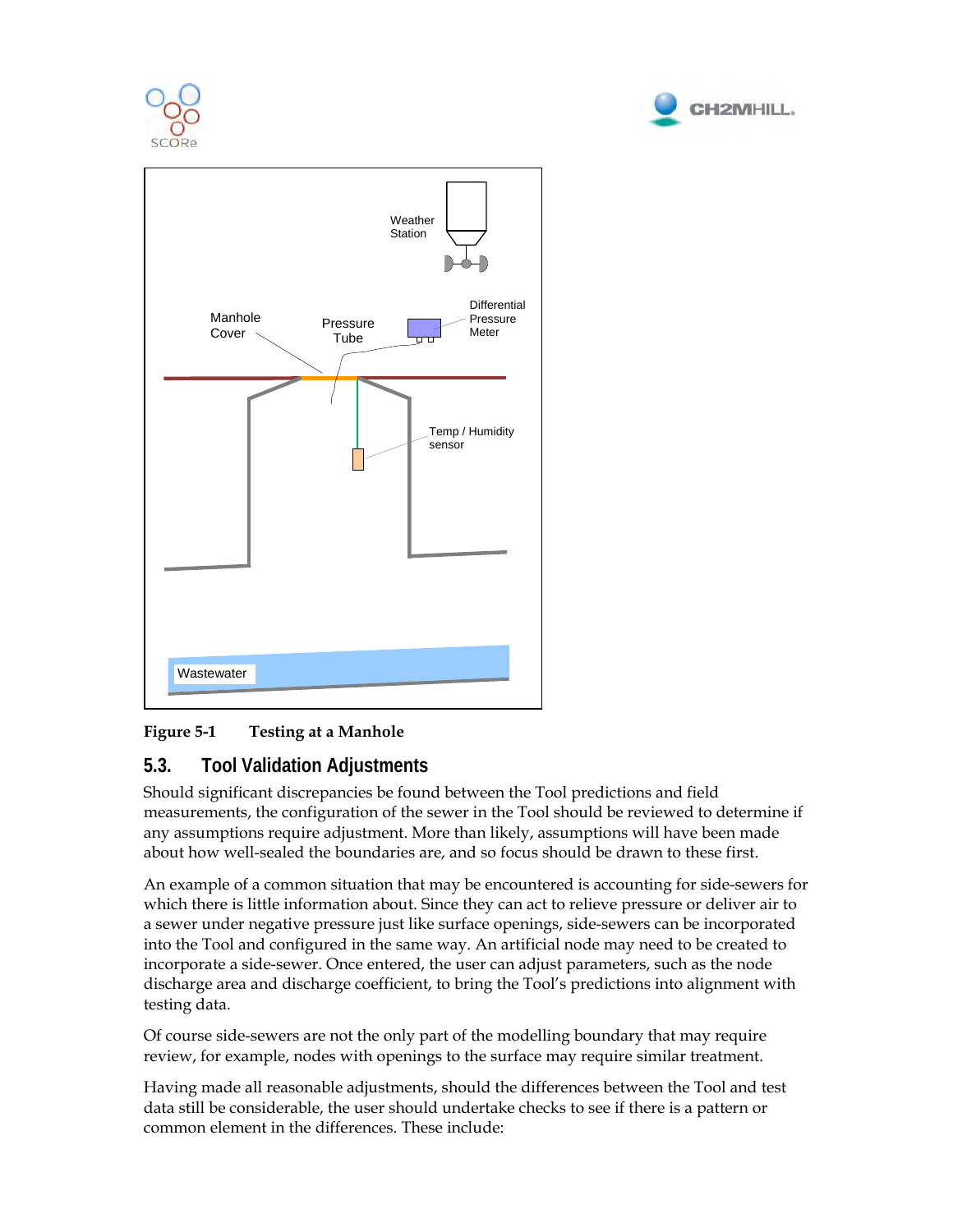



- Is one set of values (i.e. Tool outputs or test data) always greater than the other?
- Is the difference, or percentage difference, between predictions and measurements (approximately) the same?
- Do the discrepancies only occur for measurements taken at particular times of the day, or for particular dates?

Seeking an explanation may include going back to review the Tool input data, checking for errors, and ensuring that the sewer dimensions and characteristics used in the Tool are current. Another pitfall users should be aware of is confusing how a parameter is defined in the Tool (e.g. measuring pressure at a location different to the location that it is defined for in the Tool).

## **6. References**

Apgar D., Co-principal investigator; Witherspoon J., co-principal investigator; Ward M., Research Engineer, 2009. Minimization of Odors and Corrosion in Wastewater Collection Systems, Phase II Collection System Ventilation Research Report, Water Environment Research Foundation.

Haaland S. E. 1983. Simple and Explicit Formulas for the Friction Factor in Turbulent Pipe Flow, J. Fluids Eng., 105, March.

Massey, B., "Mechanics of Fluids", Stanley Thomas Ltd. 7th edition, 1998.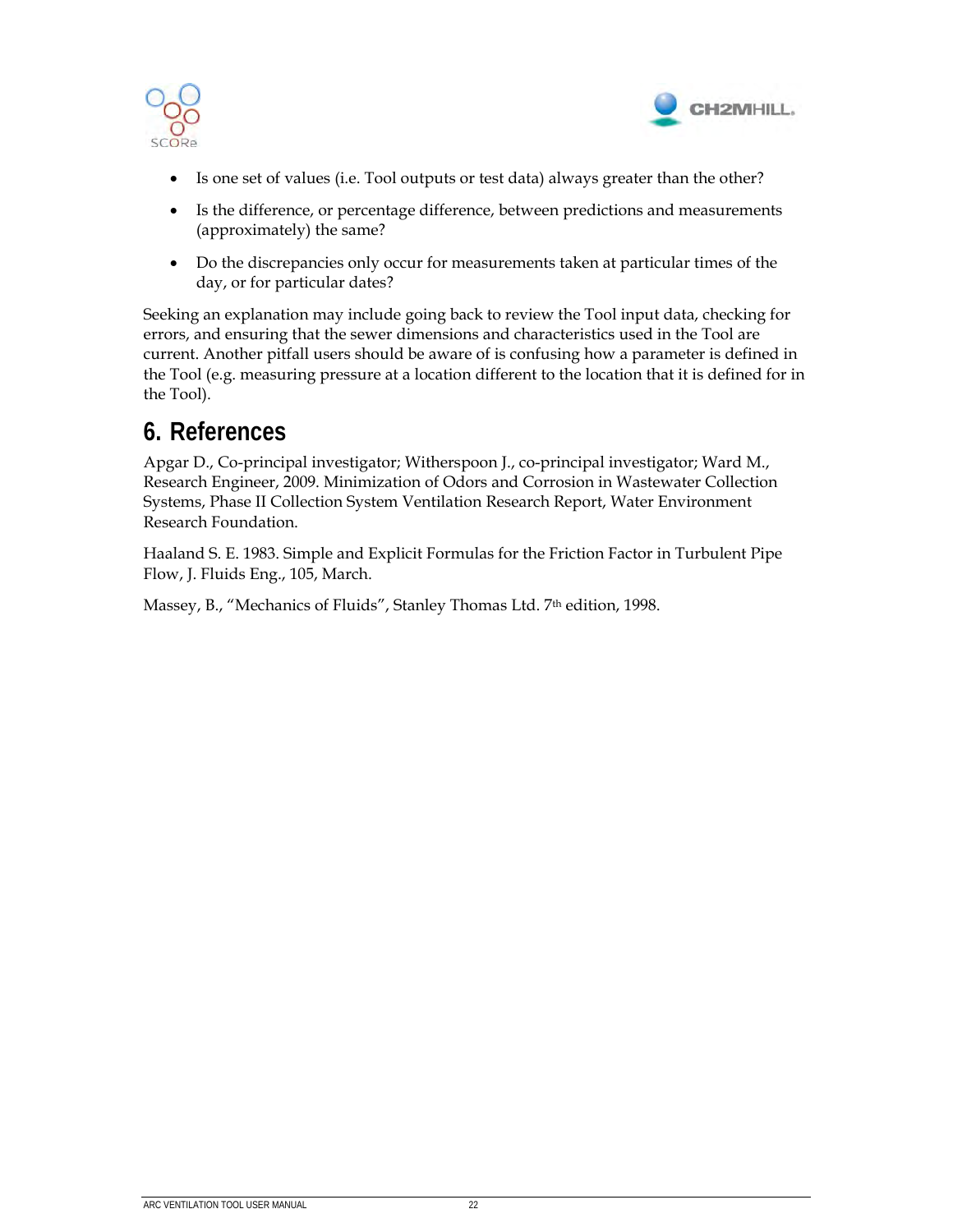



**Appendix A Basis of the Tool**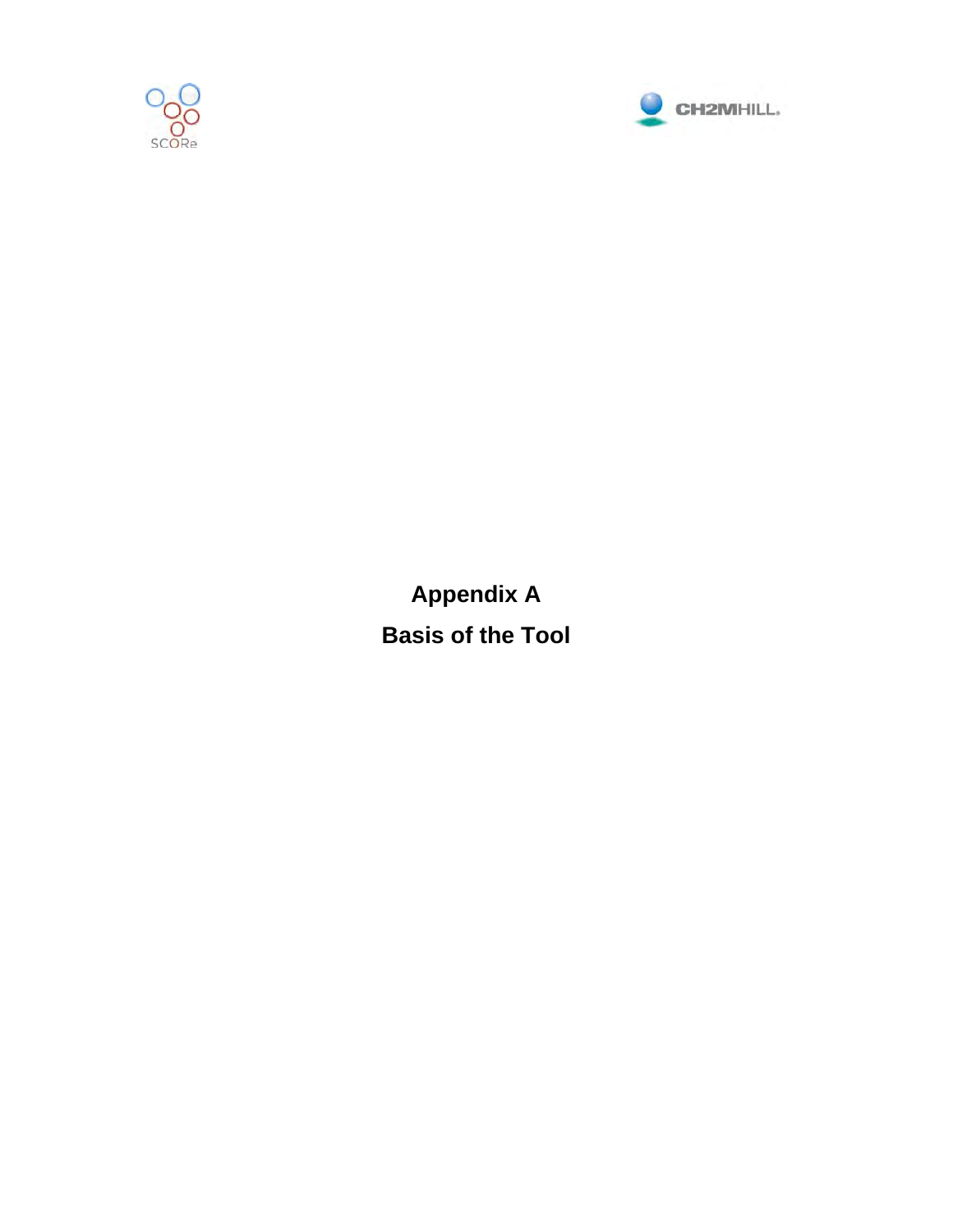



## **Basis of the Tool**

The forces and ventilation phenomena that are considered in the Tool are listed **Section 2.1**. The equations used to define these ventilation mechanisms are presented in this Appendix.

Equation 1 is the core equation of the Tool, showing that the sum of all forces that acts on the air in a sewer component headspace equals the net change in momentum of the air through the component:

$$
\frac{\Delta Mom}{\Delta t} = \Delta Force_{\text{Pre}} + Force_{\text{Graw}} + Force_{\text{Drag}} - Force_{\text{Fric}} \tag{1}
$$

where *∆Mom/Δt* (N) is the rate of change of momentum of air within a sewer headspace. This term will be effectively zero for a sewer component in which there is little change of mass flow (density of air entering is similar to density of air exiting) or velocity (pipe does not change direction or diameter) along a reach.

The force associated with differences in static pressure at the component boundaries (*∆ForcePres* (N)) is calculated by Equation 2:

$$
\Delta Force_{Pres} = Area_{air} \times [(Pr \,essure)_{Upstream} - (Pr \,essure)_{Downstream}] \tag{2}
$$

where *Area<sub>air</sub>* (m<sup>2</sup>) is the headspace cross-sectional area.

The force of gravity acting in the downstream direction (*ForceGrav* (N)) is calculated as shown in Equation 3:

$$
Force_{Graw} = Slope \times Density_{air} \times Area_{air} \times Length
$$
\n(3)

in which *Slope* (m/m) is the pipe slope, *Densityair* (kg/m3) is the headspace air density, and *Length* (m) is the pipe length.

The drag force at the air/water interface (*Force<sub>Drag</sub>* (N)) is determined by Equation 4:

$$
Force_{\text{drag}} = Density_{\text{air}} \left[ \frac{1}{2} C_D (Velocity_{\text{water}} - Velocity_{\text{air}})^2 \times Width \times Length \right]
$$
 (4)

in which  $C_D$  (dimensionless) is a drag coefficient analogous to that of smooth flat plate drag, *Velocitywater* (m/s) is the wastewater velocity, *Velocityair* (m/s) is the headspace air velocity, and *Width* (m) is the water surface width.

The force of friction between the headspace air and pipe walls (*Force<sub>Fric</sub>* (N)) is calculated by Equation 5:

$$
Force_{Fric} = Density_{air} \left[ \frac{f}{8} Velocity_{air}^{2} \times Perimeter_{air} \times Length \right]
$$
 (5)

in which *f* (dimensionless) is the Darcy friction factor and *Perimeterair* (m) is the headspace non-wetted perimeter. The value of *f* is calculated from the Haaland equation [Haaland 1983] using a headspace air diameter equivalent to a round duct with the same crosssectional area as the headspace air.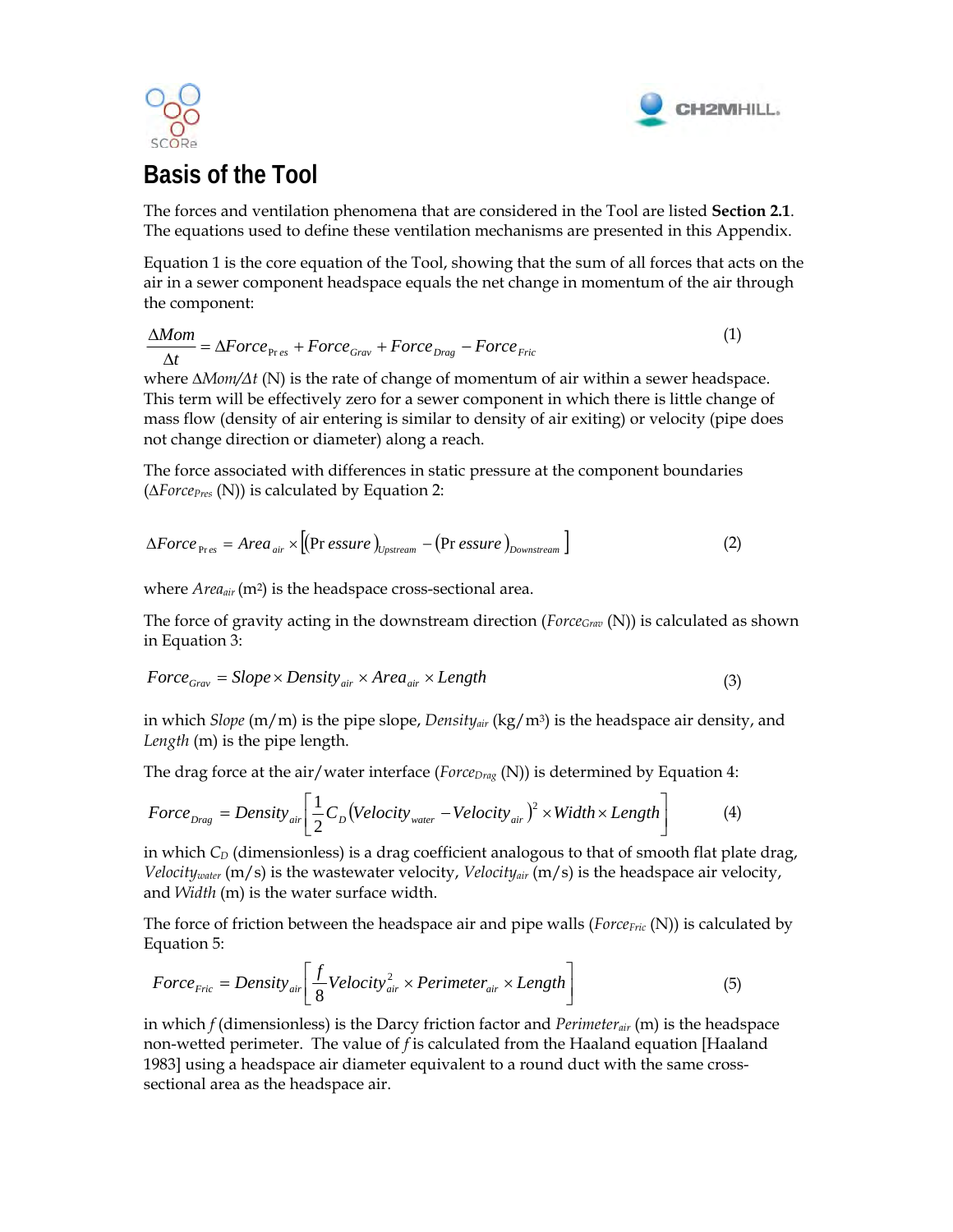**Appendix B Worked Examples**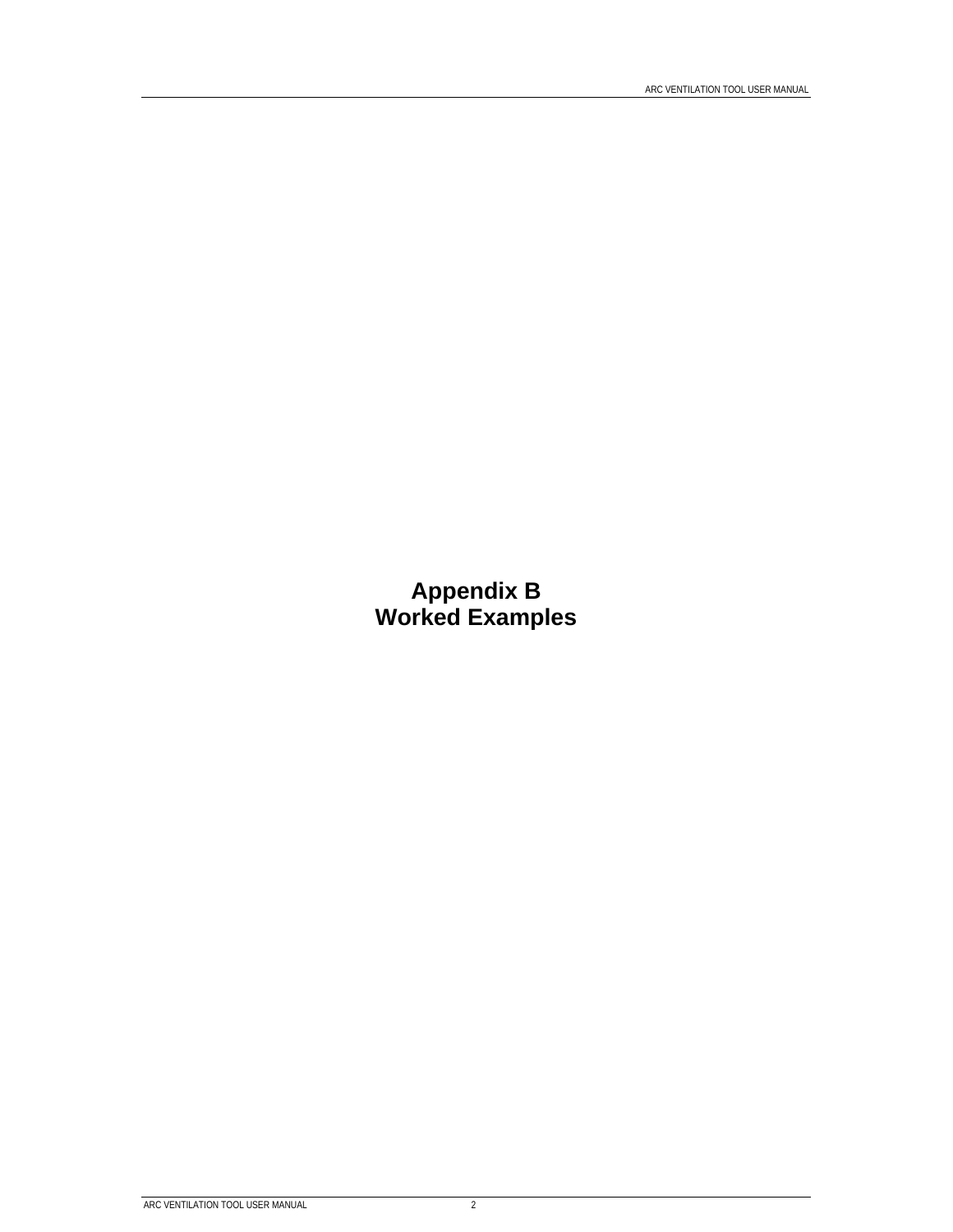## **Worked Examples**

The first example is a simple problem for determining ventilation in a sewer under natural ventilation conditions (i.e. no fans present). The only openings from the sewer to the surface are an air inlet vent and a grate over the pump station where the pipe terminates.

The second example is a much more complicated problem involving more of the Tool's capabilities. The subject sewer has an air inlet from the surface and consideration is given to the options of adding a natural ventilation stack or air extraction system consisting of a fan and biofilter.

## **Worked Example 1 - Modelling Humpty Falls Main**

## **The Problem:**

In updating its corrosion management program, the local water utility in the town of Humpty Falls decides to incorporate the ARC Ventilation Tool to screen its network for pipes of potential concern. The Humpty Falls Main, a major collector pipe that runs through the town, is selected as the first sewer for assessment with the Tool.

#### Sewer Design and Data:

The Humpty Falls Main runs through an area where the presence of hills requires a siphon. The section of pipe to be modelled begins immediately after the siphon. The first manhole after the siphon is manhole 21 (HFM021), which features a small opening covered with a grate to allow air to be drawn into the sewer.

There are two side-streams that join the main in the section under consideration. These side-streams are rising mains and so do not have a route for air to pass through. The diameter of the pipe increases to accommodate the flow from the side-streams. At no point does the pipe surcharge.

**Figure B-1** shows the modelling domain between the end of the siphon and the pump station. **Figure B-2** below shows a pipe elevation drawing of the pipe section to be modelled. Ground elevations and the entrances of side-streams are also indicated.



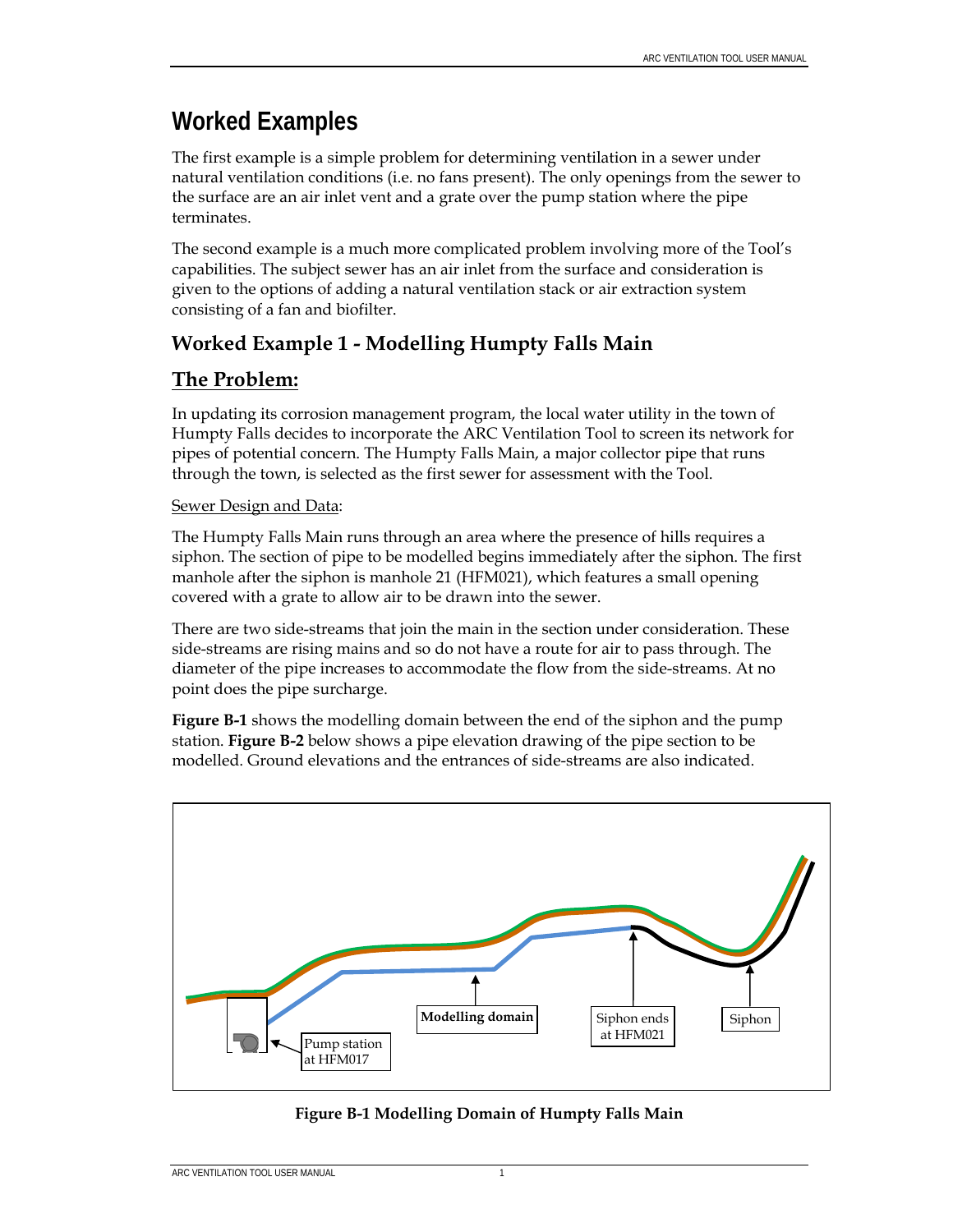

**Figure B-2 Humpty Falls Main Pipe and Ground Elevations** 

The sewer design characteristics are provided below in **Table B-1**, with the Main split into its component reaches. Elevations are provided for the upstream manhole. The last column of **Table B-1** accounts for openings to the pipe by recording the elevation of discharge (or inlet) points. The openings at HFM021 and HFM017 are approximately at ground level.

| Reach                | Length<br>(m)            | <b>Diameter</b><br>(m) | Slope                    | <b>Upstream</b><br><b>Pipe Invert</b><br>Elevation (m) | <b>Upstream</b><br>Ground<br>Elevation (m) | <b>Upstream</b><br><b>Discharge</b><br>Elevation (m) <sup>Note 1</sup> |
|----------------------|--------------------------|------------------------|--------------------------|--------------------------------------------------------|--------------------------------------------|------------------------------------------------------------------------|
| HFM021-HFM020        | 450                      | 0.6                    | 0.0013                   | 38.5                                                   | 43.5                                       | 43.5 Note 2                                                            |
| HFM020-HFM019        | 200                      | 0.6                    | 0.0250                   | 37.9                                                   | 41.0                                       | (41.0)                                                                 |
| HFM019-HFM018        | 800                      | 0.8                    | 0.0009                   | 32.9                                                   | 38.0                                       | (38.0)                                                                 |
| <b>HFM018-HFM017</b> | 400                      | 1                      | 0.0180                   | 32.2                                                   | 36.0                                       | (36.0)                                                                 |
| HFM017 (node)        | $\overline{\phantom{0}}$ |                        | $\overline{\phantom{0}}$ | 25.0                                                   | 30.0                                       | 30.0 Note 2                                                            |
| Notes:               |                          |                        |                          |                                                        |                                            |                                                                        |

**Table B-1 Sewer Design Characteristics of Humpty Falls Main** 

Notes:

1. Discharge elevations of nodes that do not have openings are shown in parenthesis. Despite there being no opening at these locations, it is recommended that ground level is entered as a default.

2. In this example, the discharge elevation is the same as ground elevation as the discharge node is a ground-level vent. However, the discharge elevation would be higher than ground-level if the vent was instead a stack.

It is decided that the average wastewater flows should be used to evaluate the Tool. **Table B-2,** below, shows the average flow from the siphon and two side-streams that enter at HFM020 and HFM019.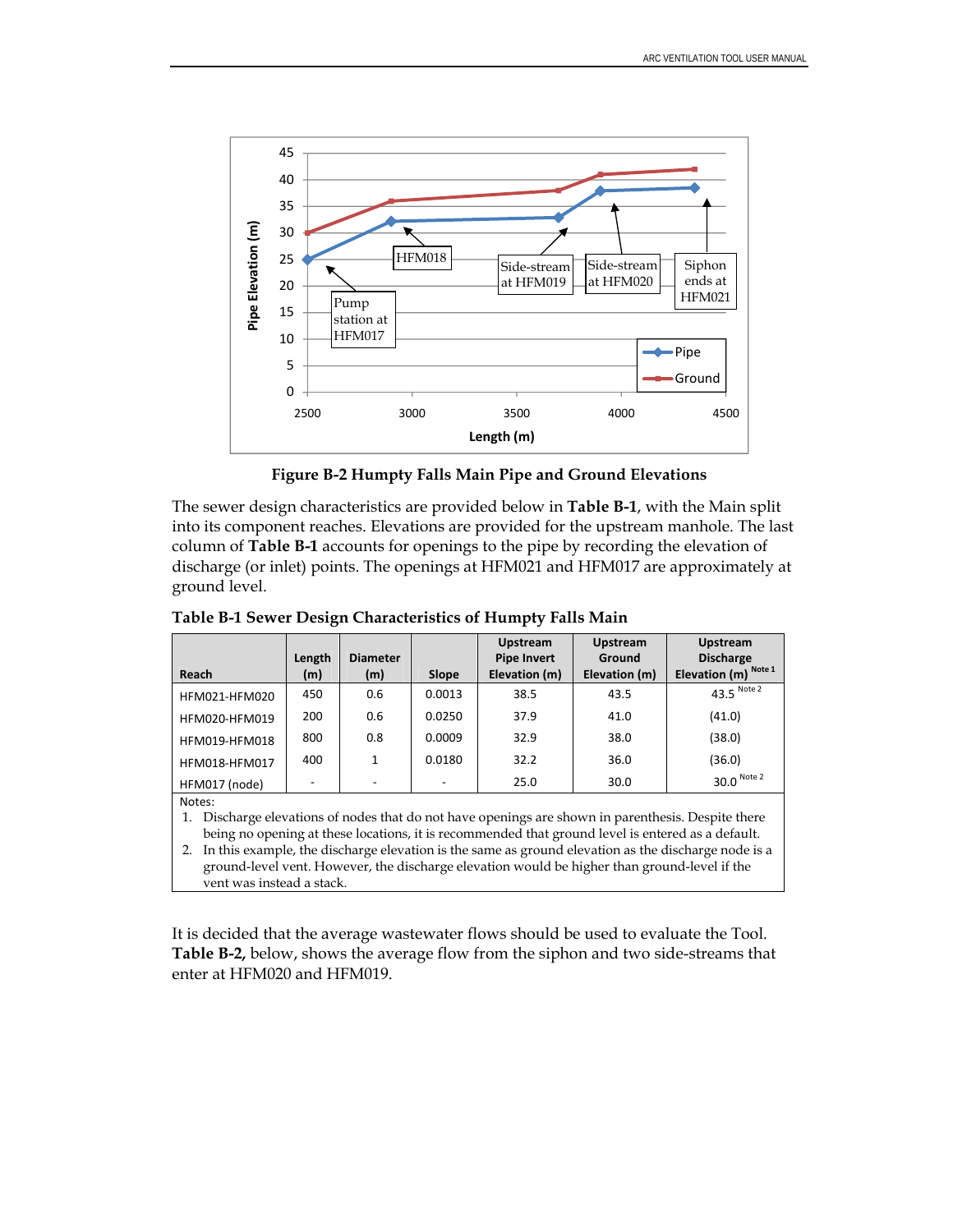| Name          | <b>Entering</b><br>Wastewater<br>Flow $(m^3/s)$ |
|---------------|-------------------------------------------------|
| Siphon        | 0.15                                            |
| <b>HFM020</b> | 0.02                                            |
| <b>HFM019</b> | 0.06                                            |

The average ambient and sewer air state conditions to evaluate ventilation are shown in **Table B-3**.

#### **Table B-3 Air State Conditions**

|                       |                | <b>Sewer</b> |
|-----------------------|----------------|--------------|
| Parameter             | <b>Ambient</b> | Headspace    |
| Temperature (deg C)   | 20.00          | 20.00        |
| Relative Humidity (%) | 50.00          | 99.00        |
| Ambient Pressure (Pa) | 101000         | N/4          |

## **Modelling**

To model the sewer, a few more inputs are required to define it. These are shown in **Table B-4**. The Manning's factor and dry absolute roughness are assumed to be the same for all sections of the sewer. A Manning's coefficient of 0.0145 is used to account for the roughness that would be associated with the aged condition of the pipe.

In the last two columns of **Table B-4**, the vents at the upstream and downstream ends of the pipe need to be considered. The parameters used to account for these have different values for the other pipes which do not have openings.

Each vent has a 0.20 m diameter opening with a grate. There is no rounding of the edges. Treating these openings as sharp-edged orifices, a discharge coefficient, incorporating entrance, pipe friction, and exit losses, of 0.67 is determined for each  $(C_d = \{ 1/(K_{ent} + K_{fric})\})$  $+ K_{ex}$  $(0.5 + 0.74 + 1)$  $(0.5 + 0.74 + 1)$  $(0.5 + 0.67)$ .

As no other openings are assumed for this round of modelling, negligible area sizes are assigned to all other manholes.

| Reach                                                                                               | <b>Manning's Factor</b> | <b>Dry Absolute</b><br>Roughness (m) | <b>Upstream Node</b><br><b>Discharge Area</b><br>$(m^2)$ | <b>Upstream Node</b><br><b>Discharge</b><br><b>Coefficient</b> |  |  |  |
|-----------------------------------------------------------------------------------------------------|-------------------------|--------------------------------------|----------------------------------------------------------|----------------------------------------------------------------|--|--|--|
| HFM021-HFM020                                                                                       | 0.0145                  | 0.001                                | 0.0031                                                   | 0.67                                                           |  |  |  |
| HFM020-HFM019                                                                                       | 0.0145                  | 0.001                                | 1.00E-06                                                 |                                                                |  |  |  |
| HFM019-HFM018                                                                                       | 0.0145                  | 0.001                                | 1.00E-06                                                 |                                                                |  |  |  |
| HFM018-HFM017                                                                                       | 0.0145                  | 0.001                                | 1.00E-06                                                 |                                                                |  |  |  |
| 0.0031<br>0.67<br>HFM017 (node)                                                                     |                         |                                      |                                                          |                                                                |  |  |  |
| Notes:<br>Highlighted values indicate values used for openings from sewer headspace to the surface. |                         |                                      |                                                          |                                                                |  |  |  |

**Table B-4 Additional Tool Inputs**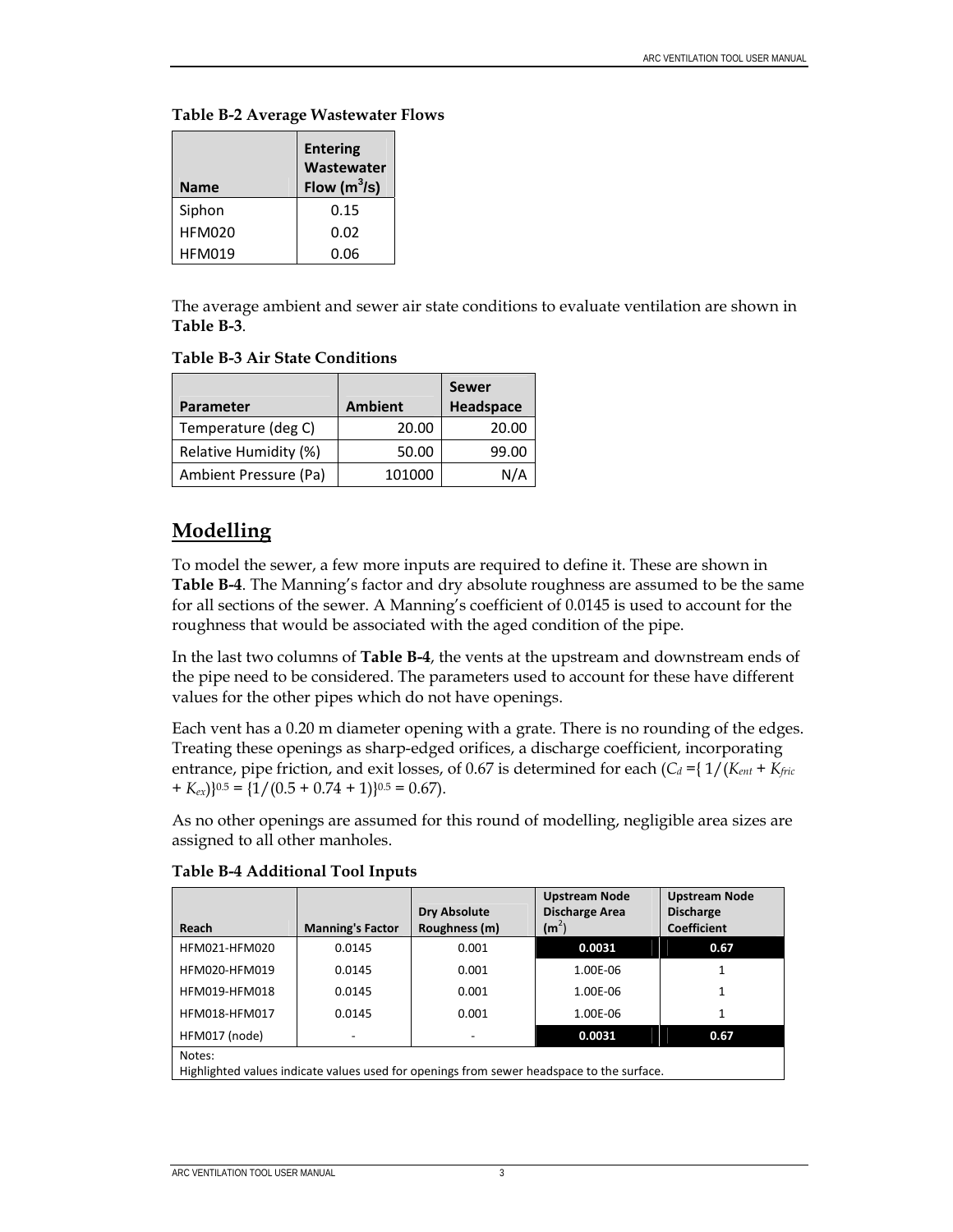The final inputs are wind speed and stability class. Wind is best treated as a special case, since it is variable and not always present. So as to provide conservative calculations, the wind speed is set to zero. With a zero wind speed, the stability class is of no consequence and so any class can be selected. It is worth noting that if a non-zero wind was set, it would still have no effect on the final results as all node discharge points are equal to ground level.

**Figure B-3** below shows a screenshot from the Tool with inputs completed. No fan pressure (Cell E7) has been entered since natural ventilation conditions are considered. A fan node has still been specified (Cell E8) but this is to ensure that all calculations are executed correctly – any node could be specified for this.

|                 | O <sub>27</sub>                | ۰                             | $f_x$                          |                        |                       |                                                                        |                                                        |                                                                                                                                      |                                       |                     |              |                          |                         |
|-----------------|--------------------------------|-------------------------------|--------------------------------|------------------------|-----------------------|------------------------------------------------------------------------|--------------------------------------------------------|--------------------------------------------------------------------------------------------------------------------------------------|---------------------------------------|---------------------|--------------|--------------------------|-------------------------|
|                 | $\mathsf{A}$<br>B              | с                             | D.                             | E.                     | F                     | G                                                                      | H.                                                     |                                                                                                                                      |                                       | κ                   |              | M                        | N                       |
|                 | Input                          |                               |                                |                        |                       |                                                                        |                                                        | Determing the Fan Operating Point with a System Curve                                                                                |                                       |                     |              |                          |                         |
| $\overline{2}$  |                                |                               |                                |                        | Ambient Headspace     |                                                                        | Step 1: Fill in user input values in light-blue cells. |                                                                                                                                      |                                       |                     |              |                          |                         |
| 3               |                                | Ambient Temp (deg C)          |                                | 20.00                  | 20.00                 |                                                                        |                                                        | Step 2: Select gassing direction of nodes for each iteration.                                                                        |                                       |                     |              |                          |                         |
| 4               |                                |                               | Ambient RH (%)                 | 50.00                  | 99.00                 |                                                                        |                                                        | Step 3: Select downstream node ventilation rates for each iteration.<br>Step 4: Repeat with sequentially larger fan pressure values. |                                       |                     |              |                          |                         |
| 5               |                                | Ambient Pressure (Pa)         |                                | 101000                 |                       |                                                                        |                                                        | Step 5: Record results for each repeat to develop system curve.                                                                      |                                       |                     |              |                          |                         |
| 6               |                                |                               |                                |                        |                       |                                                                        |                                                        |                                                                                                                                      |                                       |                     |              |                          |                         |
| $\overline{7}$  |                                |                               | Fan Pressure (Pa)              | $\mathbf{0}$           |                       | Step 6: Plot system curve over fan curve to determine operating point. |                                                        |                                                                                                                                      |                                       |                     |              |                          |                         |
| 8               |                                |                               |                                | Fan Node HFM021-HFM020 |                       |                                                                        |                                                        | <b>Iteration Summary</b>                                                                                                             |                                       | 2                   | 3            |                          | 5                       |
| 9               |                                |                               |                                |                        |                       |                                                                        |                                                        | Air Discharge (L/s)                                                                                                                  | $-47.4$                               | $-47.4$             | $-47.5$      | $-47.3$                  | $-47.7$                 |
| 10              |                                | Ambient 10 m Wind Speed (m/s) |                                | $\Omega$               |                       |                                                                        |                                                        | Air balance (L/s)                                                                                                                    | $\Omega$                              | $\mathbf{0}$        | $\mathbf{0}$ | $\mathbf{0}$             | $\overline{0}$          |
| 11              |                                |                               | <b>Ambient Stability Class</b> | с                      |                       |                                                                        |                                                        |                                                                                                                                      |                                       |                     |              |                          |                         |
| 12              |                                |                               |                                |                        |                       |                                                                        |                                                        |                                                                                                                                      |                                       |                     |              |                          |                         |
|                 |                                | Pipe<br>Length                | Pipe<br><b>Diameter</b>        | Pipe Slope             | Mannings<br>Roughness | Drv Absolute<br>Roughness                                              | Node<br><b>Discharge</b>                               | Discharge<br>Coeffnt.                                                                                                                | Node<br><b>Discharge</b><br>Elevation | Ground<br>Elevation | Pipe Rise    | Pipe Invert<br>Elevation | Entering<br>Wastewater  |
| 13              | Reach Name                     | (m)                           | (m)                            | (m/m)                  | Coefficient           | (m)                                                                    | Area $(m2)$                                            | $(1/K$ minor $)^{0.5}$                                                                                                               | (m)                                   | (m)                 | (m)          | (m)                      | Flow(m <sup>3</sup> /s) |
| $\frac{14}{15}$ | Downstream Node                |                               |                                |                        |                       |                                                                        | 3.1E-02                                                | 0.67                                                                                                                                 | 30.0                                  | 30.0                |              | 25.0                     |                         |
| 16              | <b>HFM021-HFM020</b>           | 450                           | 0.6                            | 0.0013                 | 0.0145                | 0.001                                                                  | 3.1E-02                                                | 0.67                                                                                                                                 | 43.5                                  | 43.5                | 0.6          | 38.5                     | 0.15                    |
| 17              | HFM020-HFM019                  | 200                           | 0.6                            | 0.02500                | 0.0145                | 0.001                                                                  | 1.0E-06                                                |                                                                                                                                      | 41.0                                  | 41.0                | 5.0          | 37.9                     | 0.02                    |
| 18<br>19        | HFM019-HFM018<br>HFM018-HFM017 | 800<br>400                    | 0.8<br>1                       | 0.00090<br>0.01800     | 0.0145<br>0.0145      | 0.001<br>0.001                                                         | 1.0E-06<br>1.0E-06                                     |                                                                                                                                      | 38.0<br>36.0                          | 38.0<br>36.0        | 0.7<br>7.2   | 32.9<br>32.2             | 0.06<br>0               |
| 20              |                                |                               |                                |                        |                       |                                                                        |                                                        |                                                                                                                                      |                                       |                     |              |                          |                         |

**Figure B-3 Inputs Specified for Humpty Falls Main** 

## **Results**

The results from Columns P to T in the Tool are shown in **Figure B-4** and presented again with notes in **Table B-5**. It is apparent that under the conditions modelled, 47 L/s of air will be drawn into the sewer and carried through the sewer headspace, with the static pressure increasing along the way.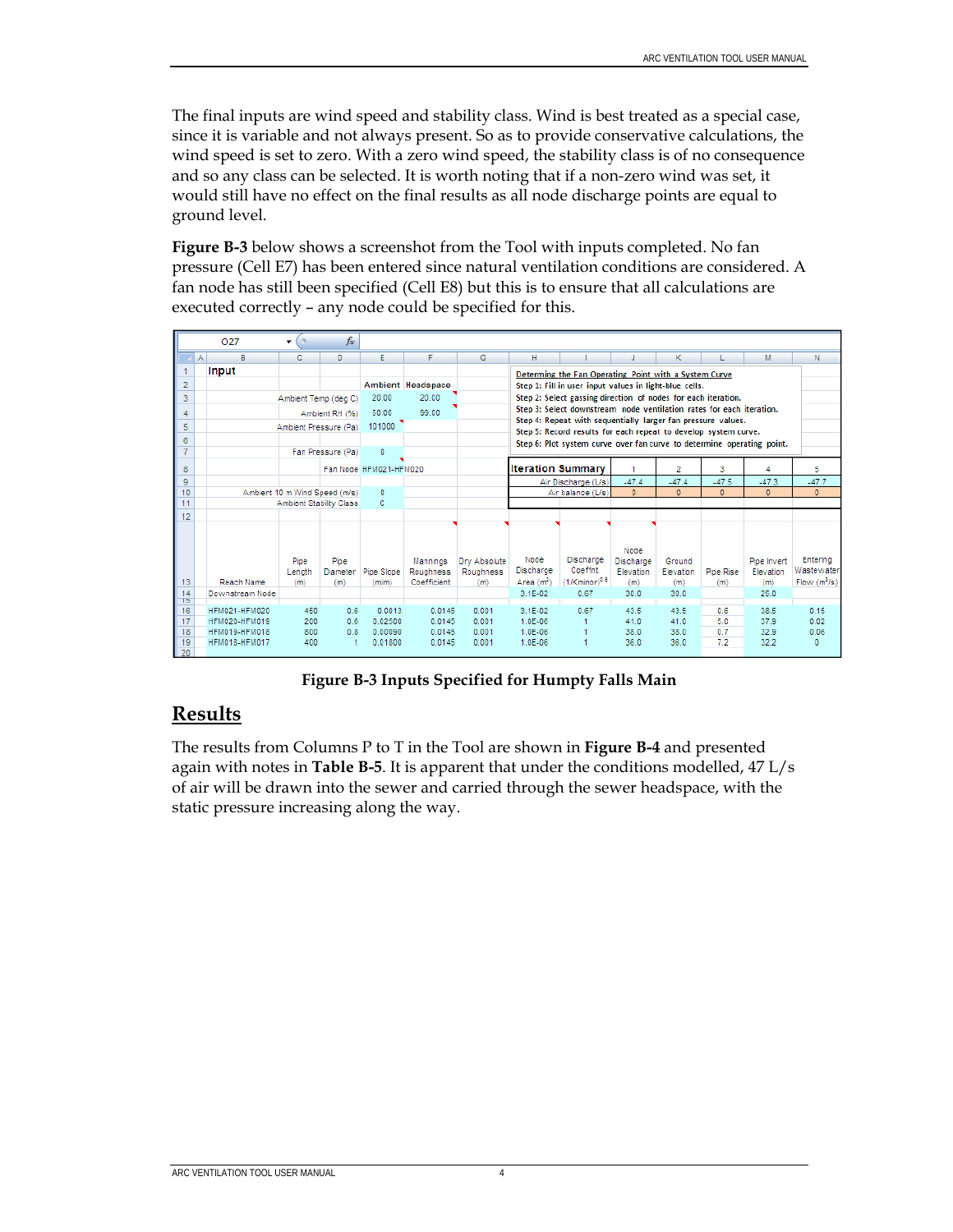|                                  | mome<br>Inser                                                                  |                                                       |                                            |                                     |                                      |                               |
|----------------------------------|--------------------------------------------------------------------------------|-------------------------------------------------------|--------------------------------------------|-------------------------------------|--------------------------------------|-------------------------------|
|                                  | E32                                                                            |                                                       |                                            |                                     |                                      |                               |
|                                  | B<br>А                                                                         | P                                                     | $\Omega$                                   | R                                   | s                                    | т                             |
| 1                                | Input                                                                          | <b>Results</b>                                        |                                            |                                     |                                      |                               |
| $\overline{2}$                   |                                                                                |                                                       |                                            |                                     |                                      |                               |
| $\overline{3}$                   |                                                                                |                                                       |                                            |                                     |                                      |                               |
| 4                                |                                                                                |                                                       |                                            |                                     |                                      |                               |
| 5                                |                                                                                |                                                       |                                            |                                     |                                      |                               |
| 6                                |                                                                                |                                                       |                                            |                                     |                                      |                               |
| 7                                |                                                                                |                                                       |                                            |                                     | Fan Pressure (Pa)                    | $\bf{0}$                      |
| 8                                |                                                                                |                                                       |                                            | Fan Flow Rate (L/s)                 |                                      | 47.4                          |
| $\overline{9}$                   |                                                                                |                                                       |                                            |                                     |                                      |                               |
| 10                               |                                                                                |                                                       |                                            |                                     |                                      |                               |
| 11                               |                                                                                |                                                       |                                            |                                     |                                      |                               |
| 12                               |                                                                                |                                                       |                                            |                                     |                                      |                               |
| 13                               | Reach Name                                                                     | Node<br>Absolute<br><b>Static</b><br>Pressure<br>(Pa) | Node<br>Discharge<br>Driving<br>Force (Pa) | Headspace<br>Air Flow<br>Rate (L/s) | Headspace<br>Air Velocity<br>(m/s)   | Outgas Flow<br>Rate (L/s)     |
| 14                               | Downstream Node                                                                | 101033                                                | 3                                          |                                     |                                      | $-47.41$                      |
| Ť5<br>16<br>17<br>18<br>19<br>20 | <b>HFM021-HFM020</b><br><b>HFM020-HFM019</b><br>HFM019-HFM018<br>HFM018-HFM017 | 100866<br>100868<br>100933<br>100943                  | $-3$<br>$-11$<br>$-1$<br>$-2$              | 47.4<br>47.4<br>47.4<br>47.4        | 0.5360<br>0.2242<br>0.2407<br>0.0696 | 47.41<br>0.00<br>0.00<br>0.00 |
|                                  |                                                                                |                                                       |                                            |                                     |                                      |                               |

**Figure B-4 Results for Humpty Falls Main in the Ventilation Tool** 

| Table B-5 Results from the Ventilation Tool for Humpty Falls Main |  |  |
|-------------------------------------------------------------------|--|--|
|-------------------------------------------------------------------|--|--|

| Reach                                                                                                                                                           | <b>Node Static</b><br>Pressure 1<br>(Pa) | <b>Node</b><br><b>Discharge</b><br><b>Driving Force</b><br>(Pa) | <b>Headspace Air</b><br>Flow Rate <sup>2</sup><br>(L/s) | <b>Headspace Air</b><br>Velocity <sup>2</sup><br>(m/s) | <b>Outgas Flow</b><br>Rate $3(L/s)$ |  |  |  |
|-----------------------------------------------------------------------------------------------------------------------------------------------------------------|------------------------------------------|-----------------------------------------------------------------|---------------------------------------------------------|--------------------------------------------------------|-------------------------------------|--|--|--|
| HFM021-HFM020                                                                                                                                                   | 100866                                   | $-3$                                                            | 47.4                                                    | 0.5360                                                 | 47.41                               |  |  |  |
| HFM020-HFM019                                                                                                                                                   | 100868                                   | $-11$                                                           | 47.4                                                    | 0.2242                                                 | 0.00                                |  |  |  |
| HFM019-HFM018                                                                                                                                                   | 100933                                   | $-1$                                                            | 47.4                                                    | 0.2407                                                 | 0.00                                |  |  |  |
| HFM018-HFM017                                                                                                                                                   | 100943                                   | $-2$                                                            | 47.4                                                    | 0.0696                                                 | 0.00                                |  |  |  |
| HFM017 (node)                                                                                                                                                   | $+3$<br>101033<br>$-47.41$               |                                                                 |                                                         |                                                        |                                     |  |  |  |
| Notes:<br>1. Static pressure at upstream end of reach.<br>2. Positive values indicate ventilation moving downstream.<br>3. Positive values indicate in-gassing. |                                          |                                                                 |                                                         |                                                        |                                     |  |  |  |

### **Further Exercises**

Further evaluation can be done with the Tool to determine the influence of different assumptions and ventilation configurations. Some alterations that could be modelled are:

- Assess the effect of adding vents at different manholes, and alter which vents have in-gassing or out-gassing (Manual Version of Tool).
- Assess ventilation for different wastewater flow rates (e.g. minimum, maximum) and air conditions (i.e. humidity and temperature).
- Combine with a sulphide fate model to see the influence that different ventilation rates have on  $H_2S$  in the headspace.
- Add a fan somewhere in the sewer and determine the operating point by developing a system curve.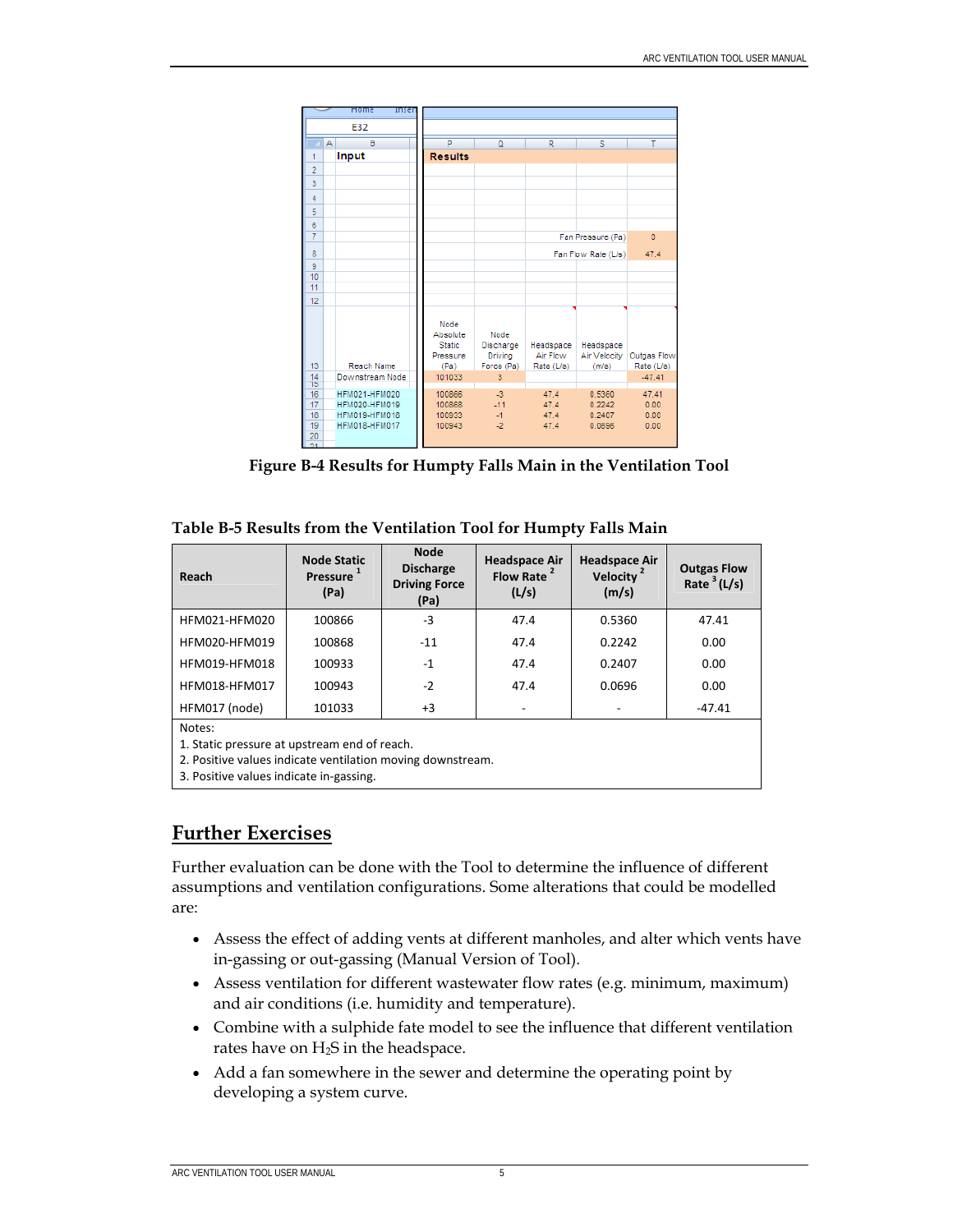## **Worked Example 2 - Modelling ACME City One**

## **The Problem:**

ACME City One (AC1) is a major interceptor pipe that runs beneath ACME City. It starts at a pump station where several sewers converge, and runs to the city's major wastewater treatment plant (WWTP), ACME City WWTP. The entire length of AC1 is gravity pipe.

As the city has built up over time and the volume handled by AC1 grown, so have the complaints about odours in areas along the length of AC1 increased. It is suspected that AC1 is responsible. To confirm this, an investigation into the operation of the system is to be undertaken.

Sensing that some form of improvement will be necessary, the facility's operator has already drafted some options, including installing a dispersion stack or installing an odour control system with a stack.

As part of the investigation, the operating point of a ventilation fan nominated in the draft control options will be determined. The technical feasibility of adding an odour control system will also be assessed. The ARC Ventilation Tool will be used to assist with this task.

## **Sewer Design and Data:**

**Figure B-5** below shows a pipe elevation drawing of the pipe section to be modelled. Ground elevations and the entrances of side-streams are also indicated. The side-streams are rising mains and so do not offer a route for air.



**Figure B-5 ACME City One Pipe and Ground Elevations** 

Downstream of the pumping station, the rising main ends and the pipe becomes a gravity sewer at a location designated MH12. At MH12 there is a 0.5 m diameter pipe to the sewer, covered with a grate, which allows air to be drawn into the sewer.

As the interceptor nears ACME City WWTP, the pipe becomes surcharged. This happens between MH01 and the plant. MH01 currently features a vent with a grate also. The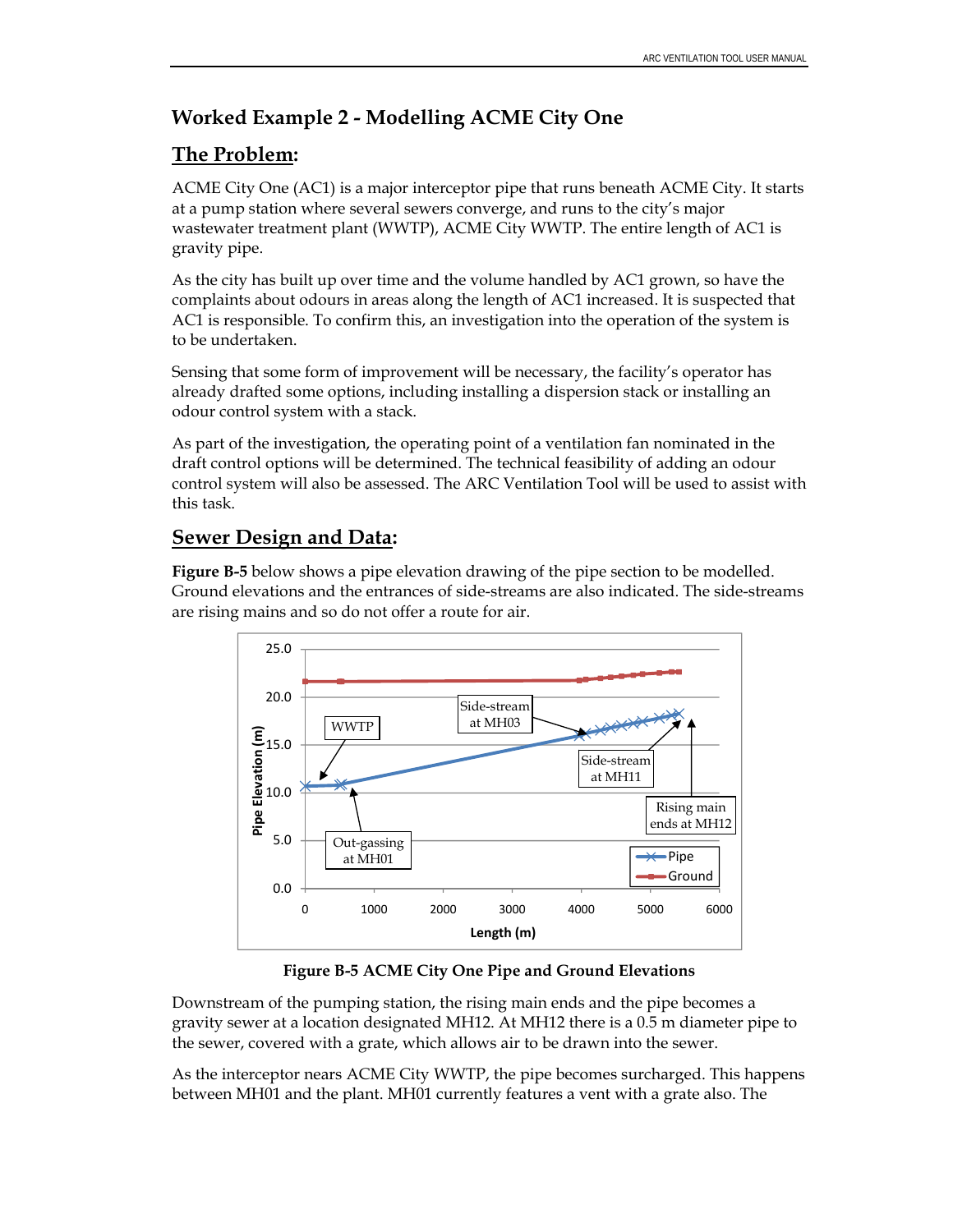

diameter of the pipe to the sewer is 0.3 m. **Figure B-6** shows the air inlet and outlet vents at MH12 and MH01, respectively.

**Figure B-6 Air Inlet and Discharge Points on ACME City One** 

The sewer design characteristics are provided below in **Table B-6**, with the interceptor split into its component reaches. Elevations are indicated for the upstream manhole. The last reach, MH01–WWTP, is excluded from the Tool since it becomes surcharged.

|             |            |                          |                          | <b>Upstream</b>                     | <b>Upstream</b>         | <b>Upstream</b>                          |
|-------------|------------|--------------------------|--------------------------|-------------------------------------|-------------------------|------------------------------------------|
| Reach       | Length (m) | Diameter (m)             | Slope                    | <b>Pipe Invert</b><br>Elevation (m) | Ground<br>Elevation (m) | <b>Discharge</b><br>Elevation (m) Note 1 |
| MH12 - MH11 | 108        | 1.473                    | 0.00157                  | 18.3                                | 22.6                    | $22.6$ Note 2                            |
| MH11 - MH10 | 177        | 1.63                     | 0.00164                  | 18.1                                | 22.6                    | (22.6)                                   |
| MH10 - MH09 | 243        | 1.473                    | 0.0014                   | 17.8                                | 22.5                    | (22.5)                                   |
| MH09 - MH08 | 133        | 1.473                    | 0.00158                  | 17.5                                | 22.4                    | (22.4)                                   |
| MH08 - MH07 | 171        | 1.473                    | 0.00137                  | 17.3                                | 22.3                    | (22.3)                                   |
| MH07 - MH06 | 158        | 1.549                    | 0.00138                  | 17.0                                | 22.2                    | (22.2)                                   |
| MH06 - MH05 | 148        | 1.549                    | 0.00176                  | 16.8                                | 22.1                    | (22.1)                                   |
| MH05 - MH04 | 214        | 1.549                    | 0.00154                  | 16.6                                | 22.0                    | (22.0)                                   |
| MH04 - MH03 | 91         | 1.549                    | 0.00275                  | 16.2                                | 21.9                    | (21.9)                                   |
| MH03 - MH02 | 3441       | 1.63                     | 0.00149                  | 16.0                                | 21.8                    | (21.8)                                   |
| MH02 - MH01 | 30         | 1.549                    | 0.0014993                | 10.9                                | 21.6                    | (21.6)                                   |
| MH01 (node) | -          | $\overline{\phantom{a}}$ | $\overline{\phantom{a}}$ | 10.8                                | 21.6                    | $21.6$ Note 2                            |
| Notes:      |            |                          |                          |                                     |                         |                                          |

**Table B-6 Sewer Design Characteristics of ACME City One** 

1. Discharge elevations of nodes that do not have openings are shown in parenthesis. Despite there being no opening at these locations, it is recommended that ground level is entered as a default.

2. In this example, the discharge elevation is the same as ground elevation as the discharge node is a groundlevel vent. However, the discharge elevation would be higher than ground-level if the vent was instead a stack.

The last column of **Table B-6 is** the elevation of discharge (or inlet) points. The openings at MH12 and MH01 are approximately at ground level, and so assumed to be ground level. Note that whilst there are no other openings to the sewer, elevations for other nodes should still be entered into the Tool. In this case the discharge elevations are also set equal to the ground elevation.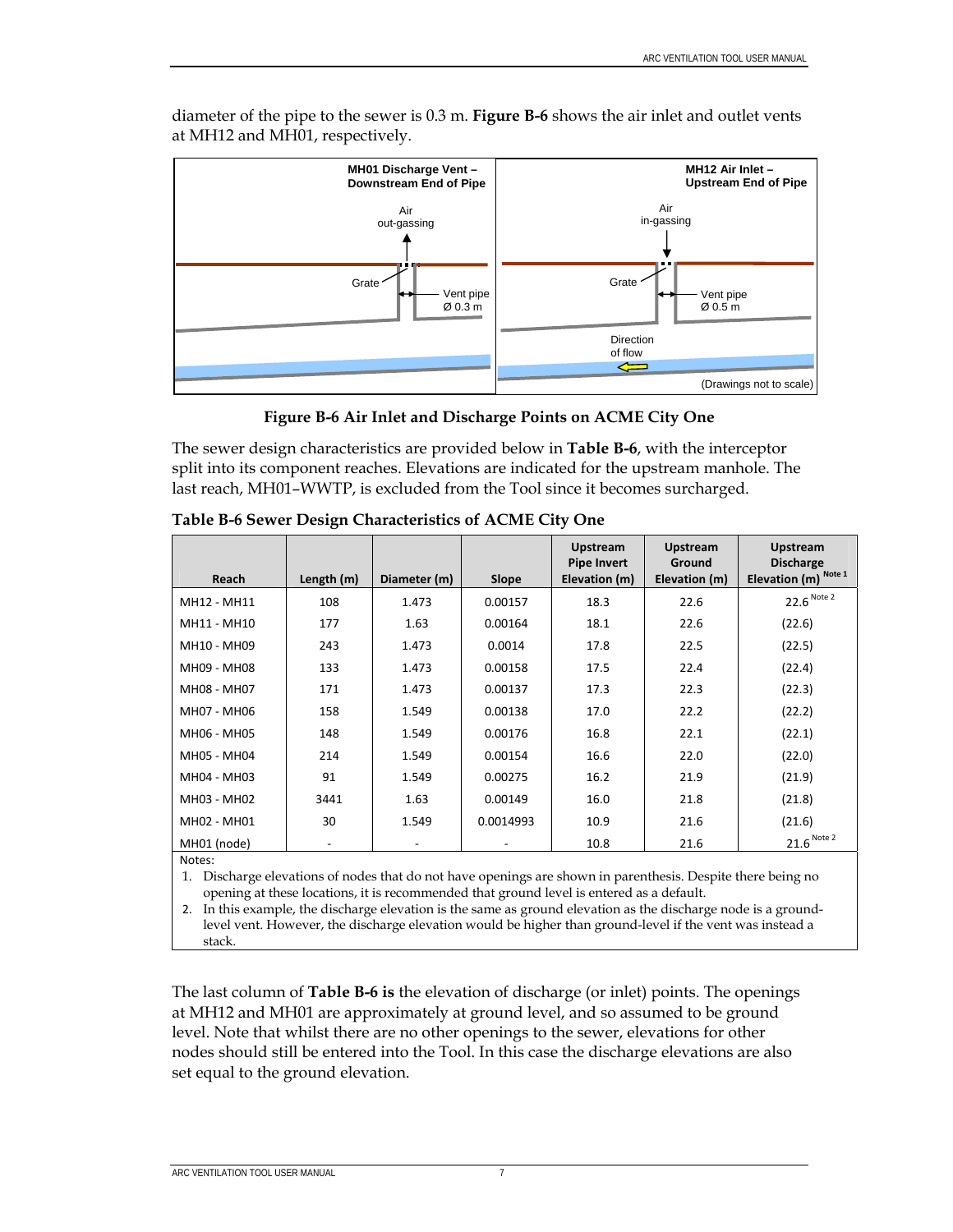It is decided that the average wastewater flows should initially be used for the purpose of the investigation. **Table B-7**, below, shows the flow from the pump station and two side-streams that enter at MH11 and MH03.

**Table B-7 Average Wastewater Flows** 

|              | <b>Entering</b><br>Wastewater |
|--------------|-------------------------------|
| Name         | Flow $(m^3/s)$                |
| Pump station | 0.487                         |
| MH11         | 0.08                          |
| MH03         | 0.03                          |

The average ambient and sewer air state conditions are shown in **Table B-8**. For the case of forced ventilation, the temperature and relative humidity of the sewer headspace are set equal to ambient based on the assumption that the fan will force a lot more ambient air into the sewer than under natural ventilation conditions, and so the headspace will be closer to ambient than typical sewer conditions.

#### **Table B-8 Air State Conditions**

|                       | <b>Natural Ventilation</b> |              | <b>Forced Ventilation</b> |              |  |
|-----------------------|----------------------------|--------------|---------------------------|--------------|--|
|                       |                            | <b>Sewer</b> |                           | <b>Sewer</b> |  |
| <b>Parameter</b>      | <b>Ambient</b>             | Headspace    | <b>Ambient</b>            | Headspace    |  |
| Temperature (deg C)   | 14.00                      | 20.00        | 14.00                     | 14.00        |  |
| Relative Humidity (%) | 60.00                      | 99.00        | 60.00                     | 60.00        |  |
| Ambient Pressure (Pa) | 101000                     | N/A          | 101000                    | N/A          |  |

The performance curve of the proposed fan is converted into **Table B-9**.

#### **Table B-9 Fan Performance Curve Data**

| <b>Static Pressure</b> | <b>Flow rate</b> |
|------------------------|------------------|
| (Pa)                   | (L/s)            |
| 1050                   | 3100             |
| 1200                   | 2900             |
| 1400                   | 2500             |
| 1600                   | 2050             |
| 2000                   | 900              |
| 2150                   | 150              |

## **Modelling**

To model the interceptor, a few more inputs are required to define the pipe. These are shown in **Table B-10**. The Manning's coefficient and dry absolute roughness are assumed to be the same for all sections of the sewer. In the last two columns, the air inlet opening and extraction point need to be considered. The parameters used to account for them are highlighted.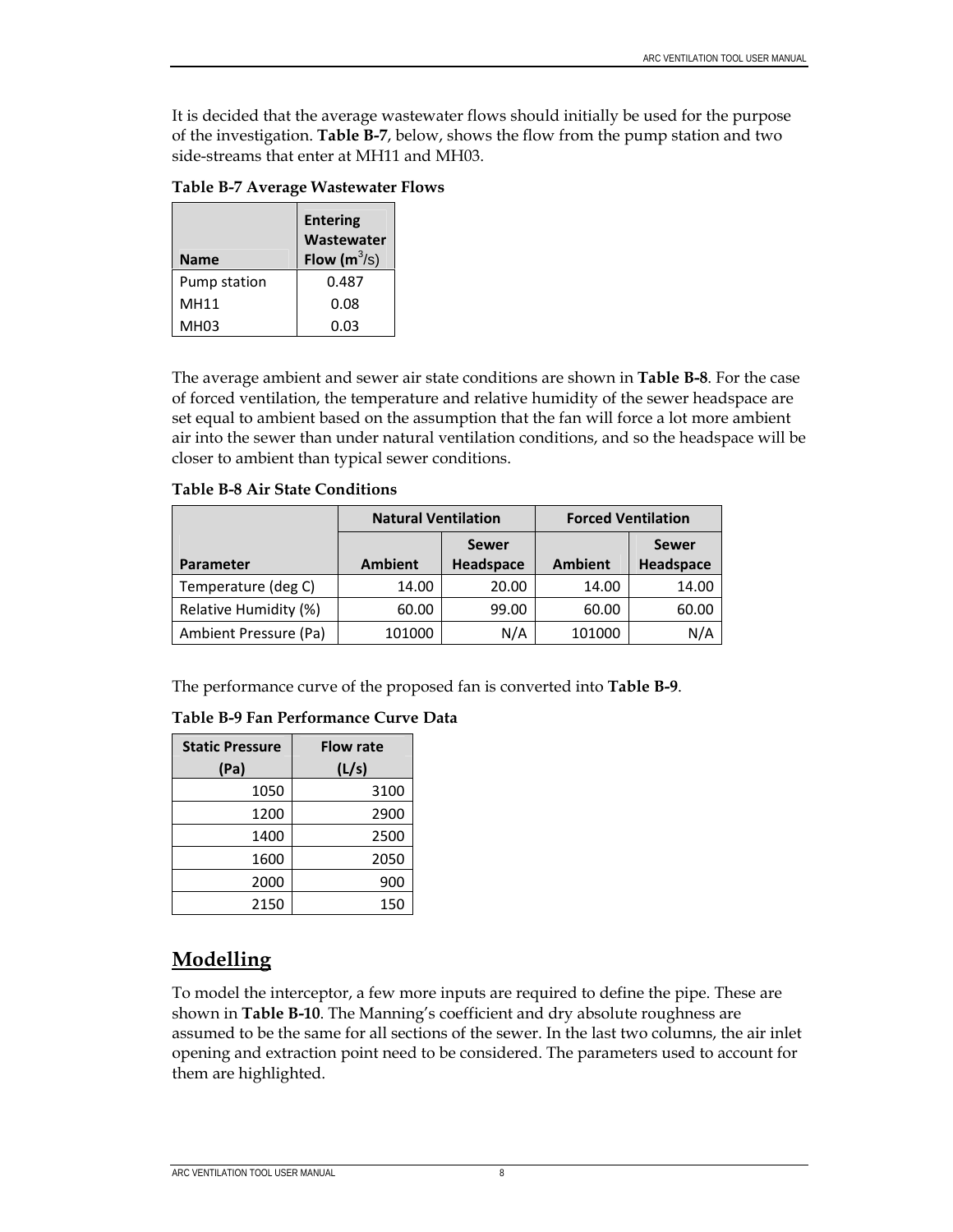The air inlet at MH12 is a 0.50 m diameter pipe, covered with a grate, running down to the interceptor. There is no rounding of the edges where the pipe joins the crown of the interceptor, or where the pipe interfaces with the surface. A discharge coefficient of 0.77 is determined  $(C_d = 1/(0.5+0.2+1.0)^{0.5} = 0.77)$ . This calculation includes the entrance  $(K=0.5)$ , friction (K estimated at 0.2) and exit  $(K=1)$  losses associated with the vent pipe. The frictional losses are estimated by using an assumed air flow through the vent, which can be refined later if the ventilation rate calculated by the Tool would significantly change the discharge coefficient.

The vent pipe from the sewer at MH01 is 0.30 m in diameter. Again, the interface of the duct with the crown of the interceptor is flush with no rounding. A discharge coefficient of 0.65 is calculated.

As there are no other openings from the sewer, negligible area sizes are assigned to all other manholes.

|                                                                                           |                    |                     | <b>Upstream Node</b>  | <b>Upstream Node</b> |  |  |
|-------------------------------------------------------------------------------------------|--------------------|---------------------|-----------------------|----------------------|--|--|
|                                                                                           | <b>Manning's</b>   | <b>Dry Absolute</b> | <b>Discharge Area</b> | <b>Discharge</b>     |  |  |
| Reach                                                                                     | <b>Coefficient</b> | Roughness (m)       | $(m^2)$               | <b>Coefficient</b>   |  |  |
| MH12 - MH11                                                                               | 0.013              | 0.001               | 0.196                 | 0.77                 |  |  |
| MH11 - MH10                                                                               | 0.013              | 0.001               | 1.00E-04              | 1                    |  |  |
| MH10 - MH09                                                                               | 0.013              | 0.001               | 1.00E-04              | 1                    |  |  |
| MH09 - MH08                                                                               | 0.013              | 0.001               | 1.00E-04              | 1                    |  |  |
| MH08 - MH07                                                                               | 0.013              | 0.001               | 1.00E-04              | 1                    |  |  |
| MH07 - MH06                                                                               | 0.013              | 0.001               | 1.00E-04              | 1                    |  |  |
| MH06 - MH05                                                                               | 0.013              | 0.001               | 1.00E-04              | 1                    |  |  |
| MH05 - MH04                                                                               | 0.013              | 0.001               | 1.00E-04              | 1                    |  |  |
| MH04 - MH03                                                                               | 0.013              | 0.001               | 1.00E-04              | 1                    |  |  |
| MH03 - MH02                                                                               | 0.013              | 0.001               | 1.00E-04              | 1                    |  |  |
| MH02 - MH01                                                                               | 0.013              | 0.001               | 7.07E-02              | 0.65                 |  |  |
| MH01 - WWTP                                                                               |                    |                     | 1.00E-04              | 1                    |  |  |
| Notes:                                                                                    |                    |                     |                       |                      |  |  |
| Highlighted values indicate values used for openings from sewer headspace to the surface. |                    |                     |                       |                      |  |  |

**Table B-10 Additional Tool Inputs** 

The final inputs are wind speed and stability class. As in Example 1, a calm condition is recommended in keeping with a conservative approach. Of course, with all vents at ground level in the current configuration, wind would have no influence if it was to be included.

**Figure B-7** below shows a screenshot from the Tool with inputs completed.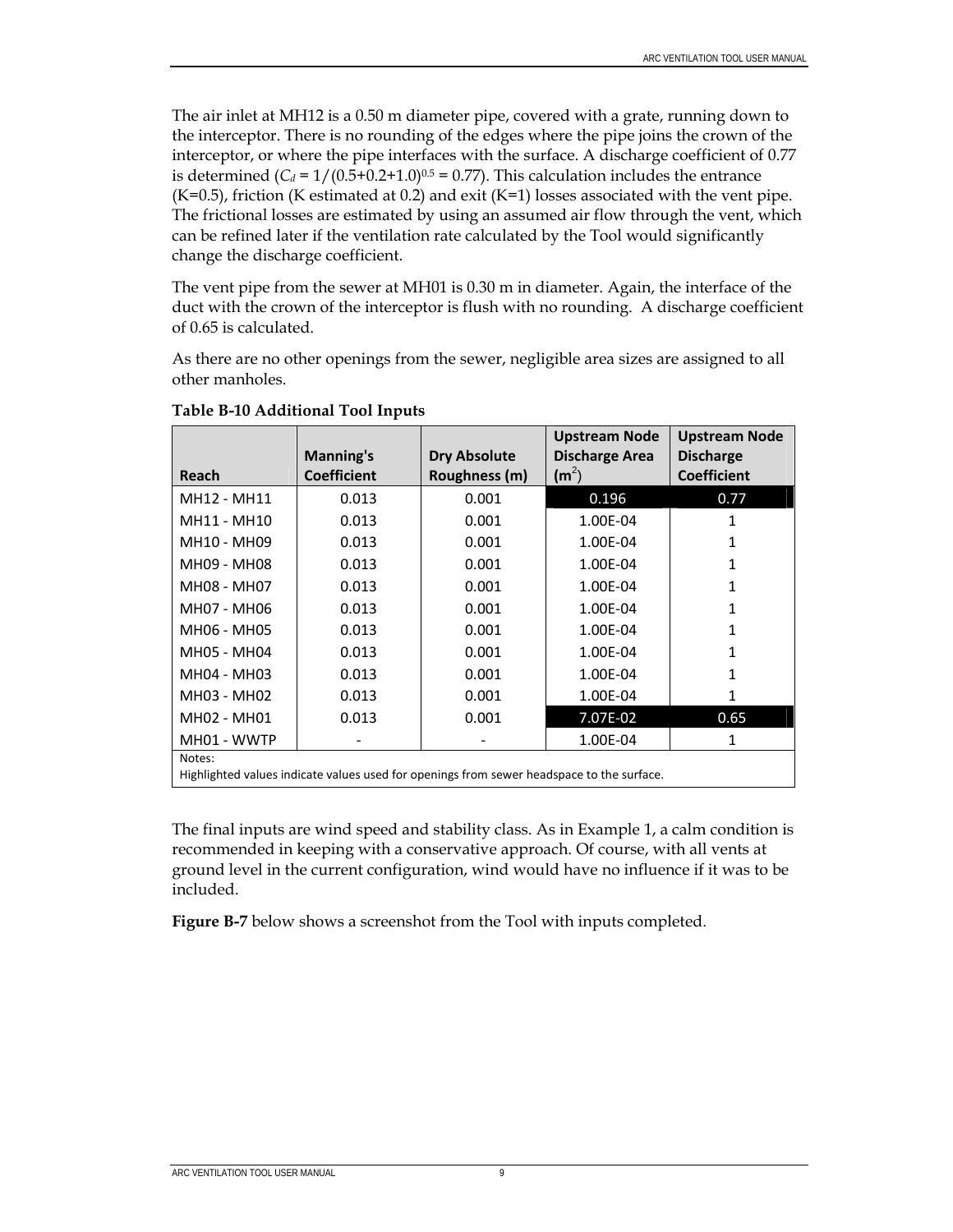|                 | B<br>A                                                         | C                             | D.                      | Ε                        | F                                    | G                                | н                                                                      |                                                        |                                       | κ                          |                  | M                               | N                                                 |
|-----------------|----------------------------------------------------------------|-------------------------------|-------------------------|--------------------------|--------------------------------------|----------------------------------|------------------------------------------------------------------------|--------------------------------------------------------|---------------------------------------|----------------------------|------------------|---------------------------------|---------------------------------------------------|
| $\uparrow$      | Input<br>Determing the Fan Operating Point with a System Curve |                               |                         |                          |                                      |                                  |                                                                        |                                                        |                                       |                            |                  |                                 |                                                   |
| $\overline{2}$  |                                                                |                               |                         |                          | Ambient Headspace                    |                                  |                                                                        | Step 1: Fill in user input values in light-blue cells. |                                       |                            |                  |                                 |                                                   |
| $\overline{3}$  |                                                                | Ambient Temp (deg C)          |                         | 14.00                    | 20.00                                |                                  | Step 2: Select gassing direction of nodes for each iteration.          |                                                        |                                       |                            |                  |                                 |                                                   |
|                 |                                                                |                               |                         | 60.00                    | 99.00                                |                                  | Step 3: Select downstream node ventilation rates for each iteration.   |                                                        |                                       |                            |                  |                                 |                                                   |
| 4               |                                                                |                               | Ambient RH (%)          |                          |                                      |                                  | Step 4: Repeat with sequentially larger fan pressure values.           |                                                        |                                       |                            |                  |                                 |                                                   |
| $\overline{5}$  |                                                                | Ambient Pressure (Pa)         |                         | 101000                   |                                      |                                  | Step 5: Record results for each repeat to develop system curve.        |                                                        |                                       |                            |                  |                                 |                                                   |
| $\ddot{\bf{6}}$ |                                                                |                               |                         |                          |                                      |                                  | Step 6: Plot system curve over fan curve to determine operating point. |                                                        |                                       |                            |                  |                                 |                                                   |
| $\overline{7}$  |                                                                |                               | Fan Pressure (Pa)       | $\mathbf{0}$             |                                      |                                  |                                                                        |                                                        |                                       |                            |                  |                                 |                                                   |
| $\rm ^8$        |                                                                |                               |                         | Fan Node Downstream Node |                                      |                                  | <b>Iteration Summary</b>                                               |                                                        |                                       | $\overline{2}$             | 3                | Δ                               | 5                                                 |
| 9               |                                                                |                               |                         |                          |                                      |                                  |                                                                        | Air Discharge (L/s)                                    | $-220.9$                              | $-220.9$                   | $-220.9$         | $-220.9$                        | $-220.9$                                          |
| 10              |                                                                | Ambient 10 m Wind Speed (m/s) |                         | 0                        |                                      |                                  |                                                                        | Air balance (L/s)                                      | $\overline{4}$                        | $-2$                       | 10               | $-16$                           | 35                                                |
| 11              |                                                                | Ambient Stability Class       |                         | c.                       |                                      |                                  |                                                                        |                                                        |                                       |                            |                  |                                 |                                                   |
| 12              |                                                                |                               |                         |                          |                                      |                                  |                                                                        |                                                        |                                       |                            |                  |                                 |                                                   |
| 13              | Reach Name                                                     | Pipe<br>Length<br>(m)         | Pipe<br>Diameter<br>(m) | Pipe Slope<br>(m/m)      | Mannings<br>Roughness<br>Coefficient | Drv Absolute<br>Roughness<br>(m) | Node<br>Discharge<br>Area (m <sup>2</sup> )                            | Discharge<br>Coeffnt.<br>$(1/K$ minor) <sup>o.s.</sup> | Node<br>Discharge<br>Elevation<br>(m) | Ground<br>Elevation<br>(m) | Pipe Rise<br>(m) | Pipe Invert<br>Elevation<br>(m) | Entering<br>Wastewater<br>Flow(m <sup>3</sup> /s) |
| 14<br>T5        | Downstream Node                                                |                               |                         |                          |                                      |                                  | $7.1E-02$                                                              | 0.65                                                   | 21.6                                  | 21.6                       |                  | 10.8                            |                                                   |
| 16              | MH12-MH11                                                      | 108                           | 1.473                   | 0.00157                  | 0.013                                | 0.001                            | 1.96E-01                                                               | 0.77                                                   | 22.6                                  | 22.6                       | 0.2              | 18.3                            | 0.487                                             |
| 17              | MH11-MH10                                                      | 177                           | 1.63                    | 0.00164                  | 0.013                                | 0.001                            | 1.0E-04                                                                | $\overline{1}$                                         | 22.6                                  | 22.6                       | 0.3              | 18.1                            | 0.08                                              |
| 18              | MH10-MH09                                                      | 243                           | 1.473                   | 0.00140                  | 0.013                                | 0.001                            | $1.0E - 04$                                                            |                                                        | 22.5                                  | 22.5                       | 0.3              | 17.8                            | 0                                                 |
| 19              | MH09-MH08                                                      | 133                           | 1.473                   | 0.00158                  | 0.013                                | 0.001                            | $1.0E - 04$                                                            |                                                        | 22.4                                  | 22.4                       | 0.2              | 17.5                            | $\Omega$                                          |
| 20              | MH08-MH07                                                      | 171                           | 1.473                   | 0.00137                  | 0.013                                | 0.001                            | $1.0E - 04$                                                            |                                                        | 22.3                                  | 22.3                       | 0.2              | 17.3                            | $\bf 0$                                           |
| 21              | MH07-MH06                                                      | 158                           | 1.549                   | 0.00138                  | 0.013                                | 0.001                            | $1.0E - 04$                                                            |                                                        | 22.2                                  | 22.2                       | 0.2              | 17.0                            | $\theta$                                          |
| 22              | MH06-MH05                                                      | 148                           | 1.549                   | 0.00176                  | 0.013                                | 0.001                            | $1.0E - 04$                                                            |                                                        | 22.1                                  | 22.1                       | 0.3              | 16.8                            | $\mathbf{0}$                                      |
| 23              | MH05-MH04                                                      | 214                           | 1.549                   | 0.00154                  | 0.013                                | 0.001                            | $1.0E - 04$                                                            |                                                        | 22.0                                  | 22.0                       | 0.3              | 16.6                            | $\Omega$                                          |
| 24              | MH04-MH03                                                      | 91                            | 1.549                   | 0.00275                  | 0.013                                | 0.001                            | $1.0E - 04$                                                            |                                                        | 21.9                                  | 21.9                       | 0.3              | 16.2                            | $\Omega$                                          |
| 25              | MH03-MH02                                                      | 3441                          | 1.63                    | 0.00149                  | 0.013                                | 0.001                            | $1.0E - 04$                                                            |                                                        | 21.8                                  | 21.8                       | 5.1              | 16.0                            | 0.03                                              |
| 26              | MH02-MH01                                                      | 30                            | 1.549                   | 0.00150                  | 0.013                                | 0.001                            | $1.0E - 04$                                                            |                                                        | 21.6                                  | 21.6                       | 0.04             | 10.9                            | $\mathfrak{a}$                                    |

**Figure B-7 Inputs Specified for ACME City One** 

By entering a fan pressure into the Tool and completing the subsequent air balance iterations, the Tool provides a corresponding fan flow rate. A range of static pressures are evaluated in the Tool to determine the flow rate and generate a system curve.

### **Results**

#### *Current Configuration – Natural Ventilation*

Evaluating the natural ventilation condition firstly, using the corresponding air state inputs from **Table B-8** and setting the fan pressure to zero, a ventilation rate of 220.8 L/s is determined.

#### *Addition of a Fan – Forced Ventilation*

The pressure inputs and corresponding flow results for the forced ventilation condition are presented in **Table B-11**. The air state inputs for forced ventilation in **Table B-8** were used in calculating these flows. Discharge coefficients were assumed to be unchanged from the natural ventilation condition, though this could be refined later if necessary.

| <b>Static Pressure</b><br>(Pa)                                                     | Flow rate $1$<br>(L/s) |  |  |  |
|------------------------------------------------------------------------------------|------------------------|--|--|--|
|                                                                                    | $-215.5$               |  |  |  |
| 200                                                                                | $-791.1$               |  |  |  |
| 400                                                                                | $-1105.5$              |  |  |  |
| 600                                                                                | $-1350.2$              |  |  |  |
| 1000                                                                               | $-1741.2$              |  |  |  |
| 1500                                                                               | $-2132.4$              |  |  |  |
| 2000                                                                               | $-2461.8$              |  |  |  |
| Notes:<br>1. Negative flow rates indicate that air is extracted<br>from the sewer. |                        |  |  |  |

#### **Table B-11 AC1 System Curve Data**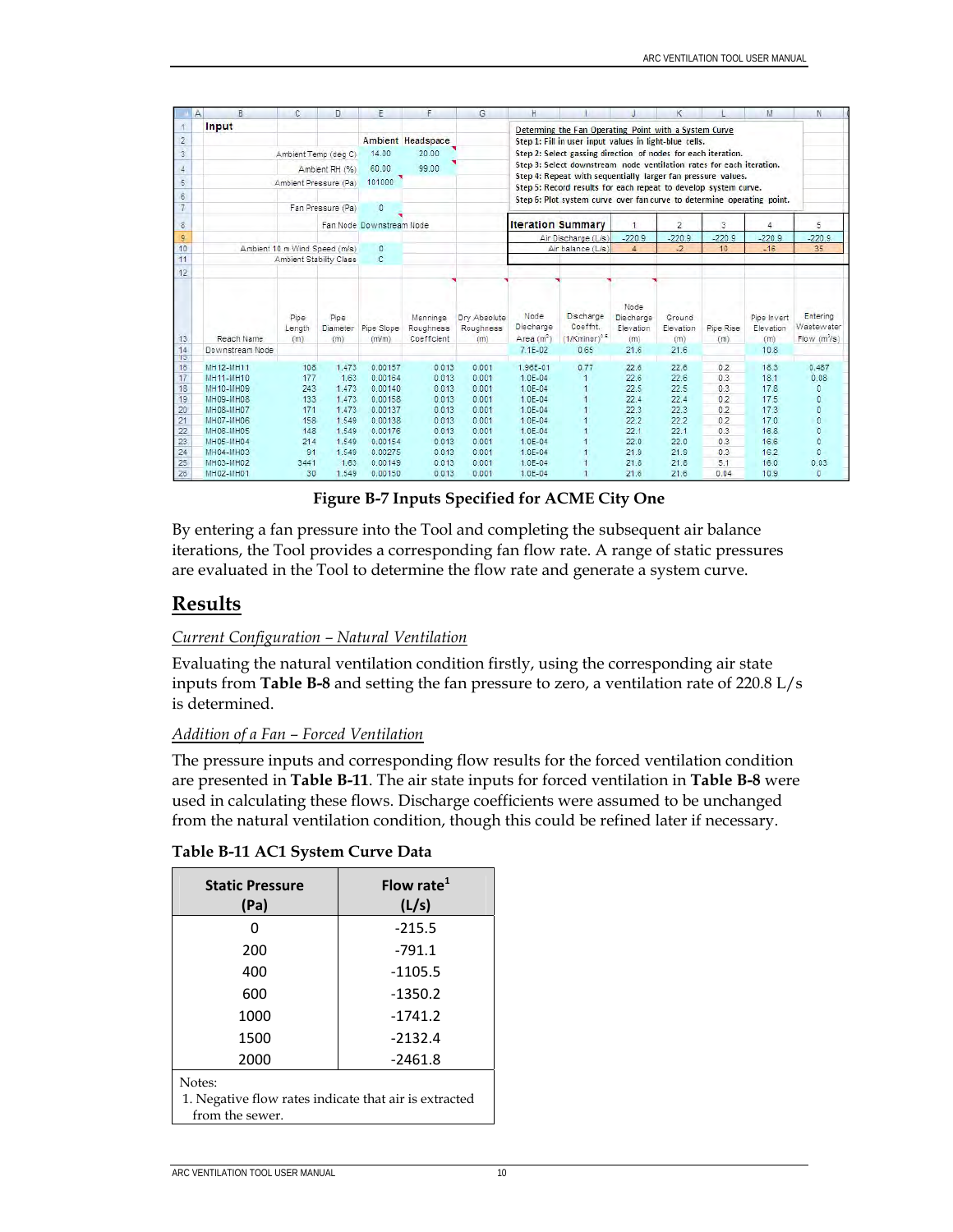By plotting the data from **Table B-9** and **Table B-11** together (with absolute airflows used), an operating point is able to be determined, as shown in **Figure B-8**. The operating point is approximately 2,180 L/s (7,884 m3/hr) at 1,550 Pa.





The discharge driving forces for nodes along the length of the interceptor for both natural and forced ventilation are shown in **Table B-12**. The results indicate that the potential exists for out-gassing to occur after the first reach for natural ventilation, even without the influence of wind, though it does not become considerable until MH03 and MH02. Adding a fan changes conditions substantially, placing the pipe under negative pressures that would be more than sufficient to prevent fugitive emissions.

|                                                                                                  | <b>Node Discharge Driving Force (Pa)</b> |                                         |  |  |  |
|--------------------------------------------------------------------------------------------------|------------------------------------------|-----------------------------------------|--|--|--|
| <b>Node</b>                                                                                      | <b>Natural</b><br><b>Ventilation</b>     | Forced<br>Ventilation <sup>Note 1</sup> |  |  |  |
| <b>MH12</b>                                                                                      | -1                                       | $-127$                                  |  |  |  |
| <b>MH11</b>                                                                                      | 0                                        | $-129$                                  |  |  |  |
| <b>MH10</b>                                                                                      | $+1$                                     | $-131$                                  |  |  |  |
| MH09                                                                                             | +2                                       | $-137$                                  |  |  |  |
| MH08                                                                                             | $+2$                                     | $-139$                                  |  |  |  |
| MH <sub>07</sub>                                                                                 | $+3$                                     | -144                                    |  |  |  |
| MH <sub>06</sub>                                                                                 | $+3$                                     | -147                                    |  |  |  |
| <b>MH05</b>                                                                                      | $+3$                                     | $-149$                                  |  |  |  |
| MH <sub>04</sub>                                                                                 | $+3$                                     | $-153$                                  |  |  |  |
| MH <sub>03</sub>                                                                                 | $+4$                                     | $-154$                                  |  |  |  |
| <b>MH02</b>                                                                                      | $+14$                                    | -195                                    |  |  |  |
| Note 1<br><b>MH01</b>                                                                            | $+14$                                    | +1356                                   |  |  |  |
| Notes:<br>Determined by running the Tool with the operating point<br>1.<br>pressure of 1,550 Pa. |                                          |                                         |  |  |  |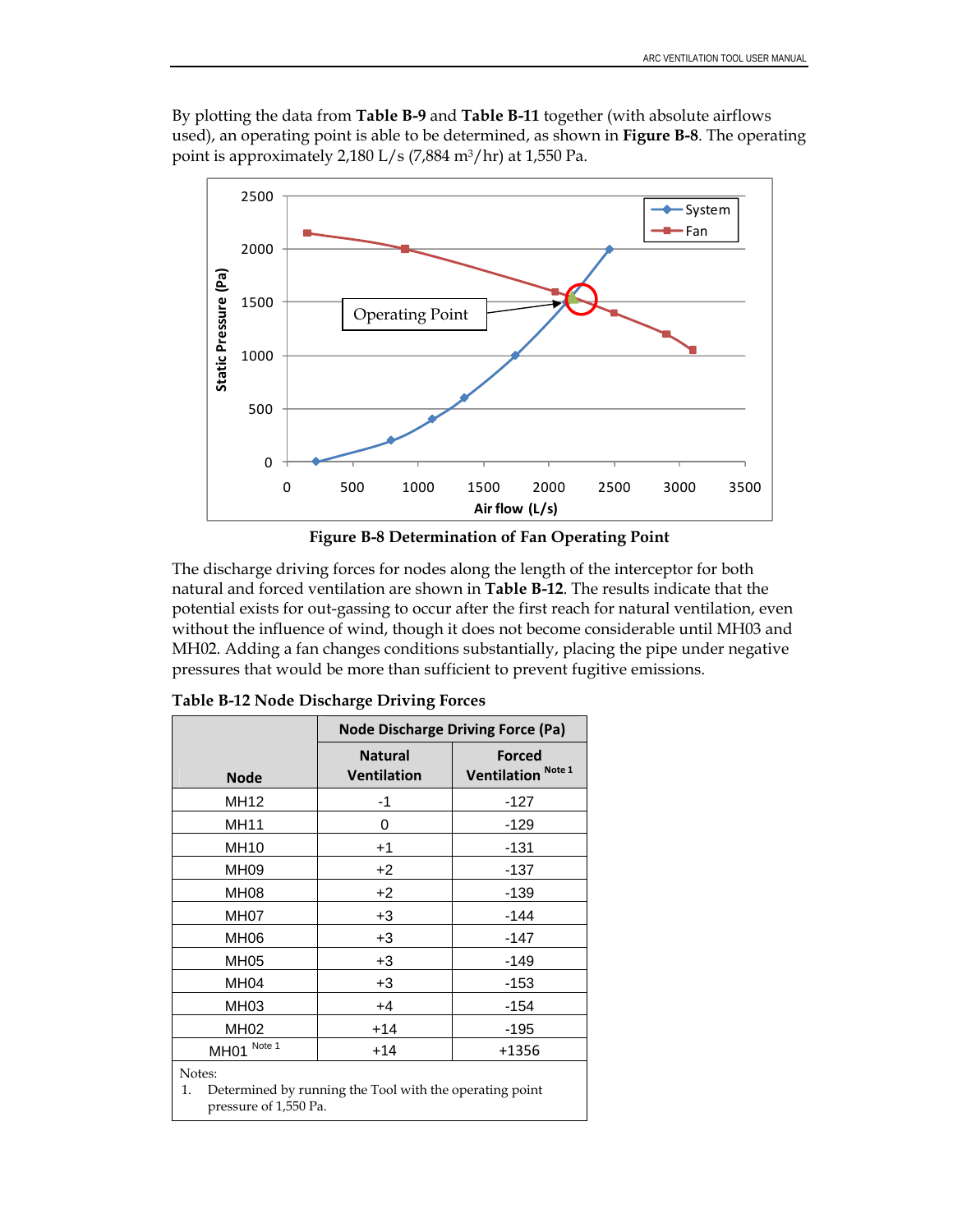## **Modelling Conclusion**

The conclusion from this round of modelling is that a fan would improve the ventilation of the sewer and insure against fugitive emissions. Considering **Figure B-8**, it appears that there is some opportunity to add an odour treatment unit or other alteration that would create a back-pressure at the gassing manhole, but any proposal would have to be carefully reviewed to avoid significant loss of flow.

Field verification should be conducted on the sewer in its current natural ventilation state to check that the sewer is accurately represented by the Tool. After modifications have been made to improve ventilation, the performance testing results should be compared with the Tool's calculations for forced ventilation.

## **Extension**

#### *Dispersion Stacks and Temperature Differentials – Natural Ventilation*

Before venturing into modifications to install fans and other equipment that could be costly, it is worth assessing the effect of adding a single stack to the downstream manhole under natural ventilation conditions. Adding an 8 m stack to MH01 increases the node discharge elevation from 21.6 to 29.6 m. With the opening no longer at ground level, this means that the Tool could consider the effect of wind, though for the purpose of this example it will be disregarded.

The coefficient of the inlet vent at MH12 remains unchanged at 0.77, however the coefficient for the air discharge vent at MH01 changes to 0.70 due to the incorporation of frictional losses in the stack. This is based on a stack diameter of 0.3 m (the same as the vent shaft), and the natural ventilation rate of 220.8 L/s determined earlier.

**Figure B-9** shows the ventilation from MH01 for the conditions of no stack and installing the 8 m stack, compared with ambient temperature. The sewer temperature remains fixed at 20°C for all data points. With increasing ambient temperature, it is seen that the ventilation rate decreases, though the decline is more pronounced for the condition including the stack.

For the lowest ambient temperature, and thus the greatest temperature differential, adding a stack increases the sewer ventilation by 30 L/s, or 13% compared to the sewer with no stack. At an ambient temperature  $26^{\circ}C$  (6 $^{\circ}C$  above the sewer) the ventilation rate for the sewer with a stack is equal to that without a stack. Beyond this point, the ventilation rate for a sewer with a stack falls below that of the sewer without a stack.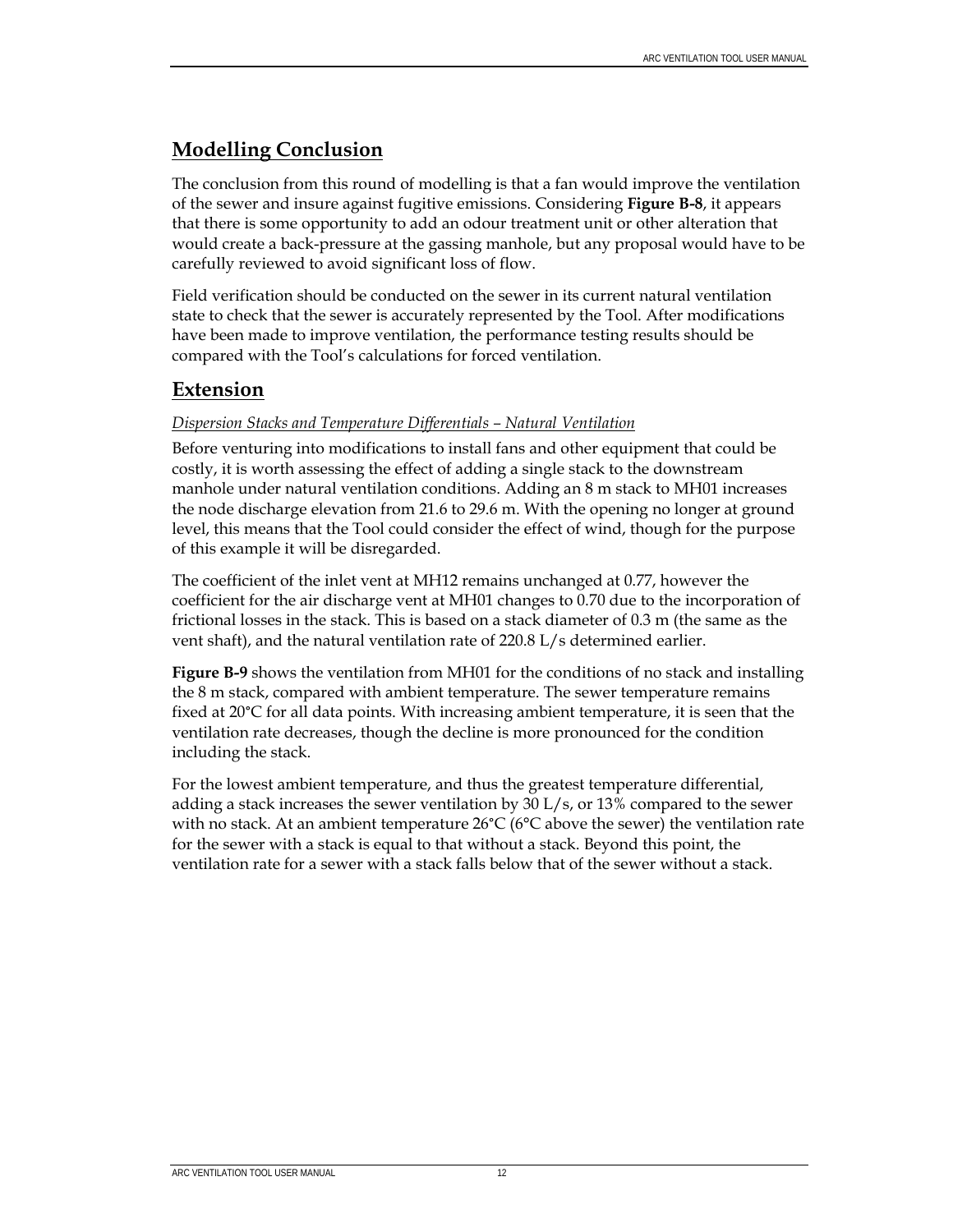

**Figure B-9 Influence of Ambient Temperature on Sewer Ventilation** 

#### *Effect of Adding a Biofilter – Forced Ventilation*

If the dispersion stack fails to achieve suitable reduction in odour, the plant operator is considering installing a biofilter. A particular design of biofilter that has been proposed has a total pressure loss of 1,110 Pa, including losses from duct bends from the sewer to the biofilter. The overall effect in this case is that the fan curve is reduced by the pressure drop over the biofilter, as shown in **Figure B-10**. The operating point is now 1,540 L/s  $(5,544 \text{ m}^3/\text{hr})$  at 700 Pa.



**Figure B-10 Operating Point for Fan with a Biofilter and Stack at MH01**